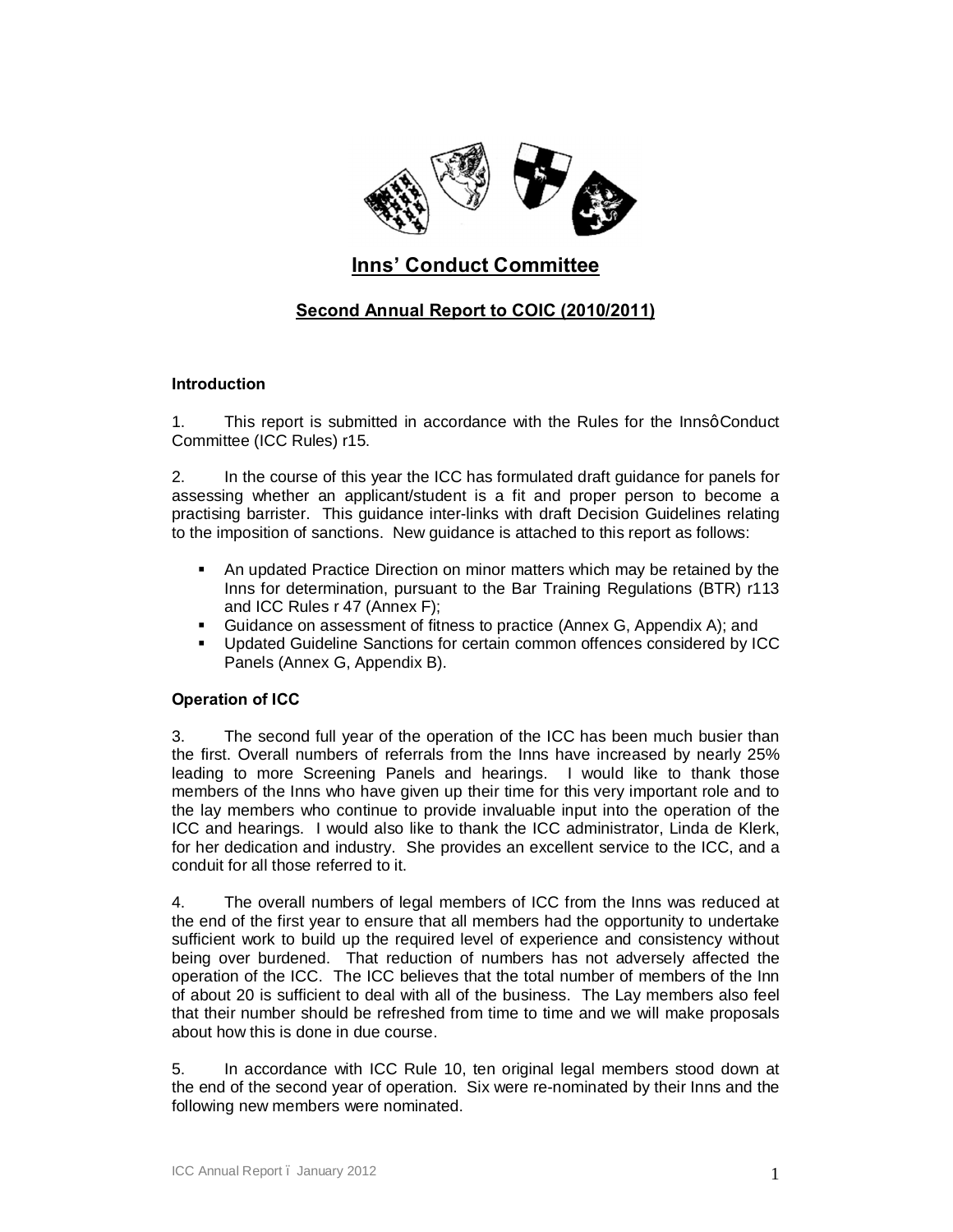## **Lincoln's Inn**

Sean Hammond of 2 Bedford Row (vice Sir Charles Gray)

### **Middle Temple**

Paul Spencer of Middle Temple (vice Richard Wilmot Smith QC)

### **Gray's Inn**

Nirmal Shant QC of 1 High Pavement (vice Christopher Jeans QC) Philip Baker of Grays Inn Tax (vice Oba Nsugbe QC)

We were also sad to learn of the untimely death of David Williams QC (Middle Temple) at the beginning of the year. He was replaced by Robert Jay QC.

## **ICC Meetings**

6. The full committee met three times during 2010/11 to agree proposed amendments to the ICC Rules for submission to COIC and to establish a working party to develop ICC sanctions guidelines and guidance on fitness to practice.

## **Referrals to the ICC**

7. During the period September 2010 to August 2011 **116** individual cases have been referred to the ICC by the Inns. Consideration of 13 (6 applicant, 6 students and 1 transferring solicitor) of these cases was delayed to the third year of operation of the ICC because they were received too late for determination in August 2011.

8. Of the **103** cases dealt with:

- a. **79** were applicants to join an Inn, of whom 48 were determined to be fit and proper by the Screening Panel and returned to the Inns to be admitted. 31 were referred to an ICC hearing Panel: 4 applicants were rejected, 3 applicants withdrew before the date of their Hearing Panel and 24 were determined to be fit and proper to be admitted by their respective Inns.
- b. **2** were transferring solicitors and both were returned to the Inns for admission by the Screening Panel.
- c. **22** were students of whom 14 were returned to the Inns by the Screening Panel with no sanction. 8 were referred to a Hearing Panel: 3 were expelled from their Inns and 5 received other sanctions.

9. These **116** cases were considered by 10 Screening Panels and the 37 individual cases referred by the Screening Panels to Hearing Panels were considered in 26 sittings of the Hearing Panels.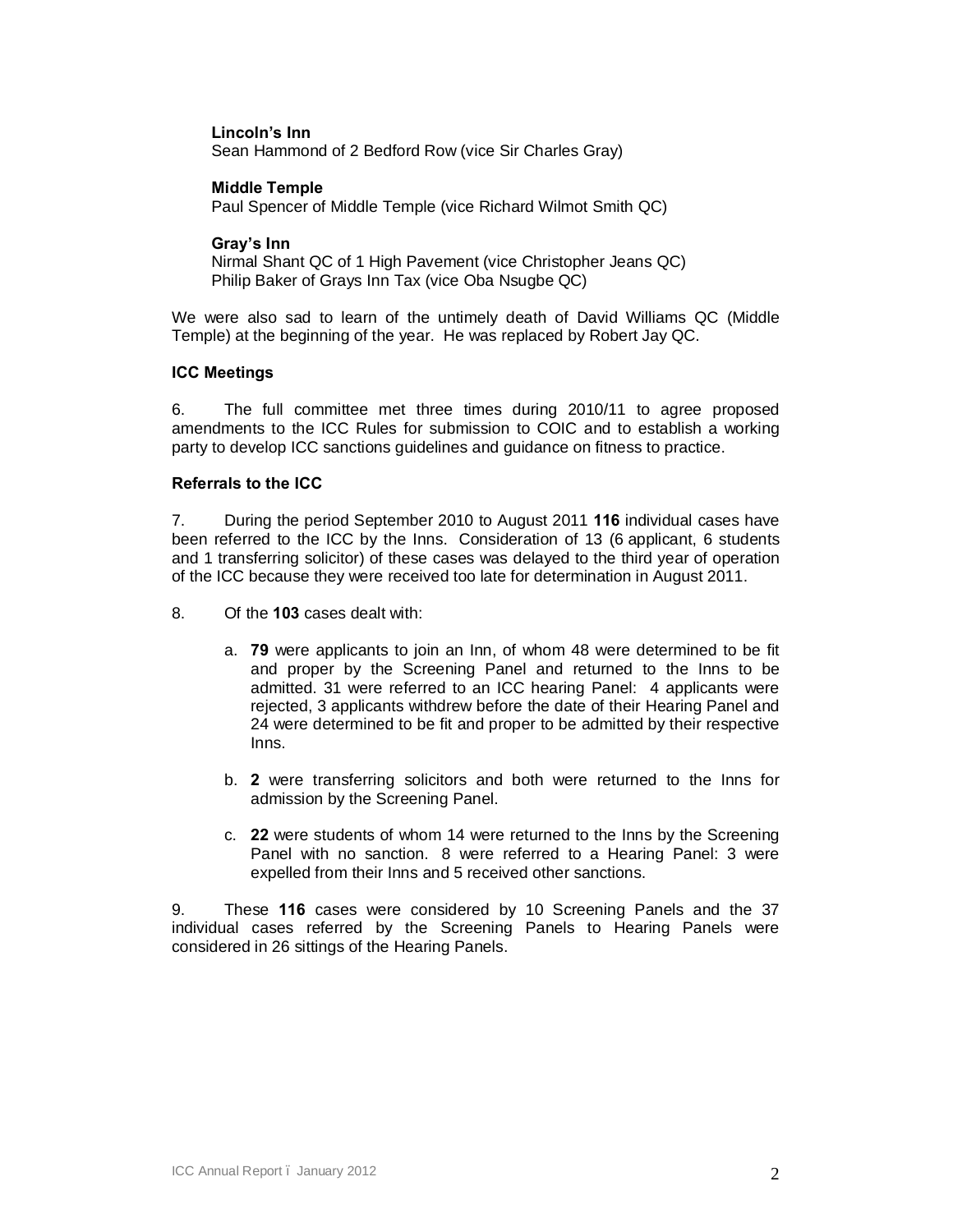## **Referrals to the ICC by each Inn**

10. Total No of referrals to the ICC by the Inns



\*Intake numbers for each Inn for BVC 2010/2011 Lincoln $\circ$  Inn = 650 Inner Temple = 453 Middle Temple = 530 Gray $\circ$  Inn = 260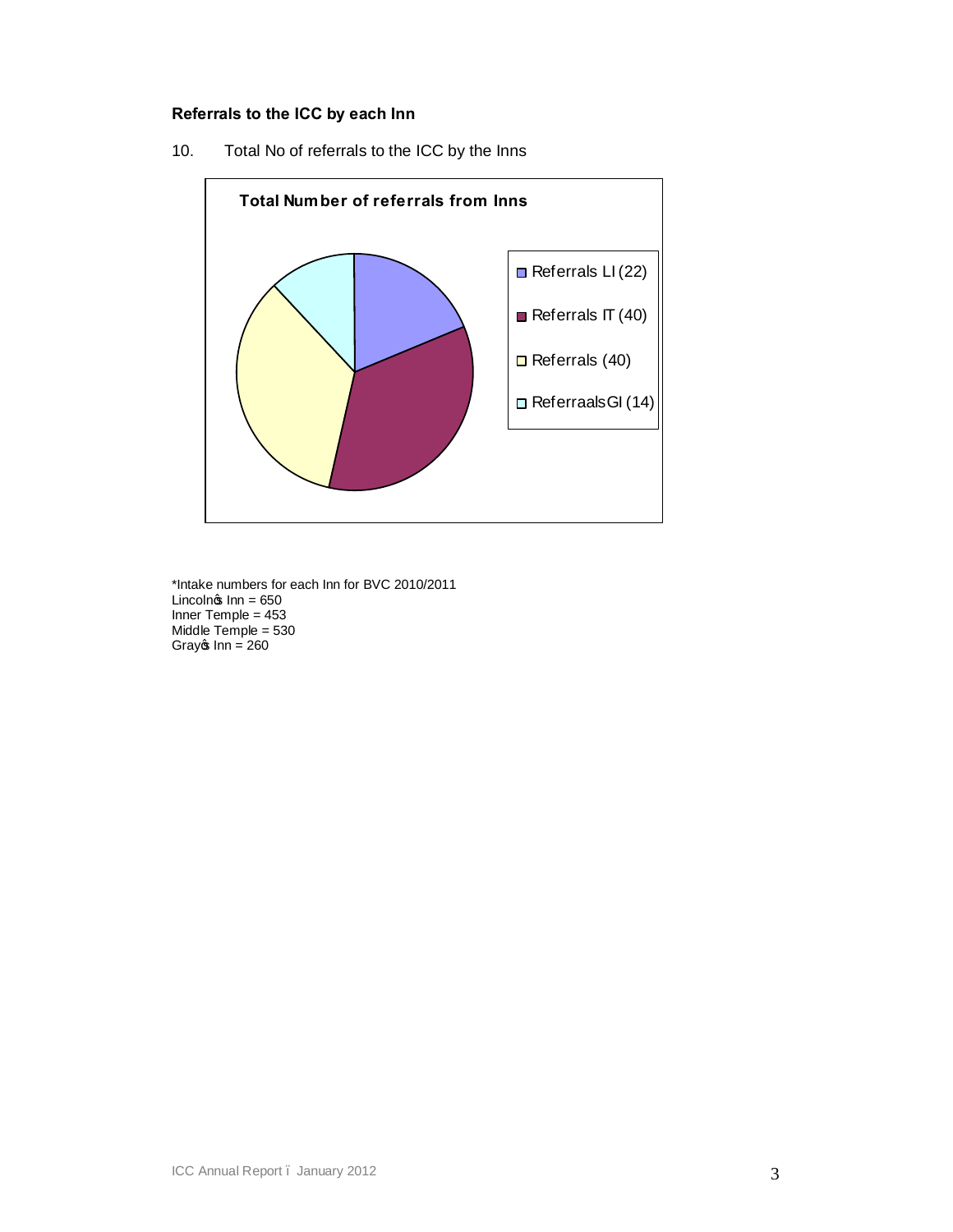11. The following pie charts show the handling of referrals by Inn.

#### Key

App RTI = Applicants Returned to the Inn App Panel – Applicants sent to Panel Trans S – Transferring Solicitor Year 3 . applications delayed to Year 3



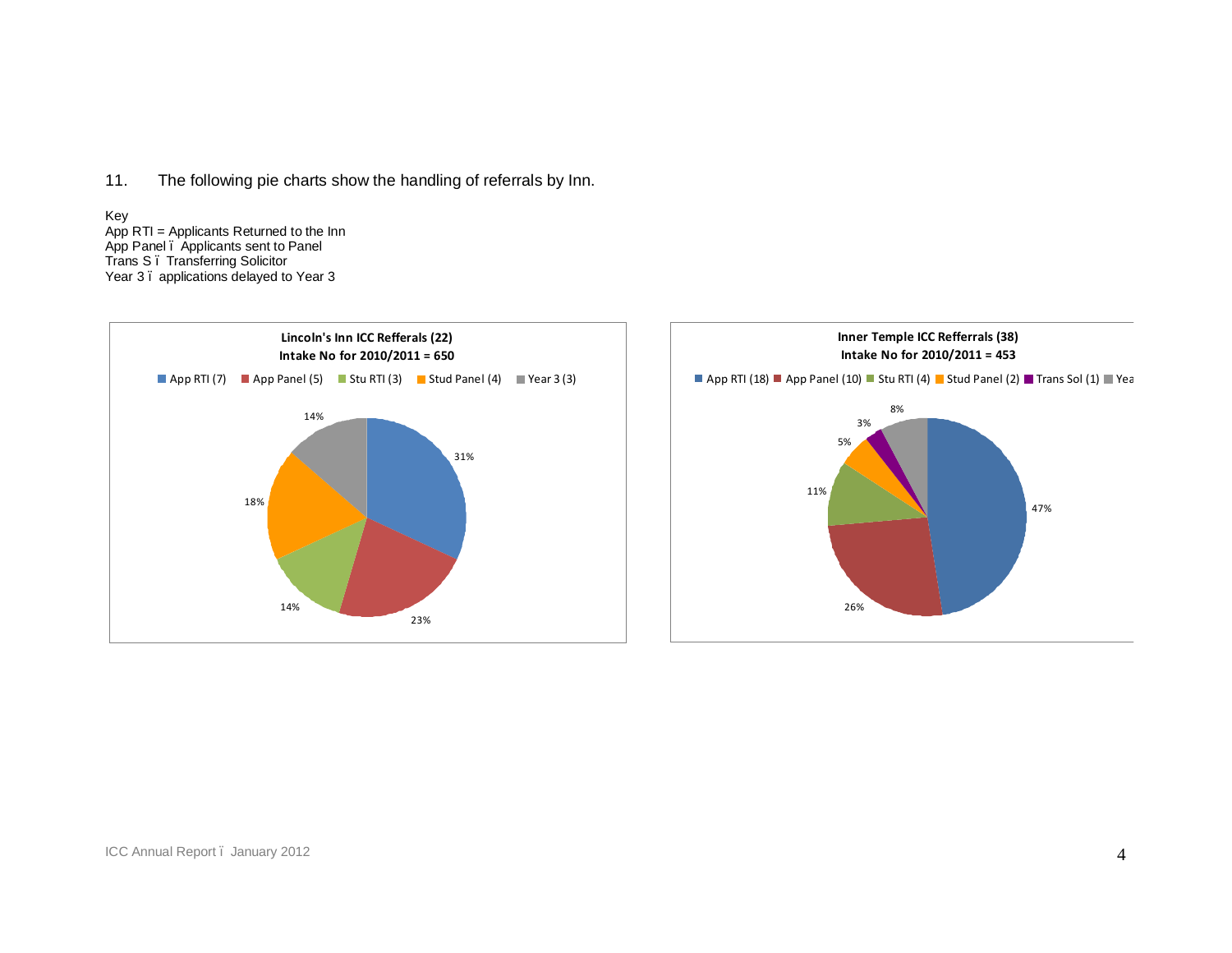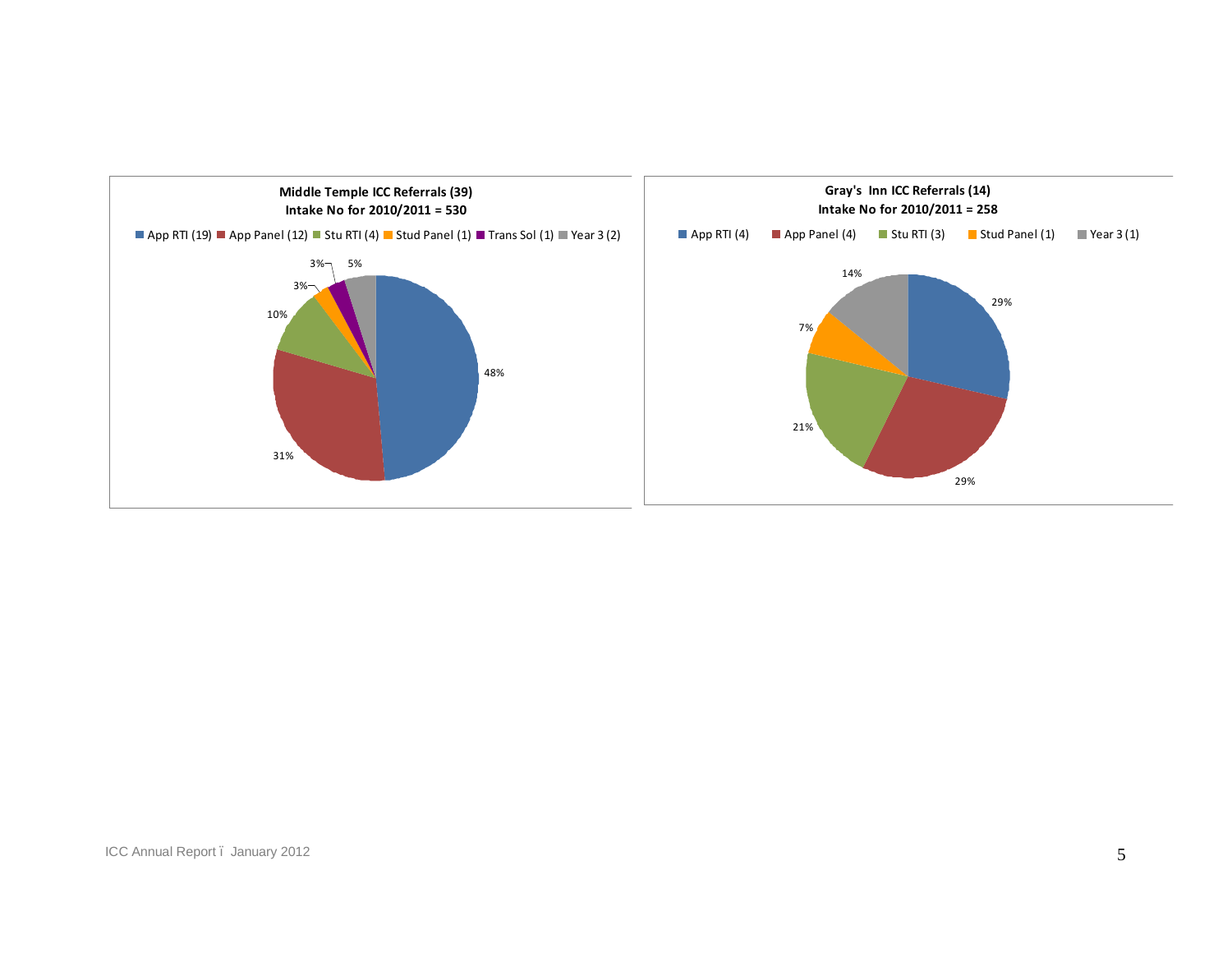## **ICC Hearing Disposals for Year 2 (Sep 2010 – Aug 2011)**

12. The following pie charts show the disposals of referrals





## **Note**

89b - Reprimand the Student 89c - Studentos Call to the Bar postponed 89d - Expulsion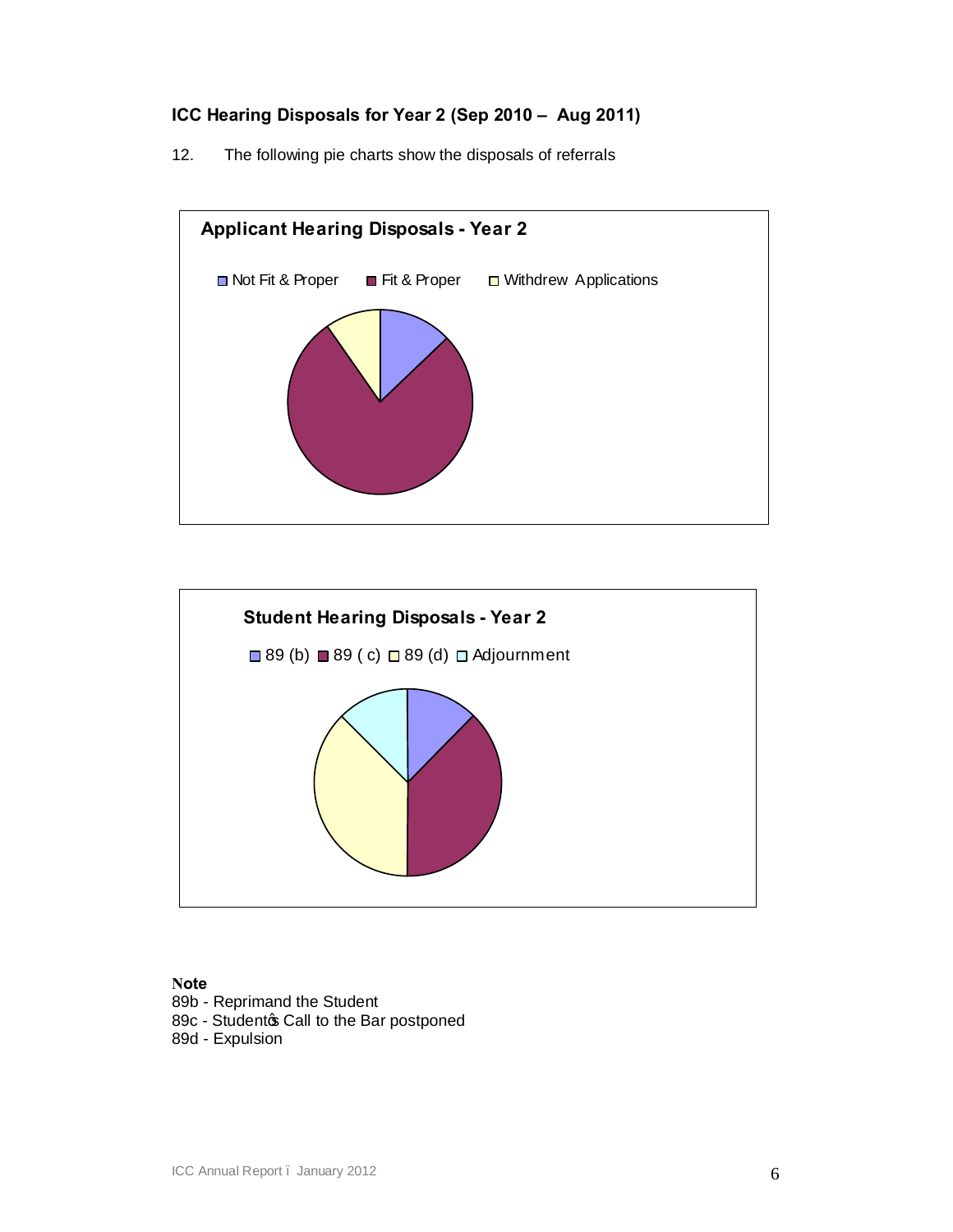## **Applicant and Student Offences**

13. The following pie charts show offences and cautions dealt with by the ICC, the most prevalent being Traffic offences (41) and Cautions (18) which are expanded in separate pie charts.

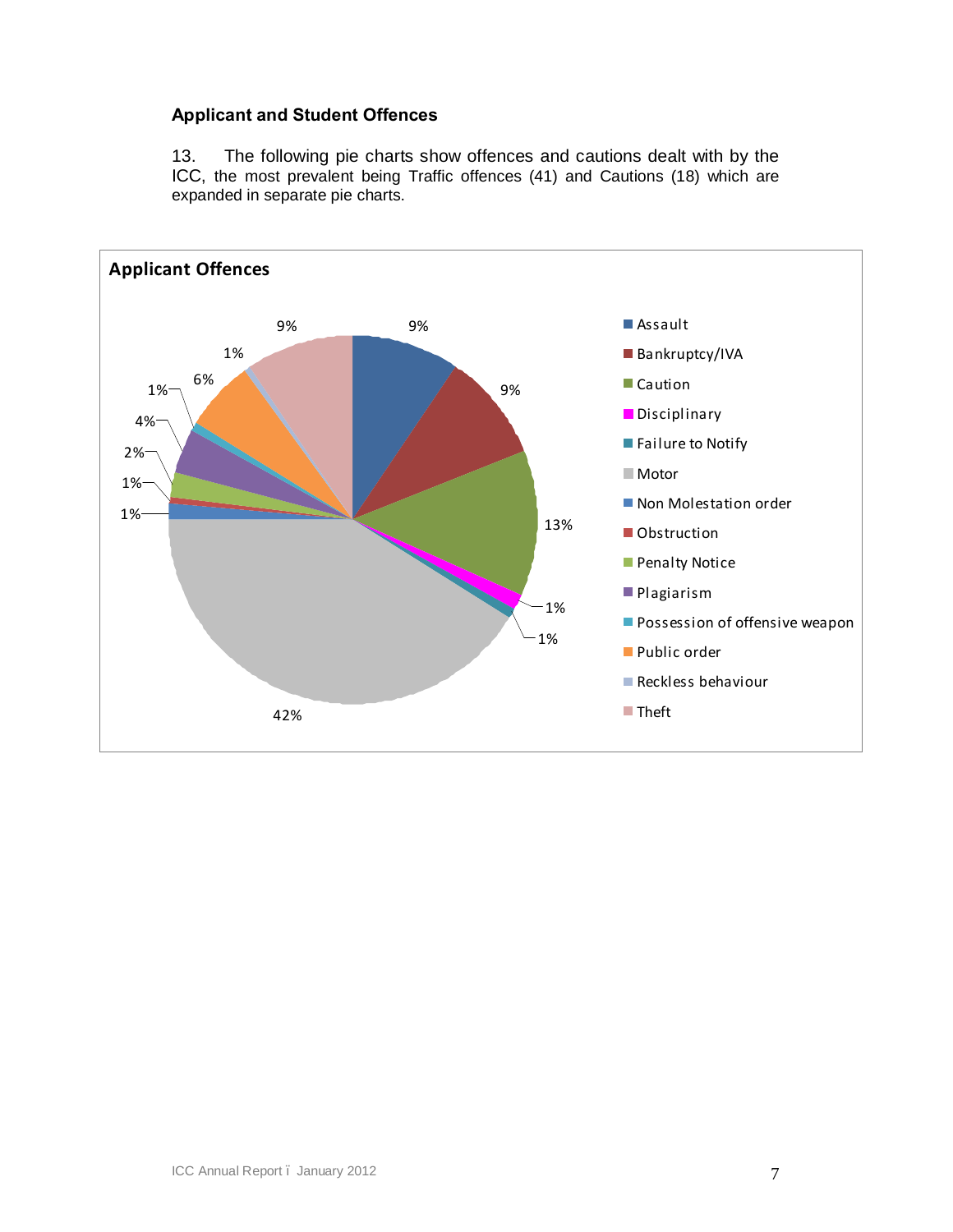

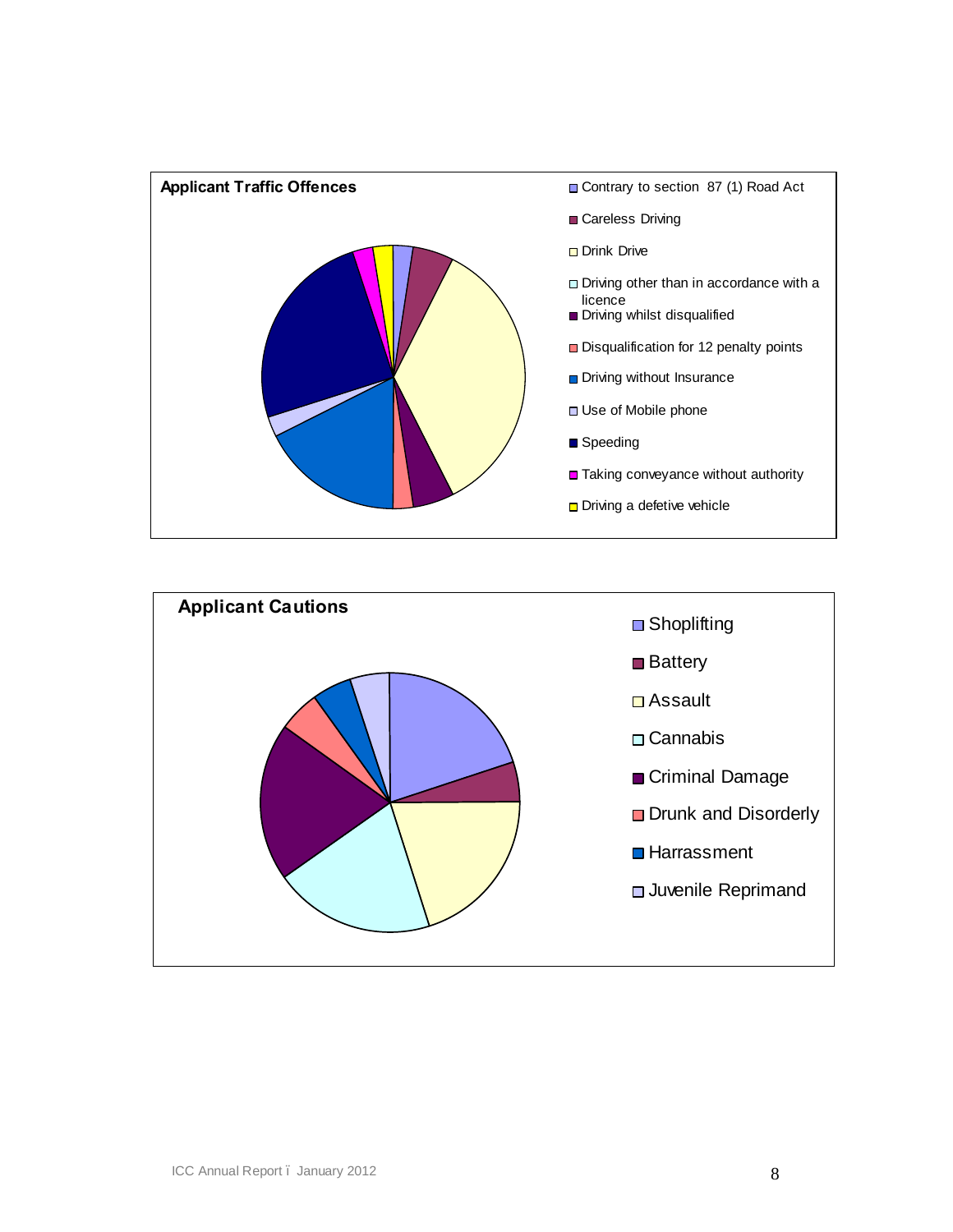14. There is some inconsistency between the Inns about whether applicants who declare that they have received a Formal Police Caution should be referred to the ICC. The ICC takes the view that all FPCs should be declared by applicants (and reported by students) and that they should be referred to the ICC (except for very minor offences). This is particularly important where the offence for which the FPC is given includes an element of dishonesty. It is recommended that COIC provides direction on this issue so that rule changes can be made if appropriate.

15. The following pie chart shows the offences declared by Students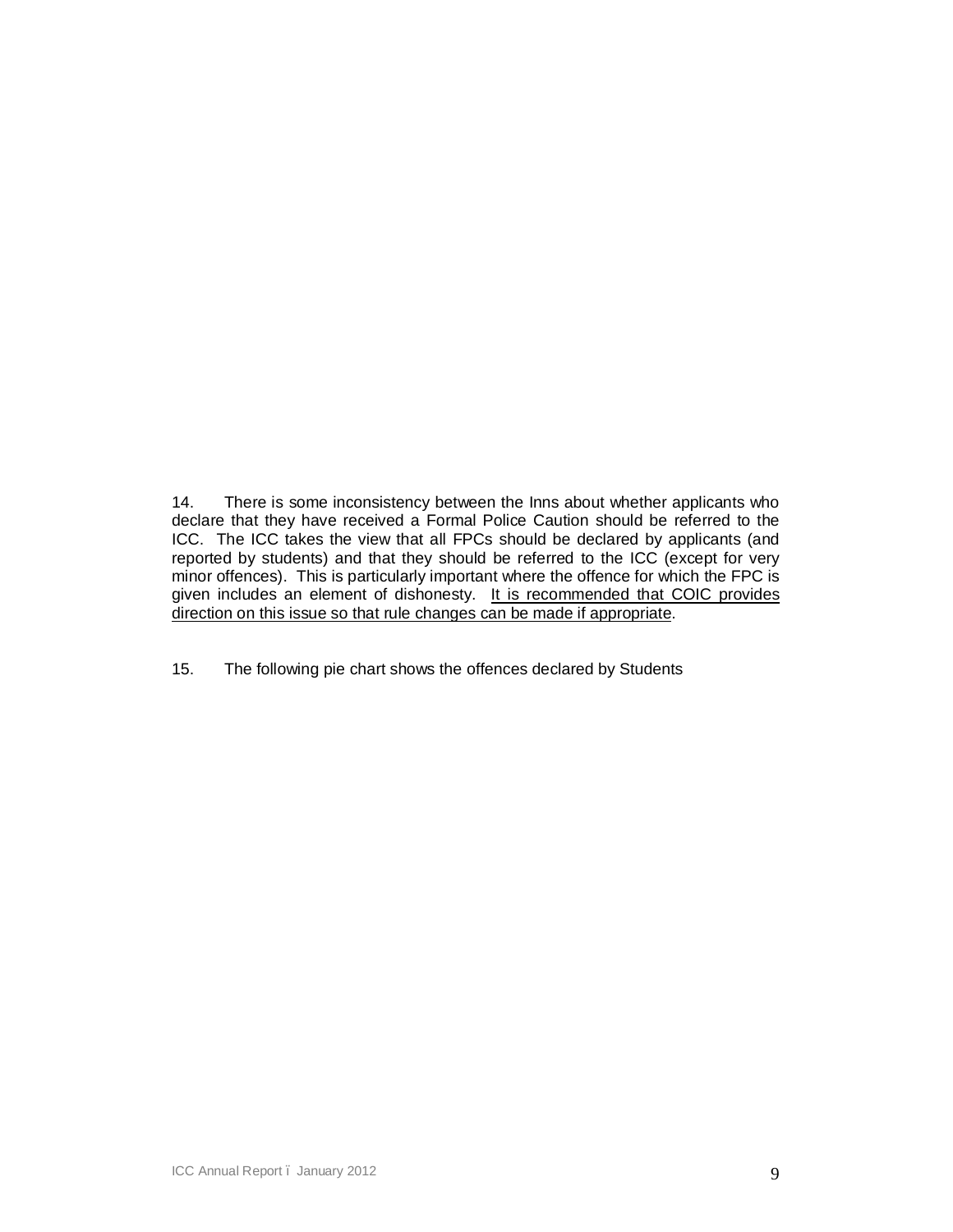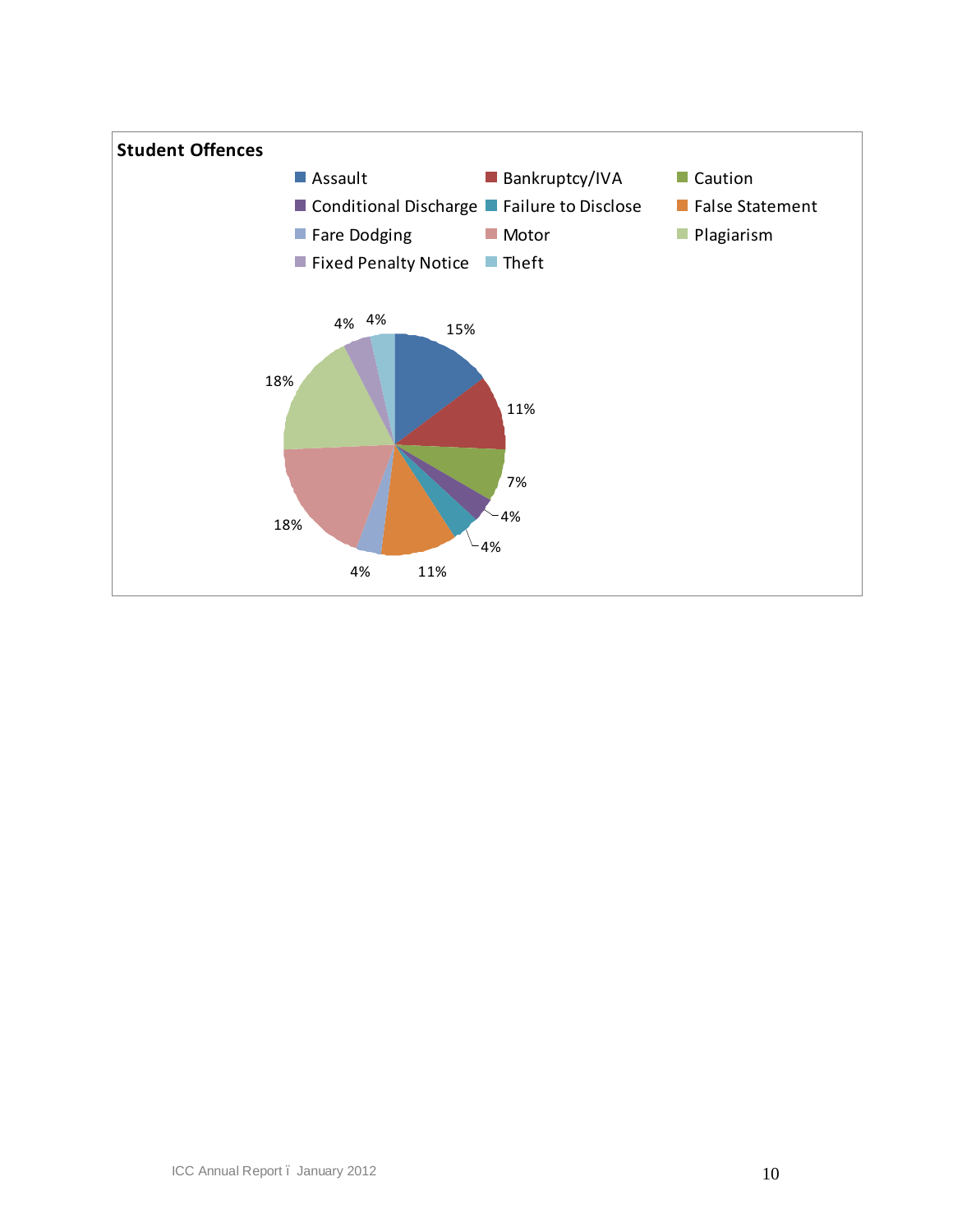## **Appeals from the ICC**

16. Three Applicants and two Students asked the BSB to review the decisions of the ICC under ICC Rules r34 and r35. The BSB upheld the decisions of the ICC in all cases considered during 2010/11. However, one case dealt with by the ICC during that period was reviewed during the third year of operation (in November 2011). In that case the ICC decision to reject an applicant (Mozolevsky) was overturned by the BSB which decided that the ICC panel had produced insufficient reasons for its finding that the applicant was unfit to become a barrister.

17. One review (Craig) held over from the  $1<sup>st</sup>$  year of operation was also considered by the BSB Qualifications Committee which considered the decision of the ICC to reject the application of applicant C to be too severe and ordered that he be admitted to the Inner Temple

18. The ICC is grateful for the COIC<sub>®</sub> agreement that the BSB will provide written reasons for any decision to vary an ICC decision.

## **Issues of concern that have arisen during the year**

## **Appeals**

- 19. The ICC has a number of concerns about the process for appeals:
	- a. **Appeals to the BSB are considered on paper only**. The experience of members of the ICC who have conducted ICC panel hearings has been that much turns on the presentation of the applicant/ student at a hearing. There is a perception that the Qualification Committee of the BSB in overturning a decision of an ICC panel may fail to grasp the full import of the concerns of a panel which has actually seen and heard the applicant/ student in person. This is particularly so where an applicant/student has committed a relatively minor offence but displays traits which raise doubts about his/her fitness in the panelos minds.
	- b. **Treating applicants/students differently from barristers in misconduct cases.** The ICC believes that the fit and proper test for applicants/students may be different from that relating to barristers in practice for the following reasons:

(i). Applicants/students are not concerned with issues relevant to barristers such as methods of, and defaults in, running a practice at the Bar, nor to court presentation or the return of paper work, nor (save as to past offences and the like) to cost or financial matters. Such matters might persuade the BSB to permit a barrister to continue to practice for an offence which would lead to the refusal of an applicant or the expulsion of a student.

(ii). The disciplinary perspective setting the alleged misconduct of the barrister against the strains and demands of practice is not present in student/applicant cases. This is liable to impact on decisions about the imposition of sanctions.

(iii). There are specific and different issues which arise as to whether an applicant/ student is at the outset and before starting in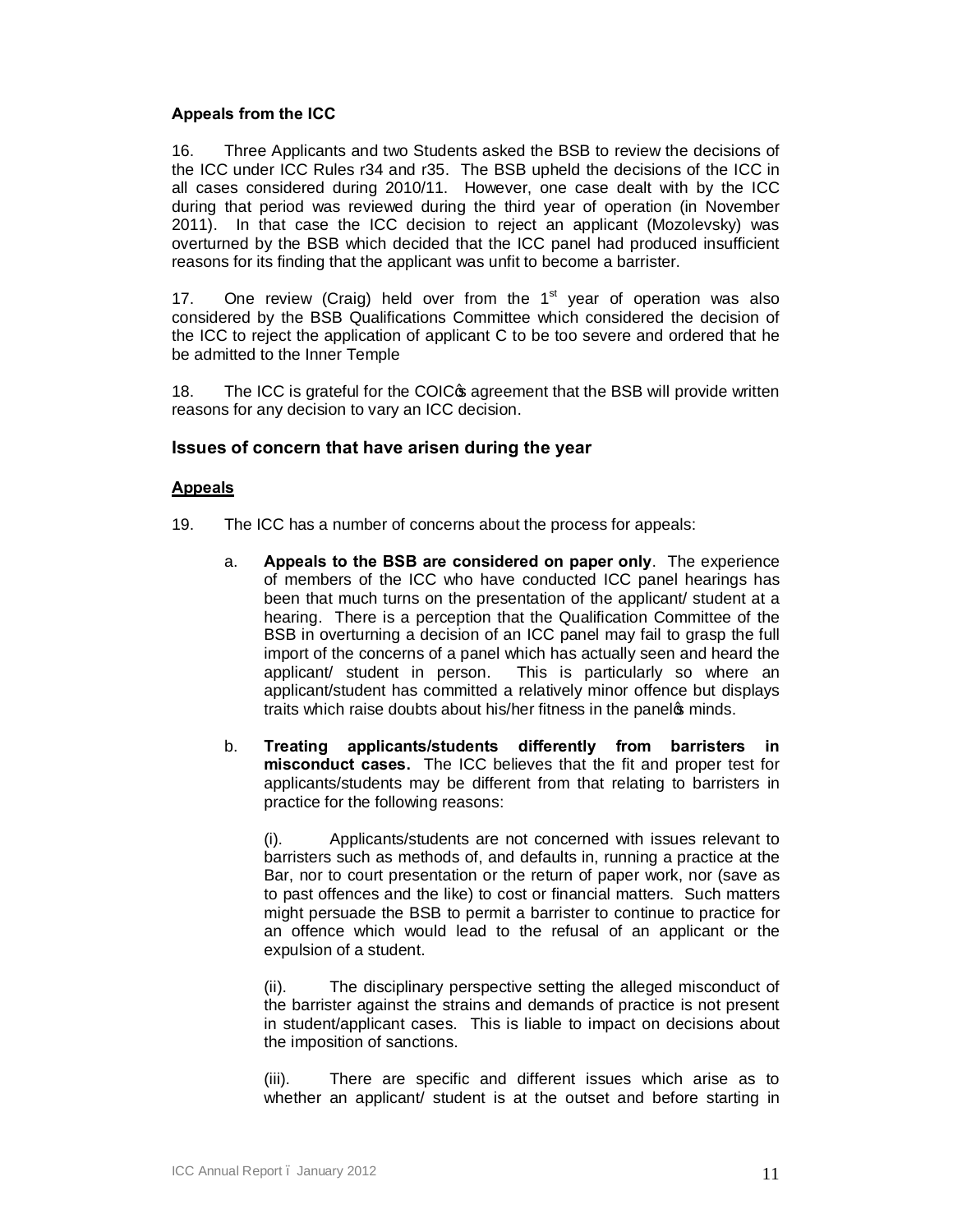practice a fit and proper person to *become* a barrister, as opposed to whether a barrister is fit and proper to *remain* in practice at the Bar. In the ICC<sub>C</sub> view an offence which might preclude a person from becoming a barrister might not necessarily lead to a barrister being disbarred. The opposite may also be the case.

- c. **The facility for the applicant/student to submit additional material to the BSB on appeal.** A further perceived problem is that applicants/students may take advantage of the process by producing additional material at an appeal which should have been presented at the ICC hearing, and which might change significantly the nature and ambit of the applicant/studento case. The danger inherent in the current system of review to the BSB is that an applicant/ student is able to use the ICC panel as a sounding board, to assess his or her case in the light of its findings, and to put forward on paper only a case before the BSB which may be significantly different from that originally put before the ICC hearing panel.
- d. The ICC believes that this procedural problem may be corrected by on of two changes to process. Either a person appealing from the ICC should only be permitted to adduce new material where he/she can demonstrate why it was not available at the original ICC hearing; or the BSB should refer the case back to the original ICC panel who can review their original decision at a further hearing in light of the new material. It is recommended that COIC reviews the policy on production of new material on appeal.

20. **Higher Appeal**. Review by the BSB is not the end of the appellate route, as there is a second appeal process, viz. an appeal to the Visitors. We understand that this route of appeal is expected to be replaced by statute by appeal to a Judge of the High Court, a change which we support. The ICC has two comments on the appeal from BSB to the Visitor:

- a. The ICC should have a *locus standi* in any appeal to the Visitor/ Judge of the High Court. The current position, which we consider unsatisfactory, is that any response to final appeals has to be via the BSB which has neither seen the applicant/ student nor been present at the original ICC panel hearing.
- b. In addition, under the present arrangements, the ICC is not routinely notified of appeals to the Visitor from BSB reviews which originate from ICC panel hearings. This is plainly liable to give rise to problems, not least in the Court being unaware of relevant circumstances. Arguably this has already happened (in the case of *Raza* (2011) EWHC 888 (Ch))

21. The current appeals structure is subject to statutory change as referred to above, and in consequence we understand that the appeals structure for ICC matters may itself be reassessed. In anticipation of these changes, these problems may be noted for future consideration.

## **Plagiarism**

22. The issue of plagiarism (its definition and the way it is dealt with in academic institutions) remains an area of extreme concern for the ICC. In particular we have observed that some students found guilty of plagiarism offences by their academic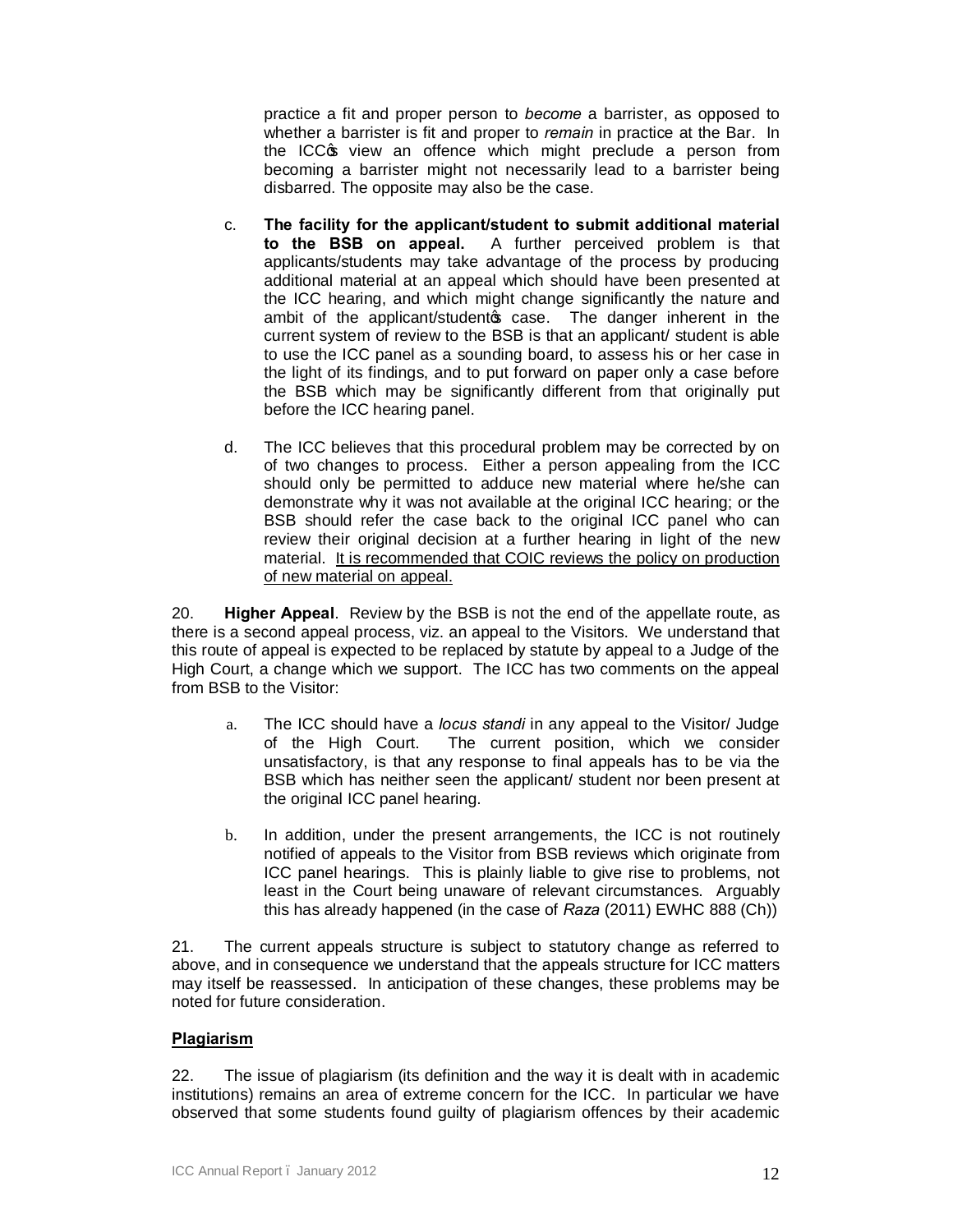provider have subsequently tried to argue their innocence before an ICC hearing. There are examples of students suggesting that the disciplinary process at their provider was flawed, or that they did not understand it, or that they were led to believe that no further action would be taken afterwards.

23. Students who have been found guilty of plagiarism offences by their academic provider have argued before an ICC hearing that by being allowed to complete the BPTC they have a legitimate expectation that they will be permitted to be called to the Bar. Procedures at academic institutions and course providers for dealing with allegations of plagiarism are often very long drawn out, often with appeals being heard after the student has completed the course. The BPTC providers are aware of our concerns on this, and we are grateful that they and the BSB have [at the Bar Course conference in Oxford in July] permitted us to exchange information on this topic; nevertheless it remains the case that on the whole they do not suspend students pending the outcome of disciplinary proceedings.

24. We repeat our previously expressed view that it is important for BPTC providers to ensure that their students are made aware that their Call to the Bar is in jeopardy if they are found guilty of any plagiarism offence even if they are permitted to complete the course. We also urge BPTC providers to ensure that their disciplinary processes are expedited. We are grateful to Dr Valerie Shrimplin for conveying these comments to BPTC providers.

25. The ICC notes that the term plagiarism connotes cheating and dishonesty, but there are levels of seriousness which should attract different levels of sanction: for example in the first year of a first degree the offence may be no more than poor or wrong citation or attribution. Such offences would be very minor and actually hardly merit the description of plagiarism. This issue is explained usefully in the BPTC Handbook 2011-2, at section B6 (Academic Offences). We have this year addressed this issue in the draft Decision Guidance appended to this report.

## **Representation for those referred to the ICC**

26. The ICC are concerned that applicants and students who appear before the ICC should have access to legal representation. Initially Inns were happy to arrange representation by one of their members, but this practice was called into question. Representation is now available through the Bar Pro Bono Unit and each Inn has developed a pool of eight barristers who are available to provide representation for students. Six students were represented by barristers through this scheme.

27. The Inns are not obliged either to arrange or pay for the representation of applicants but the Bar Pro Bono Unit has indicated a willingness to provide representation for applicants.

28. We are, therefore, satisfied that those who need legal representation before ICC hearings are able to obtain it.

## **Standard of English**

29. Until July 2011, Lincolnos Inn required applicants to demonstrate a minimum standard of English. This was not required by BTRs so there was a different entry standard between the Inns. This came to the attention of the ICC when an applicant who had been rejected by Lincolnos Inn on the grounds that he had failed to demonstrate a sufficient standard of English, applied to join another Inn. As he had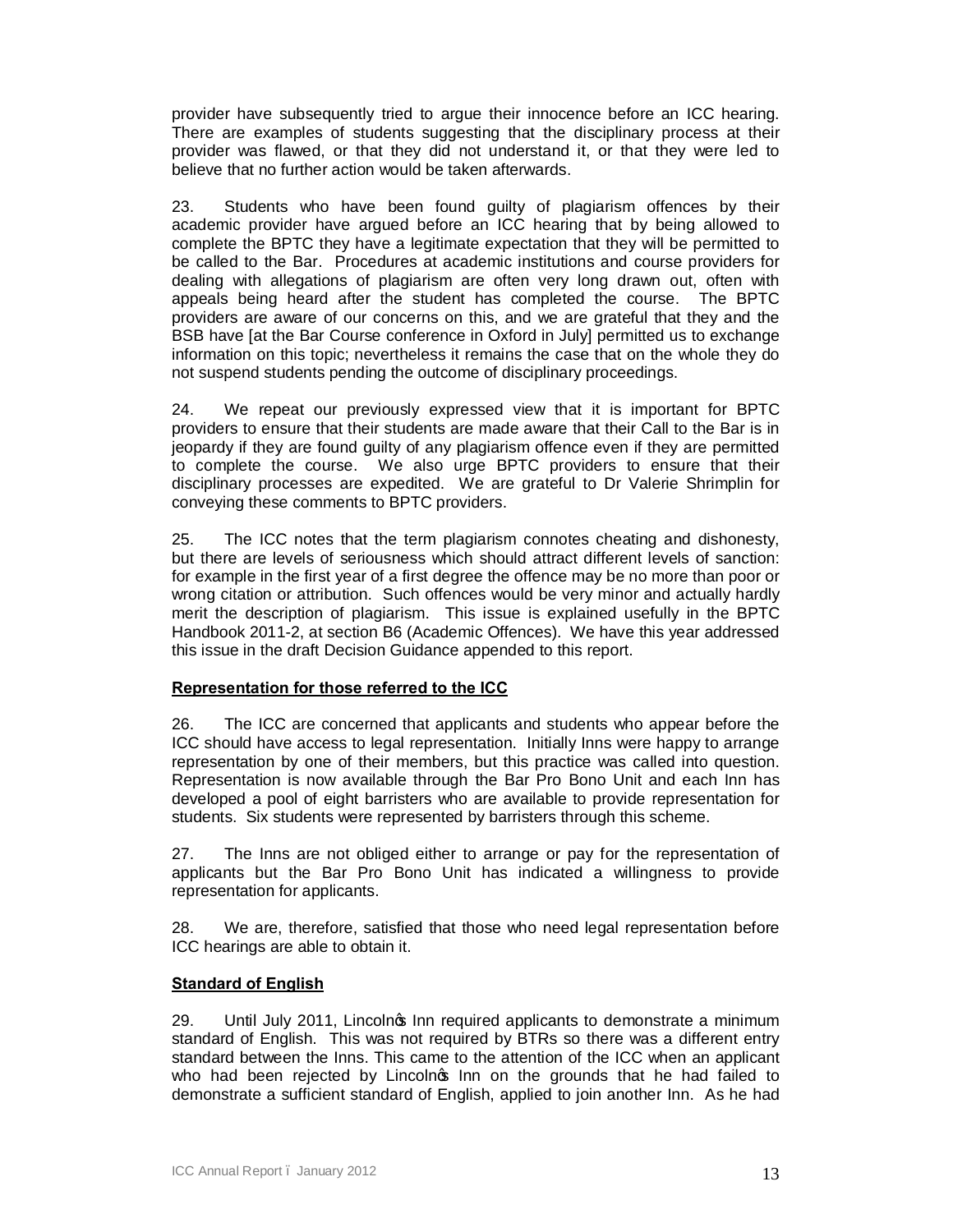been rejected previously his case was referred to the ICC. Subsequently Lincolnos Inn withdrew this requirement to align themselves with the other Inns.

30. The ICC is concerned about the lack of a minimum standard of English for entry to the Inns. We have seen a number of applicants and students whose standard of English is inadequate and believe that a minimum standard should be a requirement before admission. This is not strictly a matter for the ICC, but we make the point in the hope that COIC may readdress the issue.

## **Diversity and equal opportunity training**

31. There is as yet no formal training for ICC members currently in place, on the grounds that of their previous general experience and levels of training. The ICC is currently in the process of establishing whether there is an actual requirement for updating members gtraining, in which event it will seek the most cost-effective means of obtaining it, possibly requesting some financial support, or assistance with provision, from the Inns.

## **Sanctions and Admission Guidance**

32. During the course of this year the ICC established a **Working Group** to deal with potential rule amendments. They undertook extensive research, including examining tests of fitness to practise from other jurisdictions and I would like to thank them for their work. The Working Group was chaired by the ICC Vice-Chair, Margaret Bickford-Smith QC, with the following members:

Anand Beharrylal Sophia Lambert (lay representative) David Madel (lay representative) David Povall David Streatfeild-James QC

- 33. The Group has produced three documents:
	- (a) Statement of Principles and Guidelines: Introductory and General
	- (b) Appendix A: Fitness to become a Practising Barrister
	- (c) Appendix B: Decision Guidelines

34. The purpose of these documents is to achieve greater harmonisation as well as proportionality in the imposition of sanctions, and also to achieve greater transparency in decision-making. The Guidelines, which are intended to be made publicly available, are also for the benefit of applicants/ students and other interested persons. They are not intended to fetter or restrict members of the ICC in the proper and reasonable exercise of their discretion when going about their work, and in particular in the exercise of their functions hearing cases when appointed as members of its hearing panels.

35. The finalised drafts of these documents appear at Annex G to this Annual Report. These reflect documentation approved by the full Committee on 9 November 2011; it is intended that they will be formally approved so as to come into force at the ICC<sub>C</sub> first Committee meeting in 2012 and used until further guidance in relation to barristers is provided by the BSB. In the interim they will be available to be used by panels and those appearing before them. It is anticipated that in the light of further case experience amendments may need to be made to the guidance text from time to time. The Working Group will therefore remain in being. We recommend that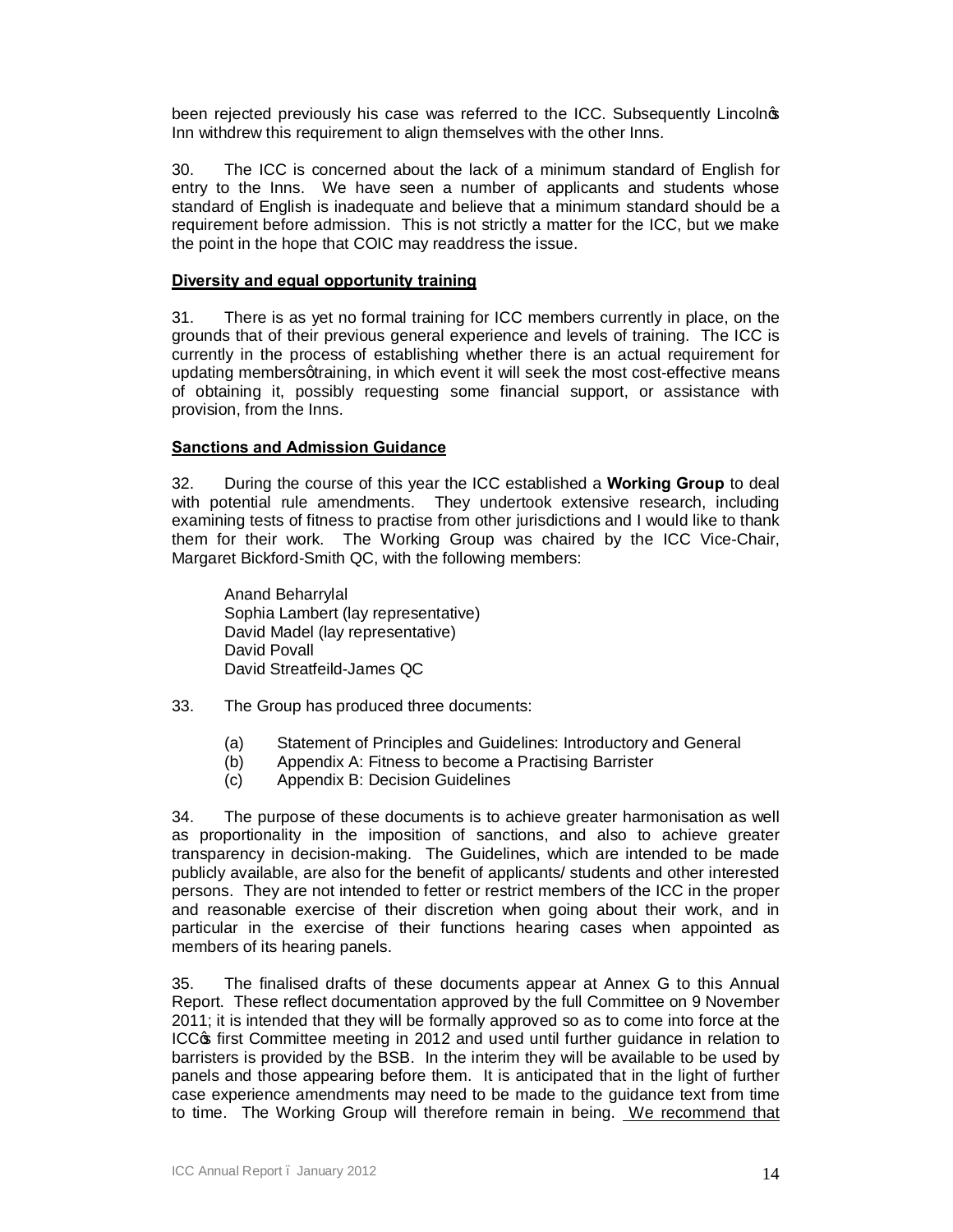COIC endorses these documents as an interim measure pending further guidance from the BSB, and that they be available to the BSB Qualifications Committee and Visitors during the consideration of any appeal.

36. The Working Group will also be available to assess any Regulatory matters which may need consideration or action in the light of the developing Legal Service Board and BSB regulatory framework.

## **Conclusions and Recommendations**

37. 2010/11 was a busy year for the ICC but we believe we operated efficiently to provide a consistent service to the Inns. Experience has enabled us to produce better guidelines, and during 2011/12 we should look more closely at whether we can give wider guidance to the Inns about matters which they need not refer to the ICC. In our view the ICC gives good value for money.

38. We recommend that COIC:

- a. considers whether Formal Police Cautions should be declared by applicants and students, and if so make the appropriate Rule changes (paragraph 14);
- b. reviews the policy on production of new material by applicants/students at appeals (paragraph 19d);
- c. endorses the documents at Annex G for the time being and that they be available to the BSB Qualifications Committee and Visitor during the consideration of any appeal; and
- d. notes the ICC $\circ$  views on appeals to the Visitors (paragraph 20) and minimum standards of English (paragraph 30).

## **SIGNATURE ON ORIGINAL**

**HHJ Jeff Blackett**

Chair ICC 11 January 2012

#### **Annexes:**

- A. ICC Committee list of members 2010/11
- B. Applicants dealt with by ICC 2010/11
- C. Transferring solicitors dealt with by ICC 2010/11
- D. Students dealt with by ICC 2010/11
- E. Cost of running the ICC 2010/11
- F. Minor matters which may be retained by the Inns
- G. Guidance on fitness to practice and sanctions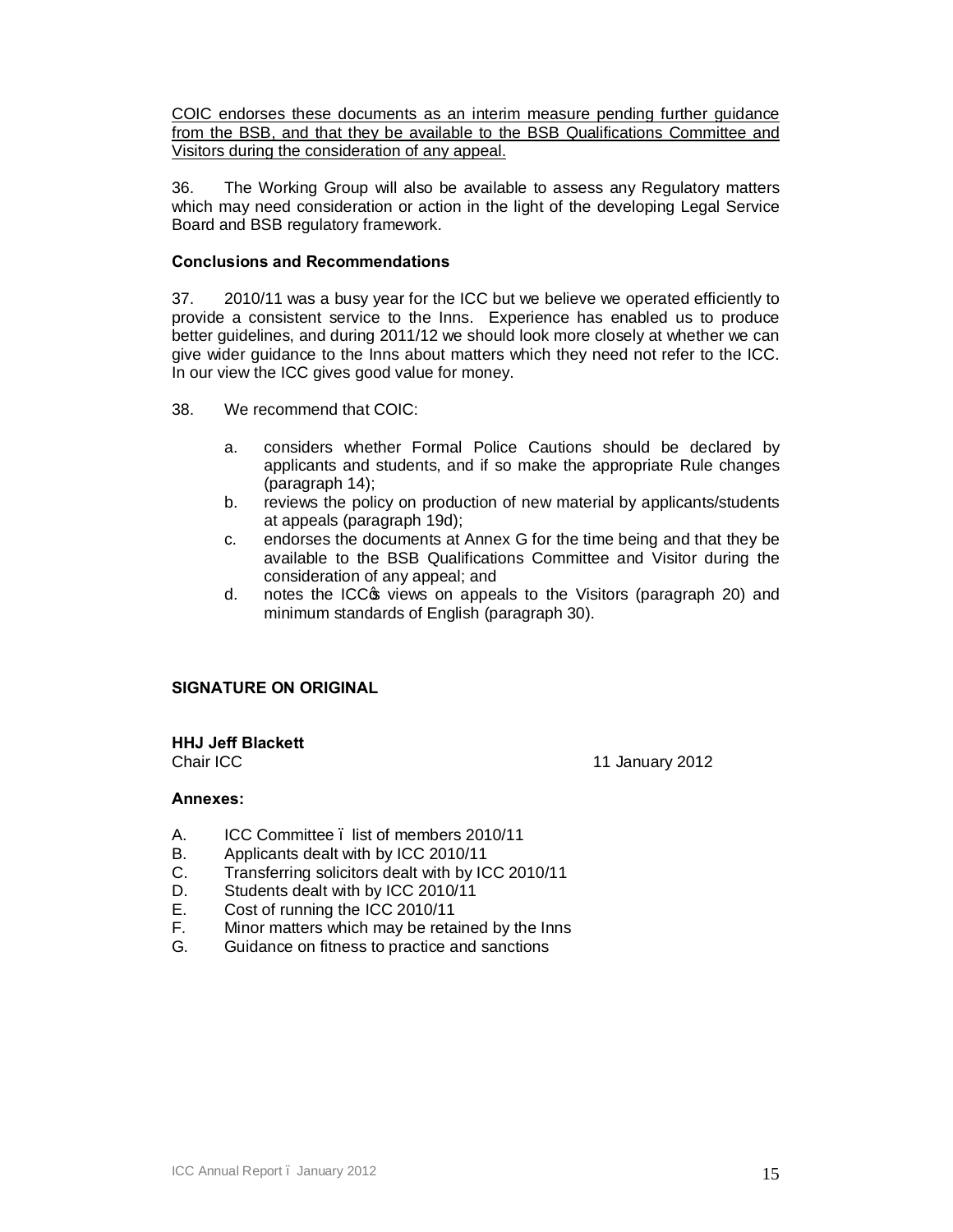## **Annex A**

## **List of ICC Legal Members (2010/2011)**

| <b>Name</b> | <b>Surname</b>        | <b>Title</b>        | Inn                               | <b>Chambers</b>              | No of         |
|-------------|-----------------------|---------------------|-----------------------------------|------------------------------|---------------|
|             |                       |                     |                                   |                              | hearings      |
| Charles     | Gray                  | Sir                 | $\mathsf{L}$                      | Retired                      | <b>xxx</b>    |
| Anand       | Beharrylal            | Esq                 | $\mathsf{L}$                      | 15 Newbridge Street          | <b>xx</b>     |
| David       | Povall                | $\mathsf{L}$<br>Esq |                                   | 23 Essex Street              | XX.           |
| Gordon      | Catford               | Esq                 | $\overline{\mathsf{L}}$           | <b>Crown Office Chambers</b> | <b>XXXXX</b>  |
| Jonathan    | Klein                 | Esq                 | $\overline{\mathsf{L}}$           | Enterprise Chambers,         | <b>XXX</b>    |
|             |                       |                     |                                   | Leeds                        |               |
| Margaret    | <b>Bickford-Smith</b> | $\overline{QC}$     | IT                                | Crown Office Row             | <b>XXX</b>    |
| David       | Streatfeild-James     | $\overline{AC}$     | $\overline{\mathsf{I}\mathsf{T}}$ | <b>Atkin Chambers</b>        | XX.           |
| Daniel      | Matovu                | Esq                 | $\overline{\mathsf{I}\mathsf{T}}$ | 2 Temple Gardens             | <b>XXXXX</b>  |
| Karon       | Monaghan              | $\overline{QC}$     | $\overline{\mathsf{I}\mathsf{T}}$ | <b>Matrix Chambers</b>       | ×             |
| Simon       | <b>Russell Flint</b>  | $\overline{OC}$     | $\overline{\mathsf{I}\mathsf{T}}$ | 23 Essex Street              | <b>XX</b>     |
| Richard     | Wilmot-Smith          | $\overline{AC}$     | MT                                | 39 Essex Street              | ×             |
| Heather     | Rogers                | $\overline{OC}$     | <b>MT</b>                         | 54 Doughty Street            | <b>XXX</b>    |
|             |                       |                     |                                   | Chambers                     |               |
| Jeremy      | Carter-Manning        | $\overline{AC}$     | <b>MT</b>                         | <b>Furnival Chambers</b>     | <b>XXXX</b>   |
| Christopher | Morcom                | $\overline{QC}$     | $\overline{MT}$                   | <b>Hogarth Chambers</b>      | <b>XXX</b>    |
| Robert      | Jay                   | $\overline{AC}$     | <b>MT</b>                         | 39 Essex Street              | <b>XX</b>     |
| Jeff        | <b>Blackett</b>       | <b>HHJ</b>          | $\overline{\mathsf{G}}$           | The Royal Courts of          | <b>XXXX</b>   |
|             |                       |                     |                                   | Justice                      |               |
| Christopher | Jeans                 | $\overline{OC}$     | GI                                | 11 KBW                       | XX            |
| Hodge       | <b>Malek</b>          | $\overline{AC}$     | $\overline{G}$<br>4. 5 Grays Inn  |                              | ×             |
| Oba         | Nsugbe                | $\overline{QC}$     | <b>Pump Court Chambers</b>        |                              | ×             |
| Timothy     | Young                 | $\overline{AC}$     | GI                                | 20 Essex Street              | $\mathsf{xx}$ |

## **List of ICC Lay Representatives (2010/11)**

| <b>Name</b>            | No of<br>hearings |
|------------------------|-------------------|
|                        |                   |
| Sir Christopher Benson | ×                 |
| Miss Beverley Brown    | ×х                |
| Emir K Feisal Esq      | <b>XXX</b>        |
| Ms Beryl Hobson        | xxx               |
| Ms Sophia J Lambert    | <b>XXX</b>        |
| Ms Hazelanne Lewis     | ×                 |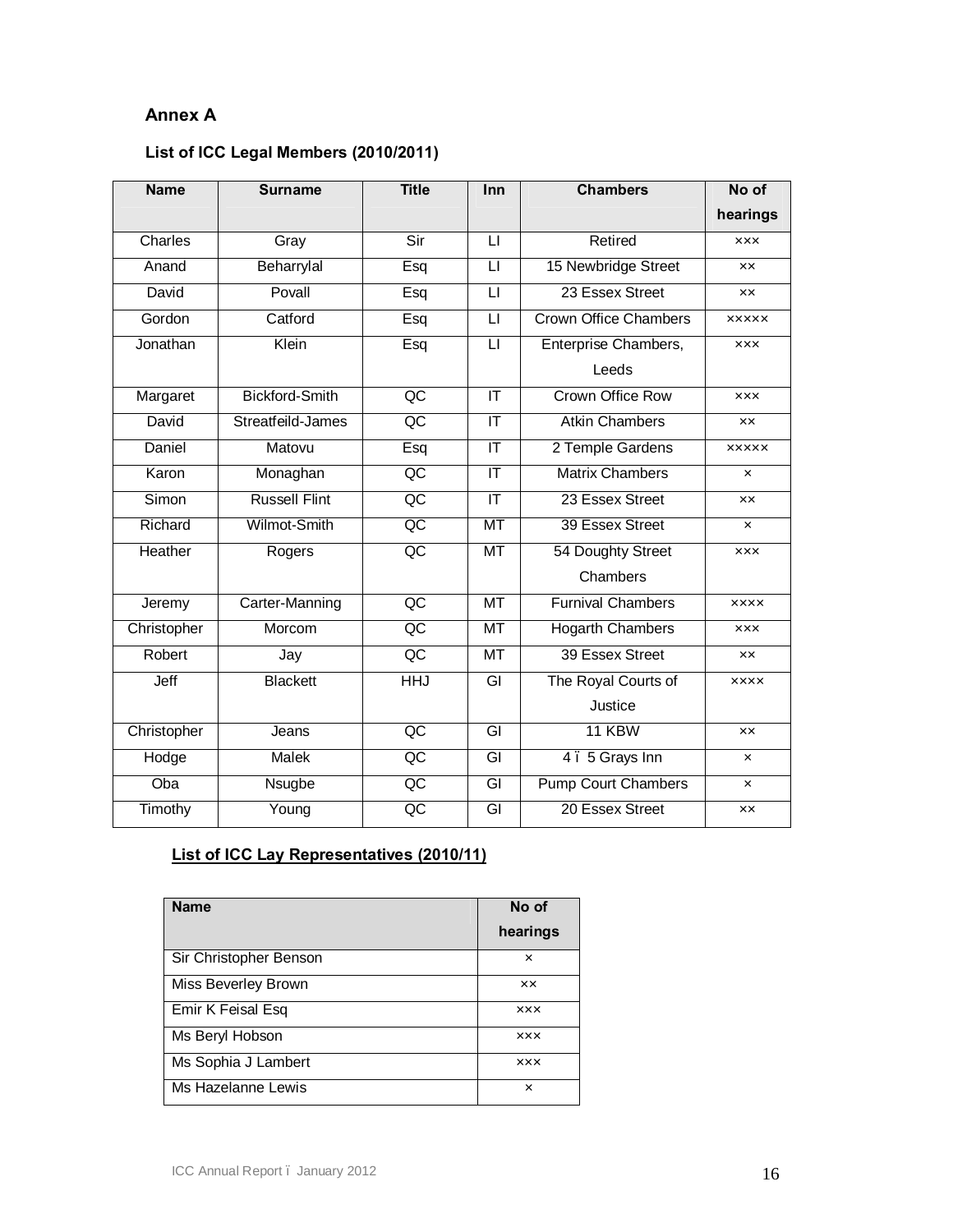| Mr Roger W Lucking    | <b>XXXX</b> |
|-----------------------|-------------|
| Sir David Madel       | xx          |
| Ms Lucy Melrose       | <b>XXX</b>  |
| Ms Patricia Steel OBE | ×           |
| Ms Veronica Thompson  | ×           |
| Professor Ken Young   | ×           |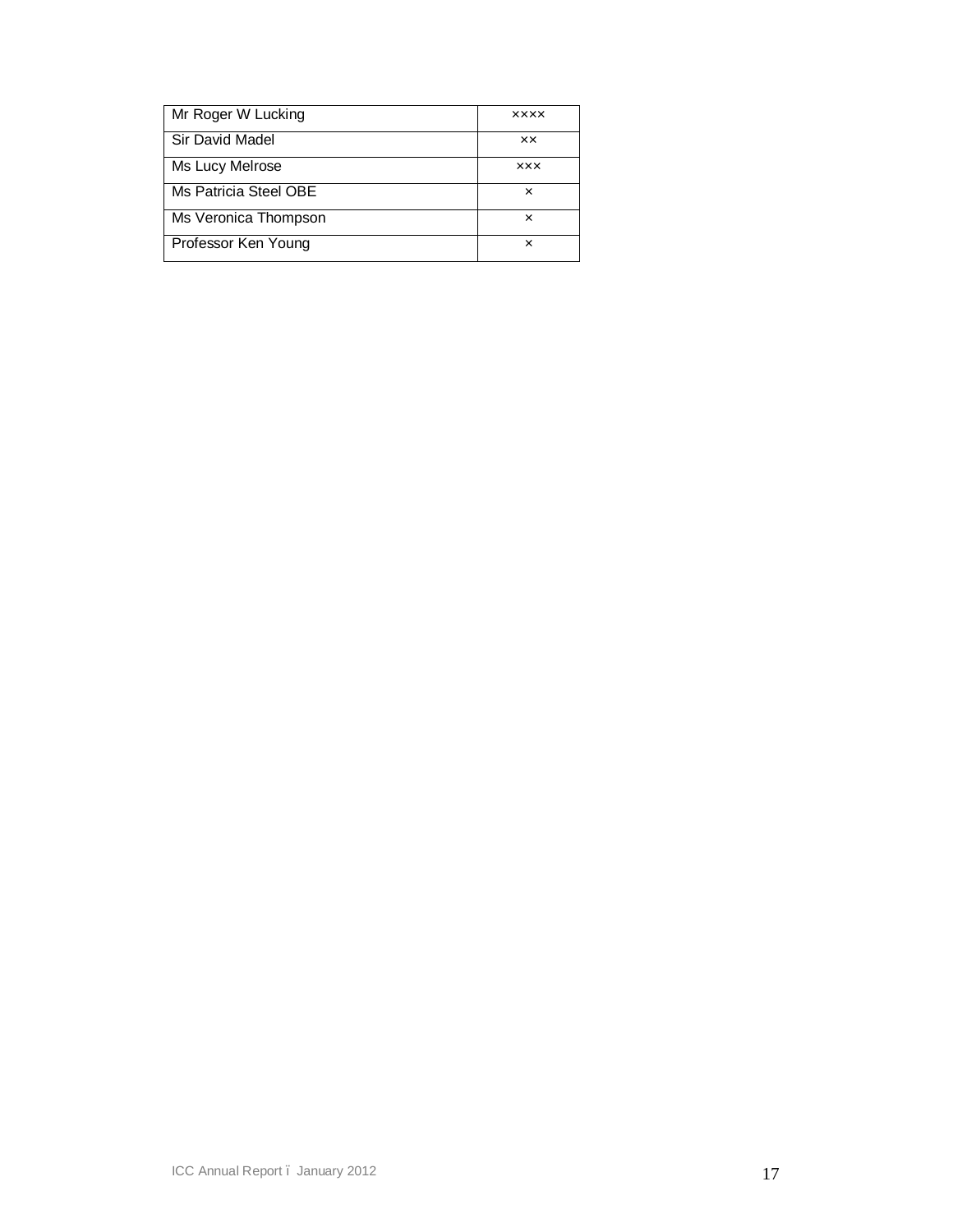## **ANNEX D**

## **APPLICANTS DEALT WITH IN THE OPERATION OF YEAR 2 (2010/11) (79)**

| <b>Inn</b>      | <b>Offence</b>                                                               | Age at<br>time of<br>offence | Age   | <b>Nat</b><br>$\mathbf C$ | <b>Ethnicity</b> | <b>Sex</b>     | <b>Sc Panel</b> | <b>ICC Decision</b> |
|-----------------|------------------------------------------------------------------------------|------------------------------|-------|---------------------------|------------------|----------------|-----------------|---------------------|
| Lincolns Inn    | <b>Drink Drive</b><br>$\mathbf{1}$ .<br>2. Breach of Public Order<br>Section | 21 yrs                       | 41yrs | 10                        | 10               | M              | 29/09/2010      | RTI for admission   |
| Lincolns Inn    | Police Caution -<br>possession of marijuana                                  | 15yrs                        | 25yrs | 10                        | 10               | M              | 21/01/2011      | RTI for admission   |
| Lincolns Inn    | Shoplifting - police warning                                                 | 15yrs                        | 28yrs | 10                        | 30               | M              | 21/01/2011      | RTI for admission   |
| Lincolns Inn    | <b>Drink Drive</b>                                                           | 18yrs                        | 22yrs | 10                        | $\overline{10}$  | M              | 21/01/2011      | RTI for admission   |
| Lincolns Inn    | Caution for shoplifting                                                      | 11yrs                        | 22yrs | 10                        | 10               | $\overline{M}$ | 16/03/2011      | RTI for admission   |
| Lincolns Inn    | <b>Drink Drive</b>                                                           | 19yrs                        | 24yrs | 10                        | 10               | F              | 14/04/2011      | RTI for admission   |
| Lincolns Inn    | Bankruptcy                                                                   | 32yrs                        | 35yrs | 10                        | 10               | M              | 06/07/2011      | RTI for admission   |
| Inner<br>Temple | Driving without due care                                                     | 27yrs                        | 47yrs | 10                        | 10               | $\overline{M}$ | 19/11/2010      | RTI for admission   |
| Inner<br>Temple | <b>Drink Drive</b>                                                           | 35yrs                        | 36yrs | 10                        | 22               | M              | 19/11/2010      | RTI for admission   |

# **Applicants Returned To Inn (RTI) (48)**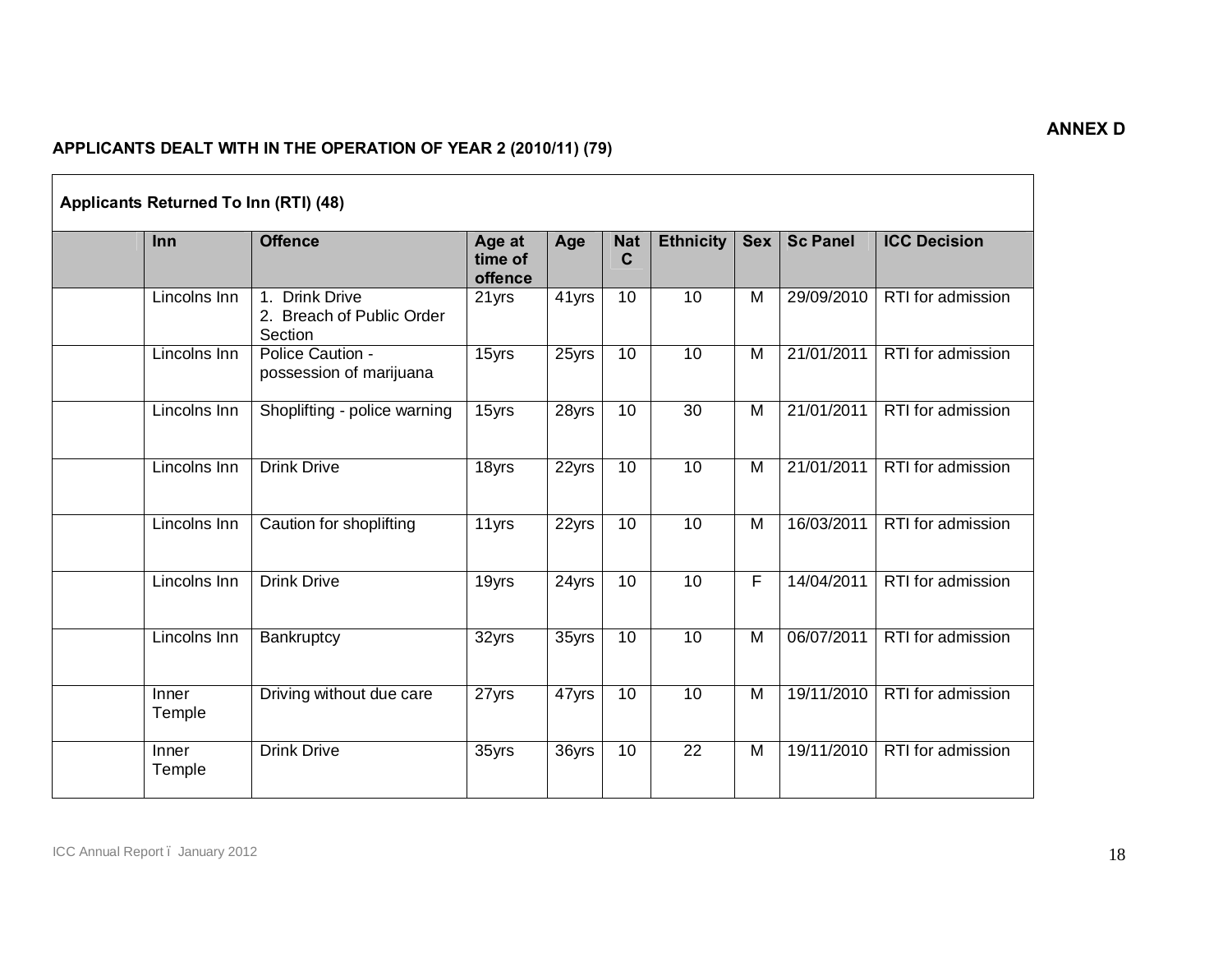| Applicants Returned To Inn (RTI) (48) |                                                                                                                                     |                              |                     |                           |                  |            |                 |                     |  |  |  |
|---------------------------------------|-------------------------------------------------------------------------------------------------------------------------------------|------------------------------|---------------------|---------------------------|------------------|------------|-----------------|---------------------|--|--|--|
| Inn                                   | <b>Offence</b>                                                                                                                      | Age at<br>time of<br>offence | Age                 | <b>Nat</b><br>$\mathbf C$ | <b>Ethnicity</b> | <b>Sex</b> | <b>Sc Panel</b> | <b>ICC Decision</b> |  |  |  |
| Inner<br>Temple                       | Driving without Insurance                                                                                                           | 22yrs                        | 23yrs               | 10                        | $\overline{12}$  | M          | 19/11/2010      | RTI for admission   |  |  |  |
| Inner<br>Temple                       | <b>Drink Drive</b>                                                                                                                  | 27yrs                        | 39yrs               | 10                        | 10               | M          | 21/01/2011      | RTI for admission   |  |  |  |
| Inner<br>Temple                       | Shoplifting - reprimand                                                                                                             | 17yrs                        | 22yrs               | 10                        | 30               | F          | 21/01/2011      | RTI for admission   |  |  |  |
| Inner<br>Temple                       | <b>Drink Drive</b>                                                                                                                  | 21yrs                        | $\overline{30}$ yrs | 10                        | $\overline{21}$  | F          | 21/01/2011      | RTI for admission   |  |  |  |
| Inner<br>Temple                       | <b>Drink Drive</b>                                                                                                                  | 22yrs                        | 33yrs               | 10                        | 30               | M          | 16/03/2011      | RTI for admission   |  |  |  |
| Inner<br>Temple                       | 1. Breach of the Peace(2)<br>2. Obstruction                                                                                         | 20yrs                        | 29yrs               | 10                        | 10               | M          | 19/05/2011      | RTI for admission   |  |  |  |
| Inner<br>Temple                       | Motoring offence: Speeding                                                                                                          | 31yrs                        | 32yrs               | 10                        | 10               | M          | 19/05/2011      | RTI for admission   |  |  |  |
| Inner<br>Temple                       | Motoring offence: Drink<br><b>Drive</b>                                                                                             | 18yrs                        | 24yrs               | 10                        | 10               | F          | 19/05/2011      | RTI for admission   |  |  |  |
| Inner<br>Temple                       | <b>Drink Drive</b>                                                                                                                  | 19yrs                        | 22yrs               | 10                        | 10               | M          | 06/07/2011      | RTI for admission   |  |  |  |
| Inner<br>Temple                       | Aiding, Abetting,<br>counselling and procuring<br>someone to drive a motor<br>vehicle contrary to section<br>87 of Road Traffic Act | 19yrs                        | 30yrs               | 10                        | $\overline{10}$  | F          | 06/07/2011      | RTI for admission   |  |  |  |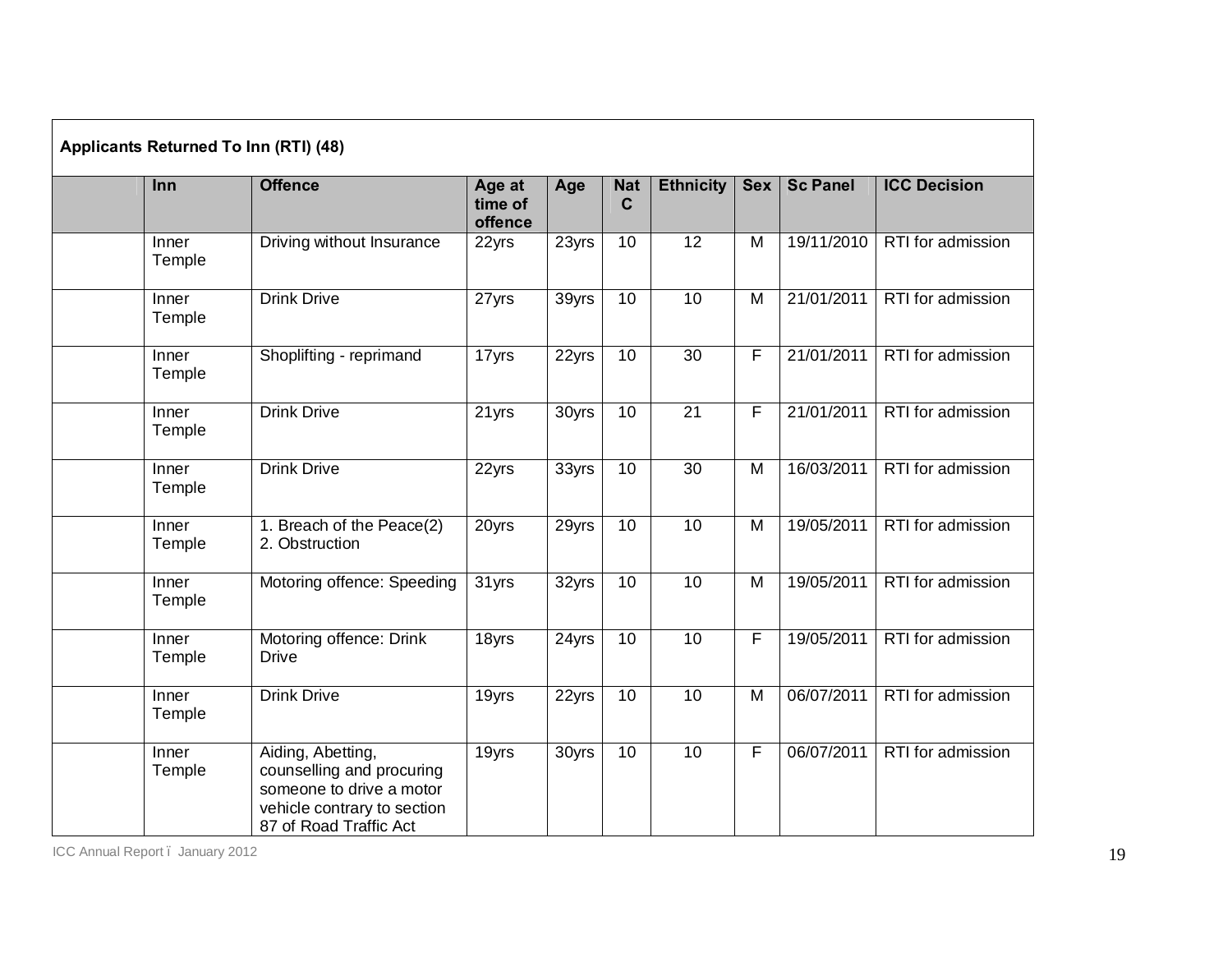| Inn              | <b>Offence</b>                                                               | Age at             | Age                 | <b>Nat</b>      | <b>Ethnicity</b> | <b>Sex</b>     | <b>Sc Panel</b> | <b>ICC Decision</b> |
|------------------|------------------------------------------------------------------------------|--------------------|---------------------|-----------------|------------------|----------------|-----------------|---------------------|
|                  |                                                                              | time of<br>offence |                     | $\mathbf C$     |                  |                |                 |                     |
| Inner<br>Temple  | <b>Railway Fraud</b>                                                         | 28yrs              | 38yrs               | 10              | $\overline{22}$  | M              | 06/07/2011      | RTI for admission   |
| Inner<br>Temple  | Shoplifting                                                                  | 12yrs              | 27yrs               | 10              | 10               | F              | 06/07/2011      | RTI for admission   |
| Inner<br>Temple  | 1. Motor Offence:<br>Speeding (x3)<br>2. Motor Offence: Mobile<br>phone use  |                    | $\overline{36}$ yrs | 10              | 10               | $\overline{M}$ | 06/07/2011      | RTI for admission   |
| Inner<br>Temple  | Taking conveyance without<br>authority - section S.12 of<br><b>Theft Act</b> | 19yrs              | 40yrs               | $\overline{10}$ | $\overline{10}$  | M              | 14/07/2011      | RTI for admission   |
| Inner<br>Temple  | <b>Motor Offence: Driving</b><br>other than in accordance<br>with a licence  | 15yrs              | 27yrs               | $\overline{10}$ | $\overline{10}$  | $\overline{M}$ | 06/07/2011      | RTI for admission   |
| Inner<br>Temple  | Speeding (x2)                                                                | 37yrs              | 40yrs               | $\overline{10}$ | 10               | F              | 20/07/2011      | RTI for admission   |
| Middle<br>Temple | Police Caution - assaulting<br>a police officer                              | 21yrs              | 34yrs               | 10              | 10               | F              | 29/09/2010      | RTI for admission   |
| Middle<br>Temple | <b>Bus Fare Evasion</b>                                                      | 32yrs              | 39yrs               | $\overline{10}$ | $\overline{10}$  | M              | 29/09/2010      | RTI for admission   |
| Middle<br>Temple | <b>IVA</b>                                                                   | 35yrs              | 47yrs               | 10              | $\overline{10}$  | M              | 21/01/2011      | RTI for admission   |
| Middle<br>Temple | <b>Police Caution- Assault</b>                                               | 34yrs              | 43yrs               | 10              | $\overline{10}$  | M              | 27/10/2010      | RTI to be admitted  |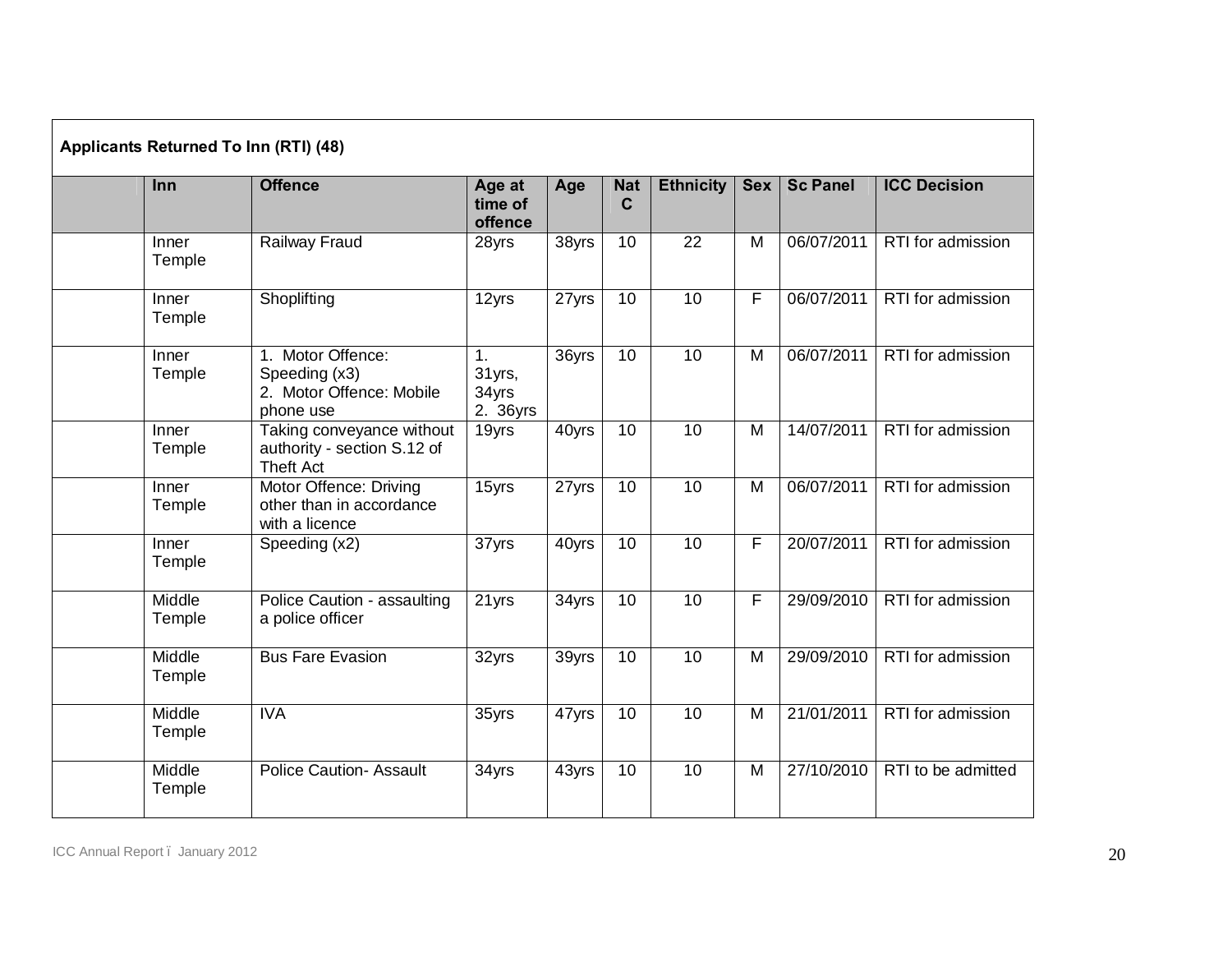| Applicants Returned To Inn (RTI) (48) |                  |                                                                                                           |                              |                     |                           |                  |                |                 |                     |  |  |
|---------------------------------------|------------------|-----------------------------------------------------------------------------------------------------------|------------------------------|---------------------|---------------------------|------------------|----------------|-----------------|---------------------|--|--|
|                                       | Inn              | <b>Offence</b>                                                                                            | Age at<br>time of<br>offence | Age                 | <b>Nat</b><br>$\mathbf C$ | <b>Ethnicity</b> | <b>Sex</b>     | <b>Sc Panel</b> | <b>ICC Decision</b> |  |  |
|                                       | Middle<br>Temple | <b>CCJ</b>                                                                                                | 28yrs                        | $\overline{31}$ yrs | 10                        | $\overline{10}$  | M              | 19/11/2010      | RTI to be admitted  |  |  |
|                                       | Middle<br>Temple | <b>IVA</b>                                                                                                | 21 yrs                       | 24yrs               | 10                        | 30               | $\overline{F}$ | 29/09/2010      | RTI for admission   |  |  |
|                                       | Middle<br>Temple | Theft                                                                                                     | 16yrs                        | 49yrs               | 10                        | $\overline{21}$  | F              | 29/09/2010      | RTI for admission   |  |  |
|                                       | Middle<br>Temple | Default on bank account                                                                                   | 22yrs                        | 25yrs               | 10                        | 10               | F              | 16/03/2011      | RTI for admission   |  |  |
|                                       | Middle<br>Temple | <b>Caution for Cannabis</b>                                                                               | 19yrs                        | 21yrs               | 10                        | 30               | M              | 12/04/2011      | RTI for admission   |  |  |
|                                       | Middle<br>Temple | 1. Theft<br>2. Attempted Burglary<br>3. Handling on Theft Act<br>4. Attempt/Possessing<br>controlled drub | 19yrs                        | $\overline{4}$ 6yrs | 10                        | 10               | F              | 14/04/2011      | RTI for admission   |  |  |
|                                       | Middle<br>Temple | Motoring offence: Speeding                                                                                | 23yrs                        | 30yrs               | 10                        | 10               | F              | 19/05/2011      | RTI for admission   |  |  |
|                                       | Middle<br>Temple | Assault                                                                                                   | 16yrs                        | $\overline{22}$ yrs | 10                        | 10               | $\overline{M}$ | 19/05/2011      | RTI for admission   |  |  |
|                                       | Middle<br>Temple | Vandalising a Community<br>Centre                                                                         | 13yrs                        | 35yrs               | 10                        | 10               | M              | 19/05/2011      | RTI for admission   |  |  |
|                                       | Middle<br>Temple | <b>Drink Drive</b>                                                                                        | 23yrs                        | 24yrs               | 10                        | 10               | $\overline{M}$ | 14/07/2011      | RTI for admission   |  |  |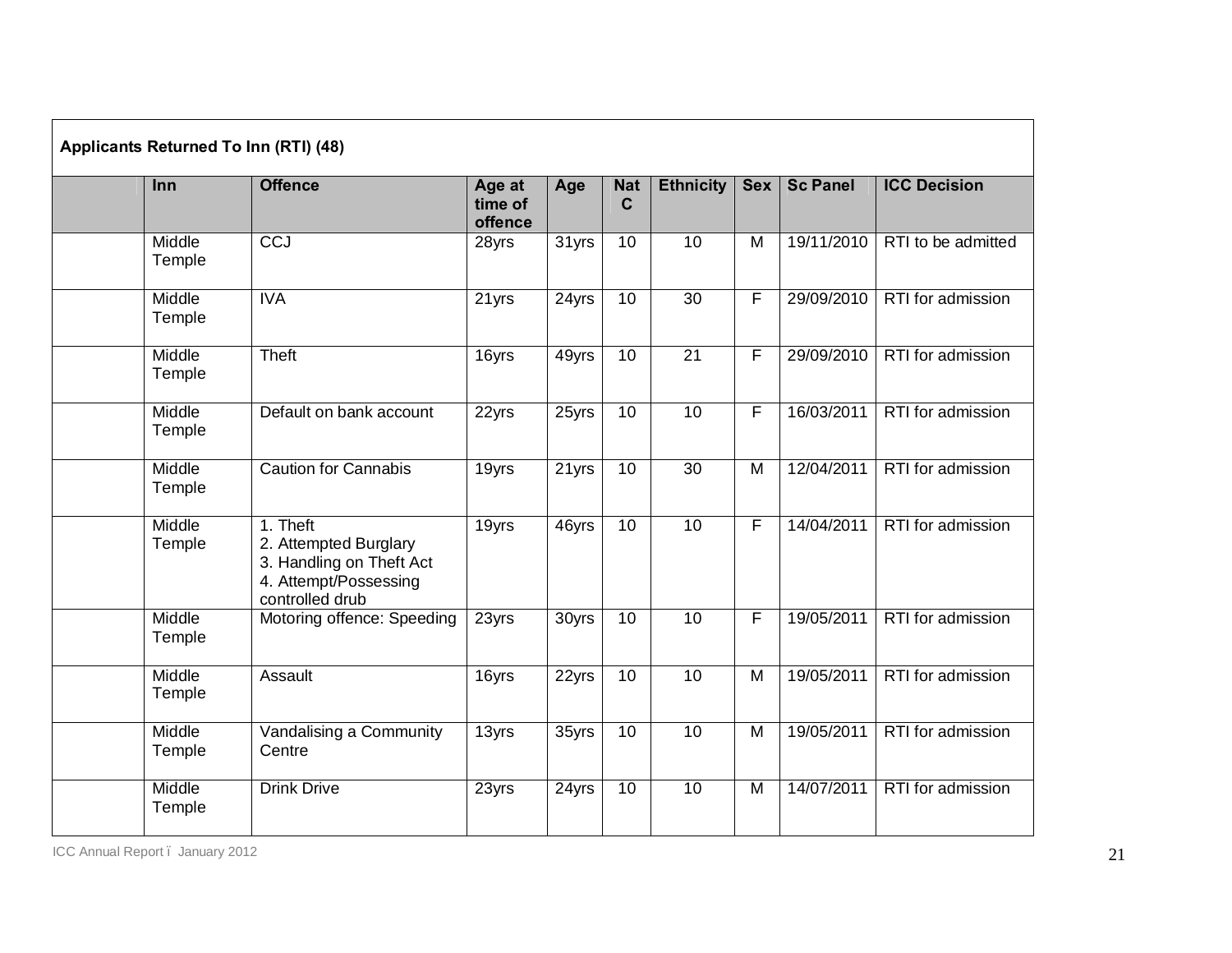| Applicants Returned To Inn (RTI) (48) |                                                                                                                                     |                              |                      |                           |                  |            |                 |                     |  |  |  |
|---------------------------------------|-------------------------------------------------------------------------------------------------------------------------------------|------------------------------|----------------------|---------------------------|------------------|------------|-----------------|---------------------|--|--|--|
| Inn                                   | <b>Offence</b>                                                                                                                      | Age at<br>time of<br>offence | Age                  | <b>Nat</b><br>$\mathbf C$ | <b>Ethnicity</b> | <b>Sex</b> | <b>Sc Panel</b> | <b>ICC Decision</b> |  |  |  |
| Middle<br>Temple                      | <b>Battery</b>                                                                                                                      | 18yrs                        | $\overline{2}$ 1 yrs | 10                        | 10               | M          | 14/07/2011      | RTI for admission   |  |  |  |
| Middle<br>Temple                      | <b>Repeated Speeding</b>                                                                                                            | 17yrs                        | 23yrs                | 10                        | 10               | M          | 06/07/2011      | RTI for admission   |  |  |  |
| Middle<br>Temple                      | 1. Domestic Violence<br>2. Driving without Insurance                                                                                | 1.36yrs<br>2.38yrs           | 39yrs                | $\overline{10}$           | 22               | F          | 06/07/2011      | RTI for admission   |  |  |  |
| Middle<br>Temple                      | Summons for driving a<br>vehicle without third party<br>insurance                                                                   | $\overline{4}0$ yrs          | 40yrs                | 10                        | 10               | M          | 06/07/2011      | RTI for admission   |  |  |  |
| Middle<br>Temple                      | Disqualified from driving for<br>6 months                                                                                           | 36yrs                        | 42yrs                | 10                        | 10               | F          | 06/07/2011      | RTI for admission   |  |  |  |
| Grays Inn                             | Railway Fare Evasion                                                                                                                | 28yrs                        | 30yrs                | 10                        | $\overline{32}$  | M          | 29/09/2010      | RTI for admission   |  |  |  |
| Grays Inn                             | Police Caution - Theft and<br><b>Kindred Offences</b>                                                                               | 19yrs                        | 25yrs                | 10                        | $\overline{10}$  | F.         | 21/01/2011      | RTI for admission   |  |  |  |
| Grays Inn                             | 1. Reprimand for Use of<br>threatening, Abusive,<br>insulting words or<br>behaviour<br>2. Caution for being drunk<br>and disorderly | 16yrs                        | 28yrs                | 10                        | 10               | M          | 17/02/2011      | RTI for admission   |  |  |  |
| Grays Inn                             | Disciplinary - Rugby                                                                                                                | 17yrs                        | 24yrs                | 10                        | 10               | M          | 14/07/2011      | RTI for admission   |  |  |  |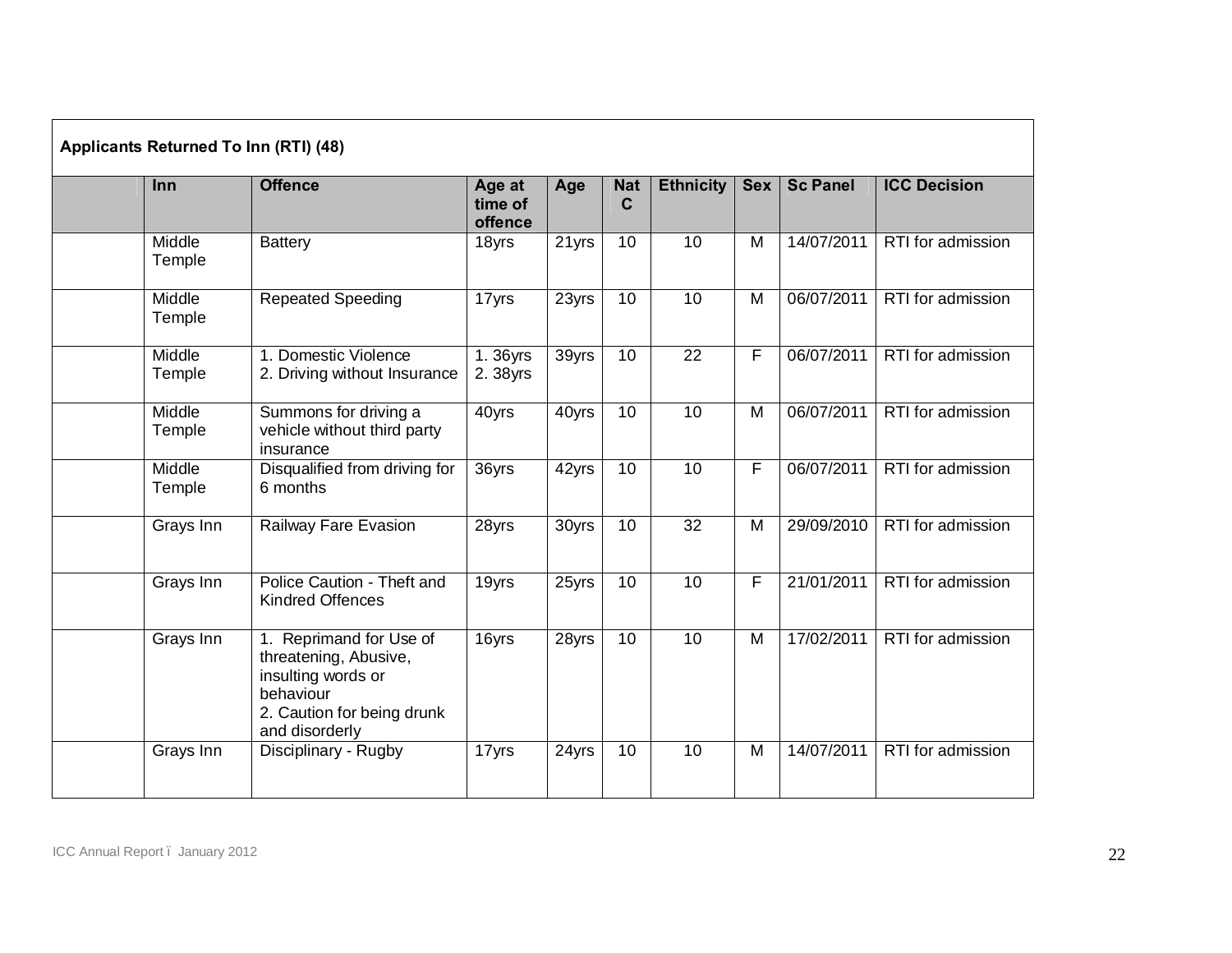| Applicants referred to an ICC Hearing Panel (31) |                  |                                                                                                                  |                                              |       |            |                  |            |                 |                             |                                    |                                                        |
|--------------------------------------------------|------------------|------------------------------------------------------------------------------------------------------------------|----------------------------------------------|-------|------------|------------------|------------|-----------------|-----------------------------|------------------------------------|--------------------------------------------------------|
|                                                  | Inn              | <b>Offence</b>                                                                                                   | Age at<br>time of<br>offence                 | Age   | <b>Nat</b> | <b>Ethnicity</b> | <b>Sex</b> | <b>Sc Panel</b> | <b>Panel</b><br><b>Date</b> | <b>ICC</b><br><b>Decision</b>      | <b>Appeal</b>                                          |
|                                                  | Lincolns<br>Inn  | Theft (6<br>counts)                                                                                              | 25yrs                                        | 31yrs | 10         | 30               | M          | 29/09/2010      | 12/01/2011                  | Not Fit<br>and<br>Proper           | <b>ICC Decision</b><br>Upheld                          |
|                                                  | Lincolns<br>Inn  | 1. Assault<br>2. Threatening<br>abusive<br>behaviour<br>3. Wounding<br>with intent<br>4. Drink<br><b>Driving</b> | 1 - 15yrs<br>2. 17yrs<br>3. 22yrs<br>4.30yrs | 32yrs | 10         | 31               | M          | 21/01/2011      | 23/02/2011                  | Not Fit<br>and<br>Proper           | No Appeal                                              |
|                                                  | Middle<br>Temple | Assault<br>occasioning<br><b>Actual Bodily</b><br>Harm                                                           | 19yrs                                        | 31yrs | 10         | 12               | M          | 06/07/2011      | 03/08/2011                  | Not Fit<br>and<br>Proper           | Appeal heard<br>Nov 11 . ICC<br>decision<br>overturned |
|                                                  | Middle<br>Temple | 1. Assault<br>occasioning<br><b>Actual Bodily</b><br>Harm<br>2. Common<br>Assault<br>3. Bankruptcy               | 1.43yrs<br>2.45yrs<br>3. 56yrs               | 63yrs | 10         | 30               | M          | 06/07/2011      | 31/07/2011                  | Not Fit<br>and<br>Proper           | <b>ICC Decision</b><br>upheld                          |
|                                                  | Lincolns<br>Inn  | 1. Drink Drive<br>2. Driving<br>whilst<br>disqualified in<br>1988                                                | 21yrs                                        | 44yrs | 10         | 10               | M          | 29/09/2010      | 28/10/2011<br>30/03/2011    | <b>FAP RTI</b><br>for<br>admission | N/A                                                    |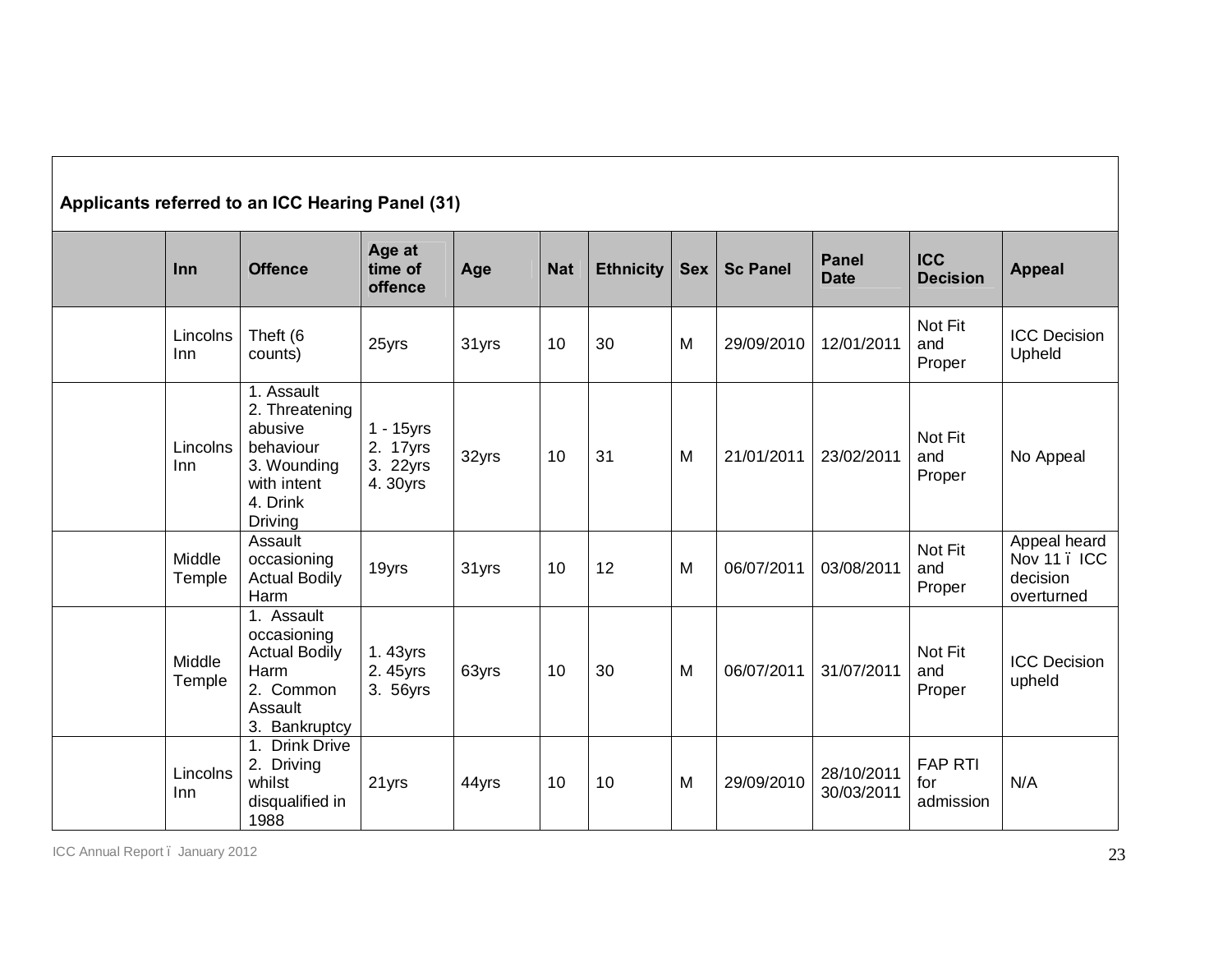| Applicants referred to an ICC Hearing Panel (31) |                 |                                                                                                                                      |                              |       |            |                  |             |                 |                             |                                    |               |
|--------------------------------------------------|-----------------|--------------------------------------------------------------------------------------------------------------------------------------|------------------------------|-------|------------|------------------|-------------|-----------------|-----------------------------|------------------------------------|---------------|
|                                                  | Inn             | <b>Offence</b>                                                                                                                       | Age at<br>time of<br>offence | Age   | <b>Nat</b> | <b>Ethnicity</b> | <b>Sex</b>  | <b>Sc Panel</b> | <b>Panel</b><br><b>Date</b> | <b>ICC</b><br><b>Decision</b>      | <b>Appeal</b> |
|                                                  |                 | (together with<br>other ancillary<br>matters) for<br>which he<br>received a 2-<br>month<br>suspended<br>sentence of<br>imprisonment. |                              |       |            |                  |             |                 |                             |                                    |               |
|                                                  | Lincolns<br>Inn | Police<br>Caution-<br>Warning for<br>Harassment                                                                                      | 36yrs                        | 39yrs | 10         | 30               | $\mathsf F$ | 19/11/2010      | 02/02/2011                  | <b>FAP RTI</b><br>for<br>admission | N/A           |
|                                                  | Lincolns<br>Inn | Bankruptcy<br>(2005)                                                                                                                 | 21yrs                        | 27yrs | 10         | 10               | $\mathsf F$ | 19/05/2011      | 16/06/2011                  | <b>FAP RTI</b><br>for<br>admission | N/A           |
|                                                  | Inner<br>Temple | <b>Drink Drive</b>                                                                                                                   | 34yrs                        | 35yrs | 10         | 30               | M           | 14/07/2010      | 15/09/2010                  | <b>FAP RTI</b><br>for<br>admission | N/A           |
|                                                  | Inner<br>Temple | <b>IVA</b>                                                                                                                           | 28yrs                        | 29yrs | 10         | 10               | $\mathsf F$ | 17/02/2011      | 06/04/2011                  | <b>FAP RTI</b><br>for<br>admission | N/A           |
|                                                  | Inner<br>Temple | Assault                                                                                                                              | 33yrs                        | 38yrs | 10         | 31               | M           | 19/05/2011      | 29/06/2011                  | <b>FAP RTI</b><br>for<br>admission | N/A           |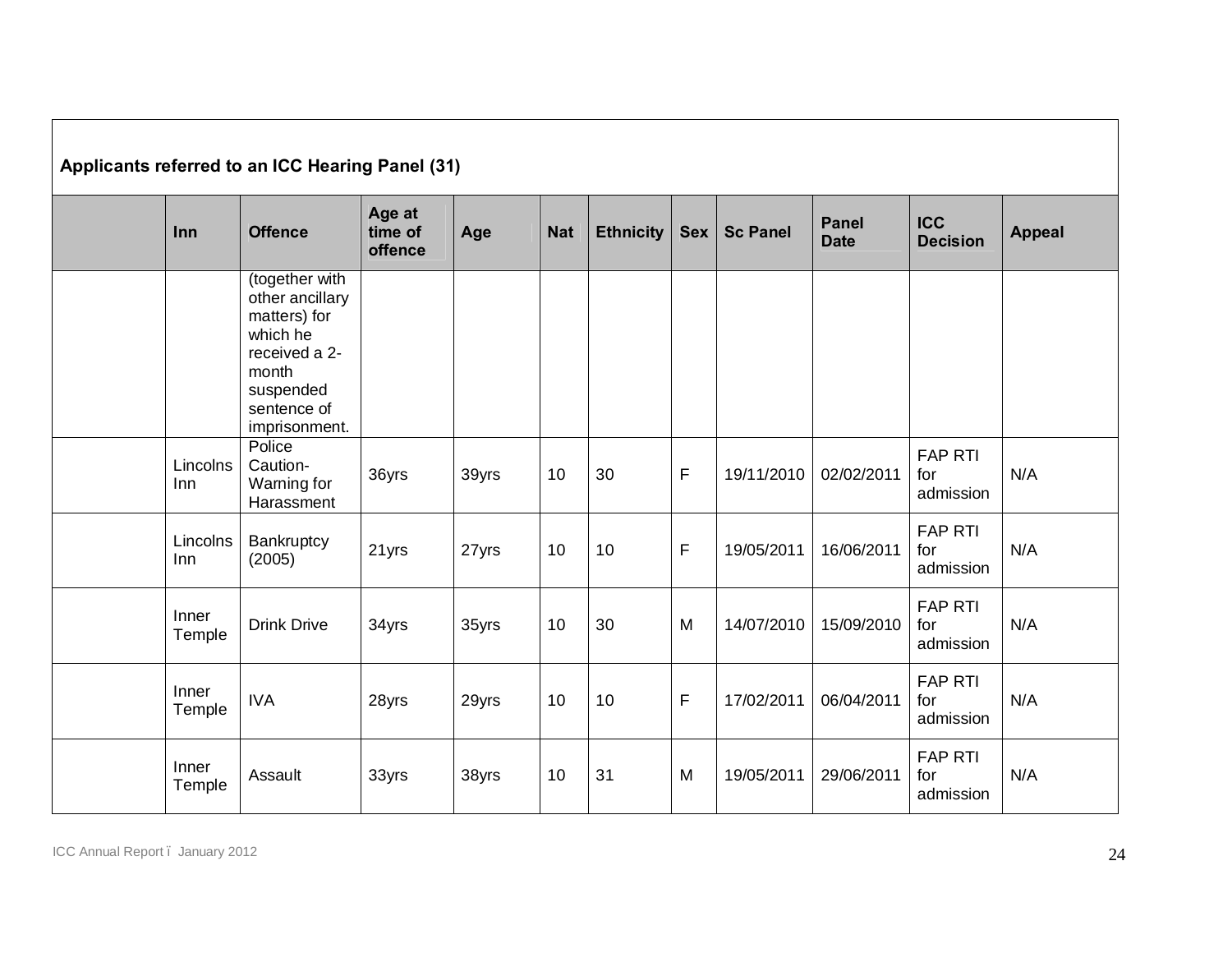| Applicants referred to an ICC Hearing Panel (31) |                                                                                                                                                                                               |                                           |       |            |                  |            |                 |                             |                                    |               |  |
|--------------------------------------------------|-----------------------------------------------------------------------------------------------------------------------------------------------------------------------------------------------|-------------------------------------------|-------|------------|------------------|------------|-----------------|-----------------------------|------------------------------------|---------------|--|
| Inn                                              | <b>Offence</b>                                                                                                                                                                                | Age at<br>time of<br>offence              | Age   | <b>Nat</b> | <b>Ethnicity</b> | <b>Sex</b> | <b>Sc Panel</b> | <b>Panel</b><br><b>Date</b> | <b>ICC</b><br><b>Decision</b>      | <b>Appeal</b> |  |
| Inner<br>Temple                                  | 1. Robbery<br>(March 2000)<br>2. Shoplfiting<br>(Sept 2000)                                                                                                                                   | 14yrs                                     | 25yrs | 10         | 22               | F          | 19/05/2011      | 29/06/2011                  | <b>FAP RTI</b><br>for<br>admission | N/A           |  |
| Inner<br>Temple                                  | <b>Faliure to</b><br>notify change<br>of<br>circumstances<br>under S112<br>Social<br>Security<br>Admin Act                                                                                    | 39yrs                                     | 44yrs | 10         | 10               | M          | 06/07/2011      | 03/08/2011                  | <b>FAP RTI</b><br>for<br>admission | N/A           |  |
| Inner<br>Temple                                  | Plagiarism                                                                                                                                                                                    | 20yrs                                     | 22yrs | 10         | 30               | M          | 06/07/2011      | 20/07/2011                  | <b>FAP RTI</b><br>for<br>admission | N/A           |  |
| Inner<br>Temple                                  | 1. Reckless<br>Behaviour<br>(1979)<br>2. Theft<br>(1984, 1988)<br>3. Assault<br>Occasioning<br><b>Actual Bodily</b><br>Harm (1980,<br>1988)<br>4. Wounding<br>(1985)<br>5. Various<br>traffic | 1.14yrs<br>2. 19yrs,<br>23yrs<br>3. 20yrs | 46yrs | 10         | 10               | M          | 06/07/2011      | 31/08/2011                  | <b>FAP RTI</b><br>for<br>admission | N/A           |  |

ICC Annual Report – January 2012 25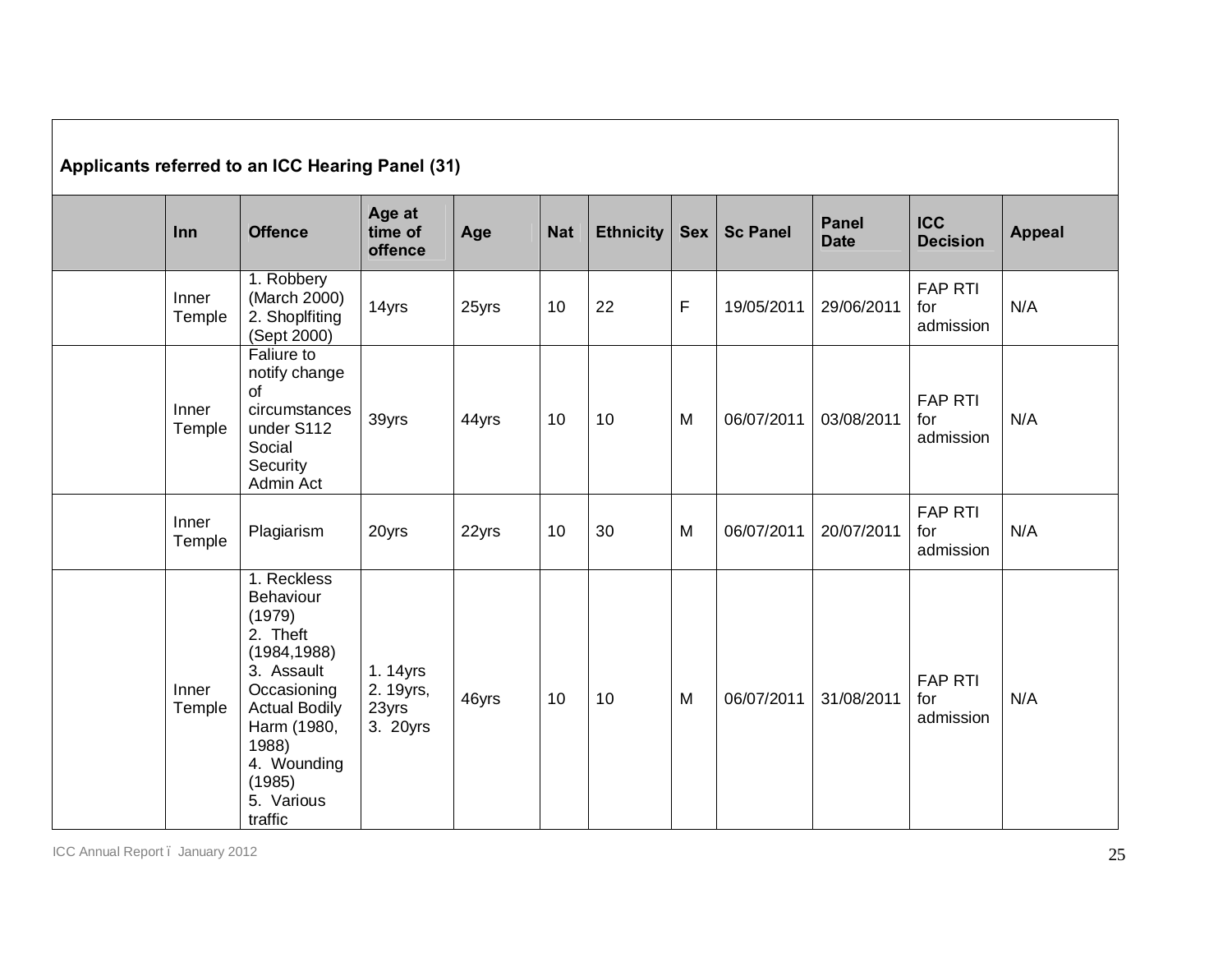| Applicants referred to an ICC Hearing Panel (31) |                  |                                                 |                              |       |            |                  |            |                 |                             |                                                                                   |               |
|--------------------------------------------------|------------------|-------------------------------------------------|------------------------------|-------|------------|------------------|------------|-----------------|-----------------------------|-----------------------------------------------------------------------------------|---------------|
|                                                  | Inn              | <b>Offence</b>                                  | Age at<br>time of<br>offence | Age   | <b>Nat</b> | <b>Ethnicity</b> | <b>Sex</b> | <b>Sc Panel</b> | <b>Panel</b><br><b>Date</b> | <b>ICC</b><br><b>Decision</b>                                                     | <b>Appeal</b> |
|                                                  |                  | offences<br>$(1984 - 1988)$                     |                              |       |            |                  |            |                 |                             |                                                                                   |               |
|                                                  | Inner<br>Temple  | Non<br>Molestation<br>Order                     | 36yrs                        | 36yrs | 10         | 12               |            | 22/07/2011      | 31/08/2011                  | <b>FAP RTI</b><br>for<br>admission                                                | N/A           |
|                                                  | Inner<br>Temple  | <b>Mental Health</b><br><b>Issues</b>           | ns/                          | 41    | 10         | 10               | M          | 16/03/2011      | n/a                         | Withdrew<br>application<br>due to<br>mental<br>health<br>issues                   | N/A           |
|                                                  | Inner<br>Temple  | <b>Drink Drive</b>                              |                              |       |            | 10               | 10         | M               | n/a                         | withdrew<br>application<br>as he<br>wished to<br>pursue the<br>solicitor<br>route | N/A           |
|                                                  | Middle<br>Temple | <b>Police Caution</b><br>- Common<br>Assault    | 32yrs                        | 33yrs | 10         | 22               | M          | 29/09/2010      | 07/10/2010                  | <b>FAP RTI</b><br>for<br>admission                                                | N/A           |
|                                                  | Middle<br>Temple | Disciplinary -<br>General<br>Medical<br>Council | 53yrs                        | 53yrs | 10         | 10               | M          | 29/09/2010      | 07/10/2010                  | <b>FAP RTI</b><br>for<br>admission                                                | N/A           |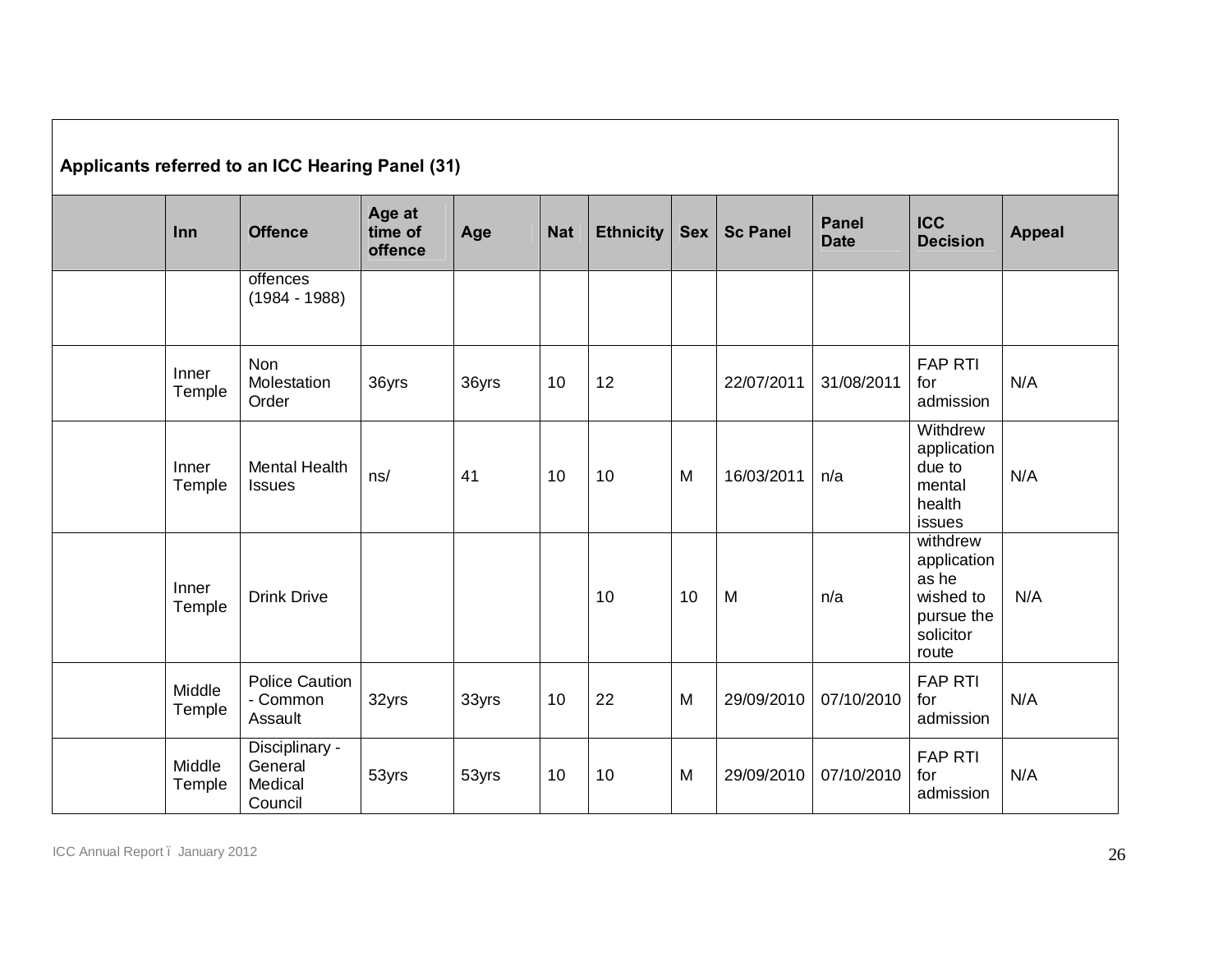| Applicants referred to an ICC Hearing Panel (31) |                  |                                                                       |                              |       |            |                  |              |                 |                             |                                    |               |
|--------------------------------------------------|------------------|-----------------------------------------------------------------------|------------------------------|-------|------------|------------------|--------------|-----------------|-----------------------------|------------------------------------|---------------|
|                                                  | Inn              | <b>Offence</b>                                                        | Age at<br>time of<br>offence | Age   | <b>Nat</b> | <b>Ethnicity</b> | <b>Sex</b>   | <b>Sc Panel</b> | <b>Panel</b><br><b>Date</b> | <b>ICC</b><br><b>Decision</b>      | <b>Appeal</b> |
|                                                  | Middle<br>Temple | <b>Police Caution</b><br>for<br>Harassment                            |                              |       | 10         | 30               | $\mathsf{F}$ |                 | 28/10/2010                  | <b>FAP RTI</b><br>for<br>admission | N/A           |
|                                                  | Middle<br>Temple | <b>Drink Drive</b>                                                    | 21yrs                        | 22yrs | 10         | 23               | M            | 12/04/2011      | 22/06/2011                  | <b>FAP RTI</b><br>for<br>admission | N/A           |
|                                                  | Middle<br>Temple | <b>IVA</b>                                                            | 30yrs                        | 35yrs | 10         | 15               | $\mathsf F$  | 12/04/2011      | 16/06/2011                  | <b>FAP RTI</b><br>for<br>admission | N/A           |
|                                                  | Middle<br>Temple | Plagiarism                                                            | 45yrs                        | 47yrs | 10         | 10               | $\mathsf F$  | 12/04/2011      | 26/05/2011<br>09/06/2011    | <b>FAP RTI</b><br>for<br>admission | N/A           |
|                                                  | Middle<br>Temple | Driving<br>without<br>insurance - 6<br>penalty points<br>(March 2011) | 20yrs                        | 21yrs | 10         | 31               | M            | 19/05/2011      | 22/06/2011                  | <b>FAP RTI</b><br>for<br>admission | N/A           |
|                                                  | Middle<br>Temple | 1. Theft<br>(1989)<br>2. Bankruptcy<br>(2008)                         | 1.23yrs<br>2.42yrs           | 45yrs | 10         | 10               | $\mathsf F$  | 19/05/2011      | 16/06/2011                  | <b>FAP RTI</b><br>for<br>admission | N/A           |
|                                                  | Middle<br>Temple | Wounding                                                              | 14yrs                        | 25yrs | 10         | 21               | F            | 06/07/2011      | 31/07/2011                  | <b>FAP RTI</b><br>for<br>admission | N/A           |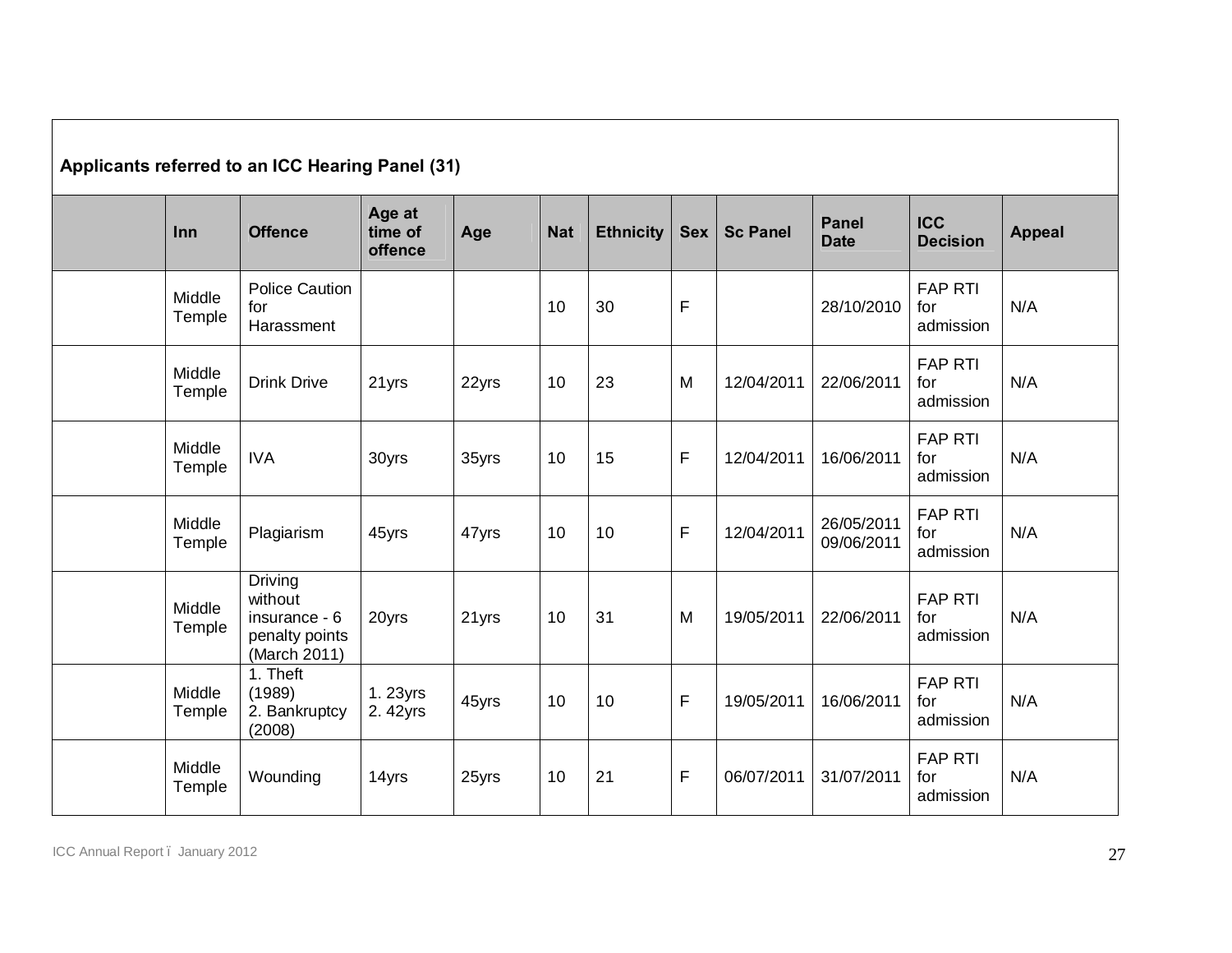| Applicants referred to an ICC Hearing Panel (31) |                  |                                                                                                                                                                   |                                         |                                                 |            |                  |              |                 |                             |                                                                      |               |
|--------------------------------------------------|------------------|-------------------------------------------------------------------------------------------------------------------------------------------------------------------|-----------------------------------------|-------------------------------------------------|------------|------------------|--------------|-----------------|-----------------------------|----------------------------------------------------------------------|---------------|
|                                                  | Inn              | <b>Offence</b>                                                                                                                                                    | Age at<br>time of<br>offence            | Age                                             | <b>Nat</b> | <b>Ethnicity</b> | <b>Sex</b>   | <b>Sc Panel</b> | <b>Panel</b><br><b>Date</b> | <b>ICC</b><br><b>Decision</b>                                        | <b>Appeal</b> |
|                                                  | Middle<br>Temple | Plagiarism                                                                                                                                                        | Not stated<br>on<br>application<br>form | <b>Not</b><br>stated on<br>applicatio<br>n form | 10         | 30               | M            | 06/07/2011      | n/a                         | withdrew<br>application<br>as he<br>decided<br>not to do<br>the BPTC | N/A           |
|                                                  | Grays<br>Inn     | 1. Driving<br>without due<br>care - Dec<br>2009<br>2. Bankruptcy<br>Order - 15<br>May 2008                                                                        | 1. 33yrs<br>old<br>2. 31 yrs<br>old     | 34yrs                                           | 10         | 10               | $\mathsf{F}$ | 17/02/2011      | 06/04/2011                  | <b>FAP RTI</b><br>for<br>admission                                   | N/A           |
|                                                  | Grays<br>Inn     | 1. Shoplifting<br>(Dec 1979)<br>2. Criminal<br>Damage and<br>Possessing<br>offensive<br>weapon (July<br>1983)<br>3. non-<br>reportable<br>offences (July<br>1983) | 1.14yrs<br>2. 18yrs                     | 46yrs                                           | 10         | 10               | M            | 19/05/2011      | 29/06/2011                  | <b>FAP RTI</b><br>for<br>admission                                   | N/A           |
|                                                  | Grays<br>Inn     | Plagiarism                                                                                                                                                        | 20yrs                                   | 22yrs                                           | 10         | 23               | F            | 06/07/2011      | 20/07/2011                  | <b>FAP RTI</b><br>for<br>admission                                   | N/A           |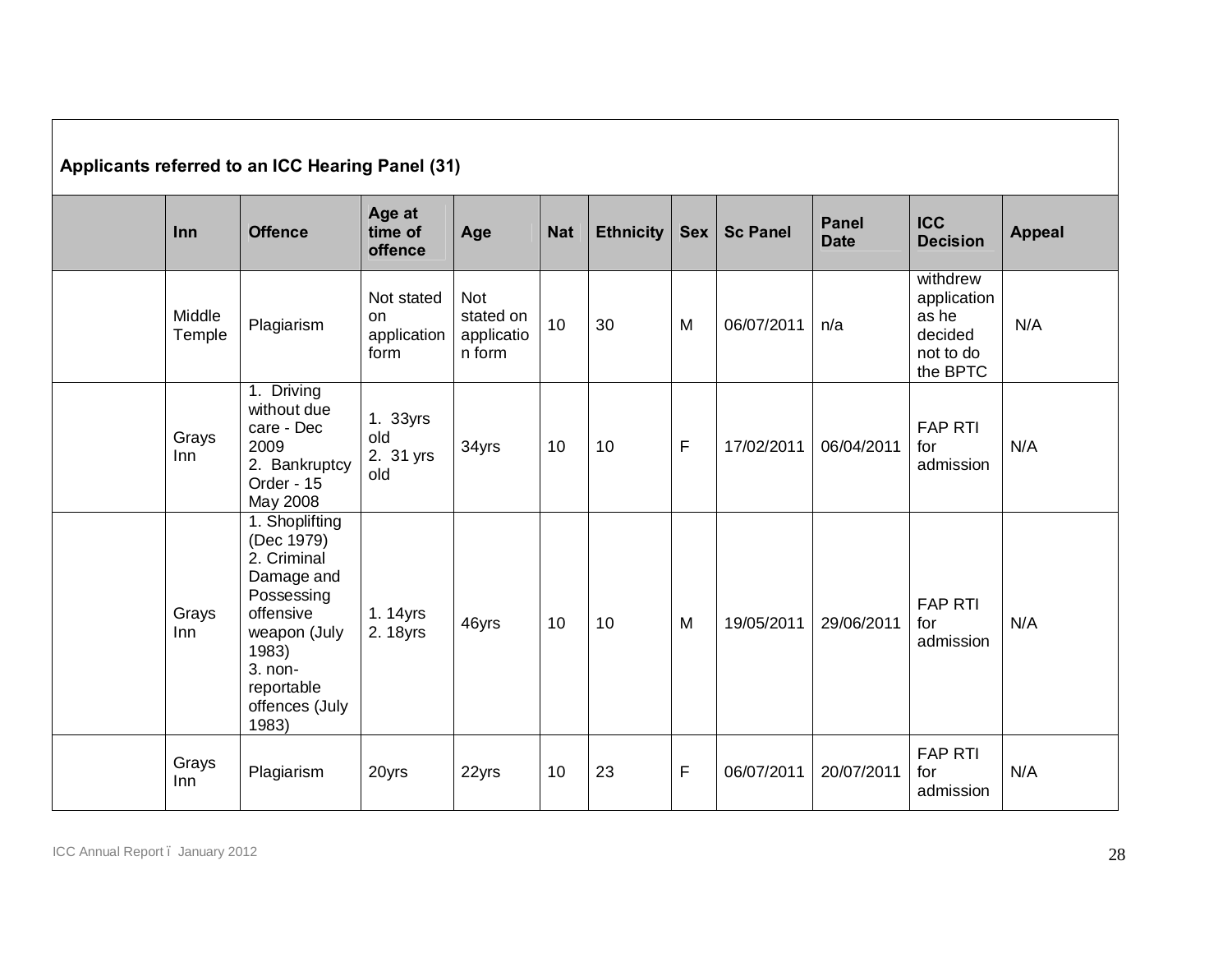| Applicants referred to an ICC Hearing Panel (31) |               |                                                                                                                |                                           |       |            |                  |            |                 |                             |                                    |               |
|--------------------------------------------------|---------------|----------------------------------------------------------------------------------------------------------------|-------------------------------------------|-------|------------|------------------|------------|-----------------|-----------------------------|------------------------------------|---------------|
|                                                  | <b>Inn</b>    | <b>Offence</b>                                                                                                 | Age at<br>time of<br>offence              | Age   | <b>Nat</b> | <b>Ethnicity</b> | <b>Sex</b> | <b>Sc Panel</b> | <b>Panel</b><br><b>Date</b> | <b>ICC</b><br><b>Decision</b>      | <b>Appeal</b> |
|                                                  | Grays<br>Inn. | 1. IVA<br>2. Prohibited<br>steps,<br>Residence &<br>Specific Issue<br>Order<br>3. Non-<br>Molestation<br>Order | $(1)$ 42yrs<br>$(2)$ 41yrs<br>$(3)$ 44yrs | 45yrs | 10         | 31               | M          | 21/01/2011      | 03/03/2011                  | <b>FAP RTI</b><br>for<br>admission | N/A           |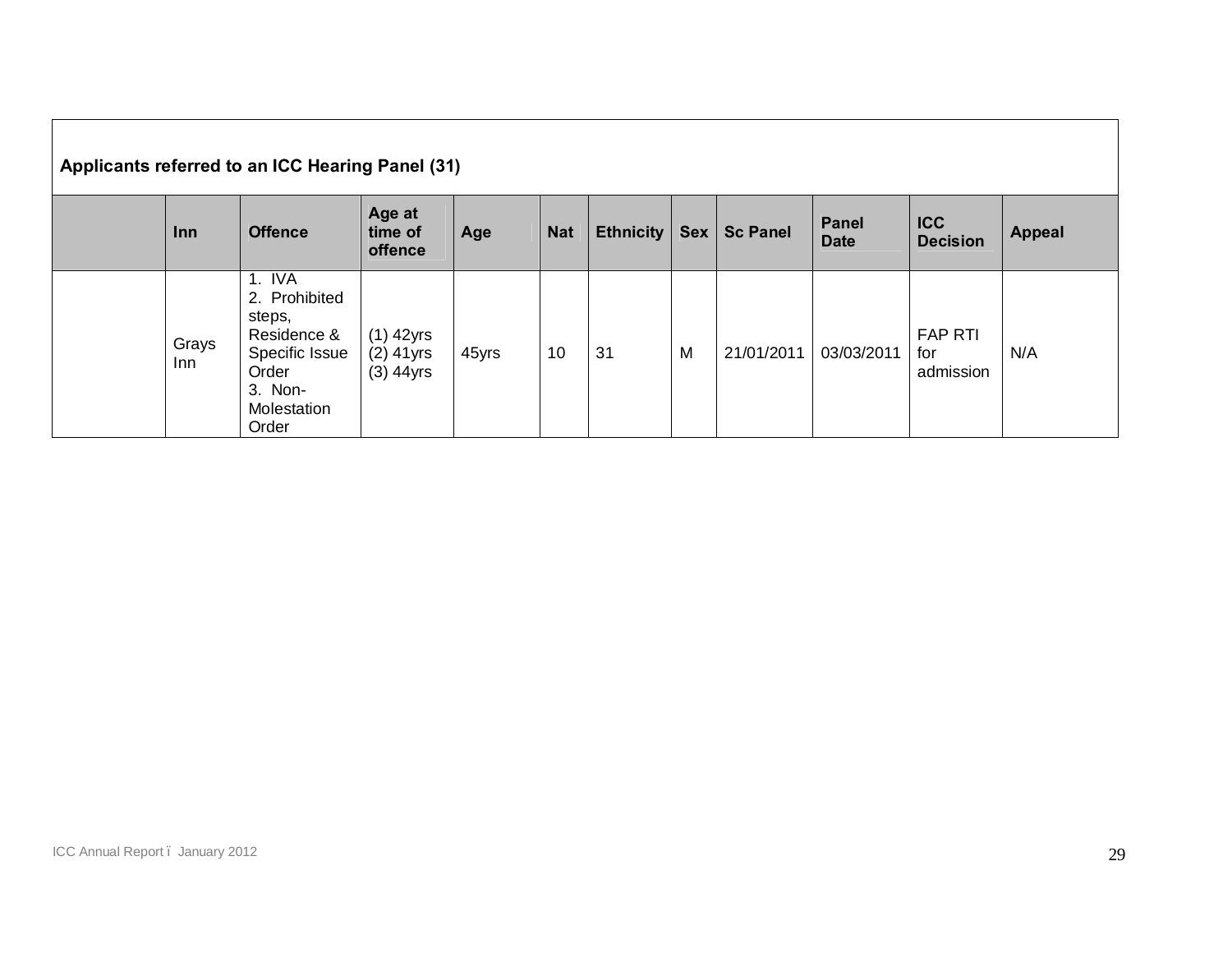## **ANNEX E**

## **TRANSFERRING SOLICITORS DEALT WITH IN THE OPERATION OF YEAR 2 (2010/11) (2)**

| <b>Inn</b>       | <b>Offence</b>                           | Age at<br>time of<br>offence | Age   | <b>Nat</b> | <b>Ethnicity</b> | <b>Sex</b> | <b>Sc Panel</b> | <b>ICC Decision</b> |
|------------------|------------------------------------------|------------------------------|-------|------------|------------------|------------|-----------------|---------------------|
| Inner<br>Temple  | Exceeding the<br>Speed limit             | 41yrs                        | 51yrs | 10         | 10               | M          | 27/10/2011      | RTI for admission   |
| Middle<br>Temple | Caution for<br>possession of<br>Cannabis | 17yrs                        | 34yrs | 10         | 10               | F          | 06/07/2011      | RTI for admission   |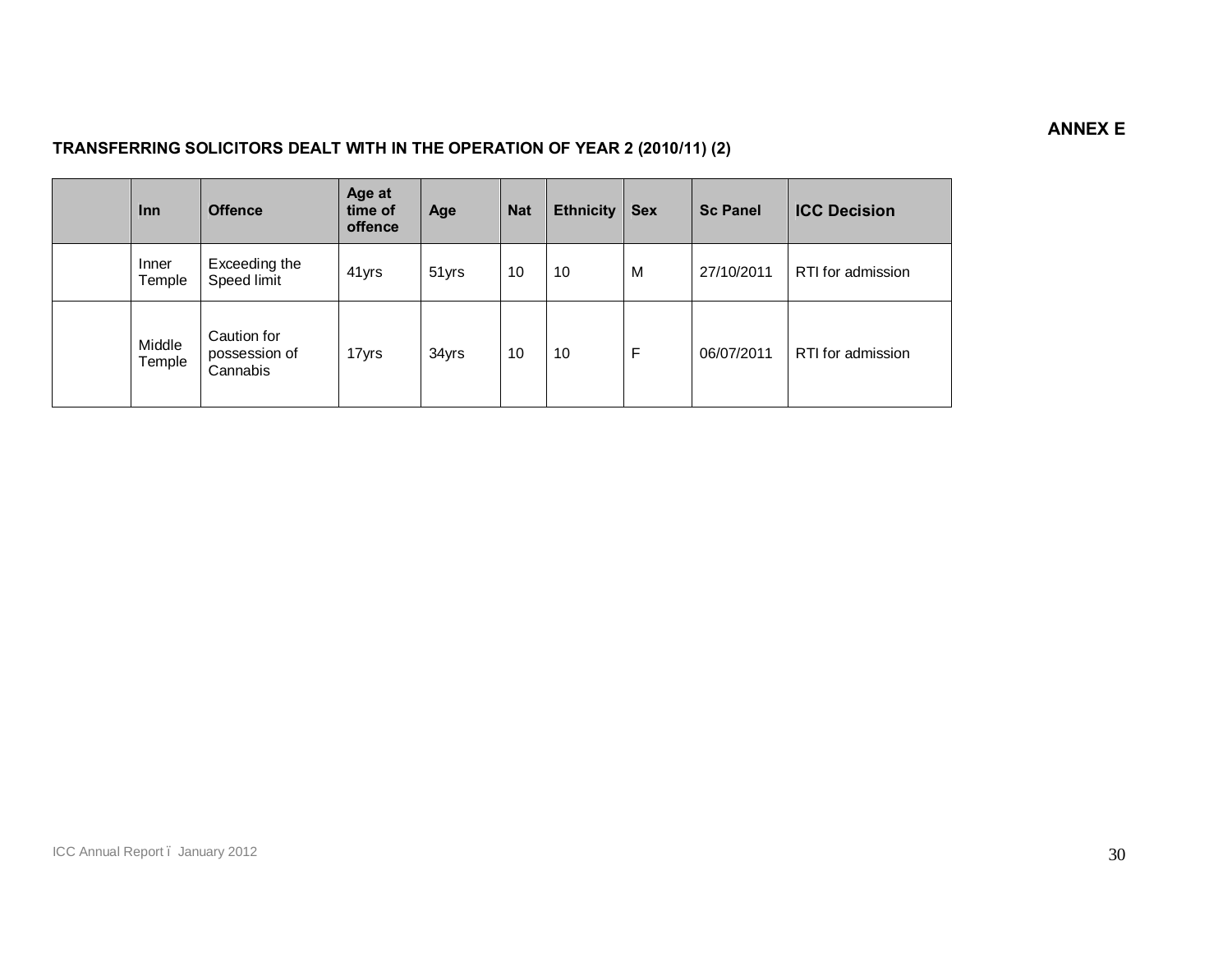## **STUDENTS DEALT WITH IN THE OPERATION OF YEAR 2 (2010/11) (22)**

| STUDENTS RTI WITH NO SANCTION TO PROCEED TO CALL (14) |                                                                                   |                              |       |            |                  |            |                   |                               |  |  |
|-------------------------------------------------------|-----------------------------------------------------------------------------------|------------------------------|-------|------------|------------------|------------|-------------------|-------------------------------|--|--|
| Inn                                                   | <b>Offence</b>                                                                    | Age at<br>time of<br>offence | Age   | <b>Nat</b> | <b>Ethnicity</b> | <b>Sex</b> | <b>Sc Panel</b>   | <b>ICC Decision</b>           |  |  |
| Lincolnos Inn                                         | Caution for possession of stun gun                                                | 28yrs                        | 38yrs | 10         | 21               | F          | 17/02/2011        | <b>RTI Proceed</b><br>to Call |  |  |
| Lincolnos Inn                                         | Penalty Notice for being Drunk &<br><b>Disorderly</b>                             | 19yrs                        | 24yrs | 10         | 10               | M          | 16/03/2011        | <b>RTI Proceed</b><br>to Call |  |  |
| Lincolnos Inn                                         | <b>Caution for Common Assault</b>                                                 | 30yrs                        | 35yrs | 10         | 32               | M          | 16/03/2011        | <b>RTI Proceed</b><br>to Call |  |  |
| Inner Temple                                          | Driving a defective vehicle<br>2. Failure to pay fixed penalty speeding<br>ticket | 27yrs                        | 27yrs | 10         | 30               | F          | 29/09/2010        | <b>RTI Proceed</b><br>to Call |  |  |
| Inner Temple                                          | Driving a Motor Vehicle without due care<br>and attention                         | 21yrs                        | 22yrs | 10         | 10               | M          | 17/02/2011        | <b>RTI Proceed</b><br>to Call |  |  |
| Inner Temple                                          | Attempt to avoid paying fare                                                      | 31yrs                        | 37rs  | 10         | 10               | F          | 19/05/2011        | <b>RTI Proceed</b><br>to Call |  |  |
| Inner Temple                                          | Motor Offence: Careless Driving                                                   | 21yrs                        | 22yrs | 10         | 10               | F.         | 17/02/2011        | <b>RTI Proceed</b><br>to Call |  |  |
| Middle Temple                                         | 1. Exceeding Speed limit<br>2. Not declaring offence on admission<br>form         | 18yrs                        | 26yrs | 10         | 10               | M          | 29/09/2010        | <b>RTI Proceed</b><br>to Call |  |  |
| Middle Temple                                         | Prosecution by Westminster Council for<br>urinating in public                     | 24yrs                        | 24yrs | 10         | 10               | M          | 19/11/2010        | <b>RTI Proceed</b><br>to Call |  |  |
| Middle Temple                                         | 1. Bankruptcy Order<br>2. Bankruptcy Order                                        | 1.38yrs<br>2.45yrs           | 54yrs | 10         | 10               | M          | Paper<br>Decision | <b>RTI Proceed</b><br>to Call |  |  |
| Middle Temple                                         | Penalty Notice for Disorder - shoplifting                                         | 20yrs                        | 23yrs | 10         | 10               | F          | 06/07/2011        | <b>RTI Proceed</b><br>to Call |  |  |
| Grayo Inn                                             | <b>IVA</b>                                                                        | 32yrs                        | 35yrs | 10         | 10               | F          | Paper<br>Decision | <b>RTI Proceed</b><br>to Call |  |  |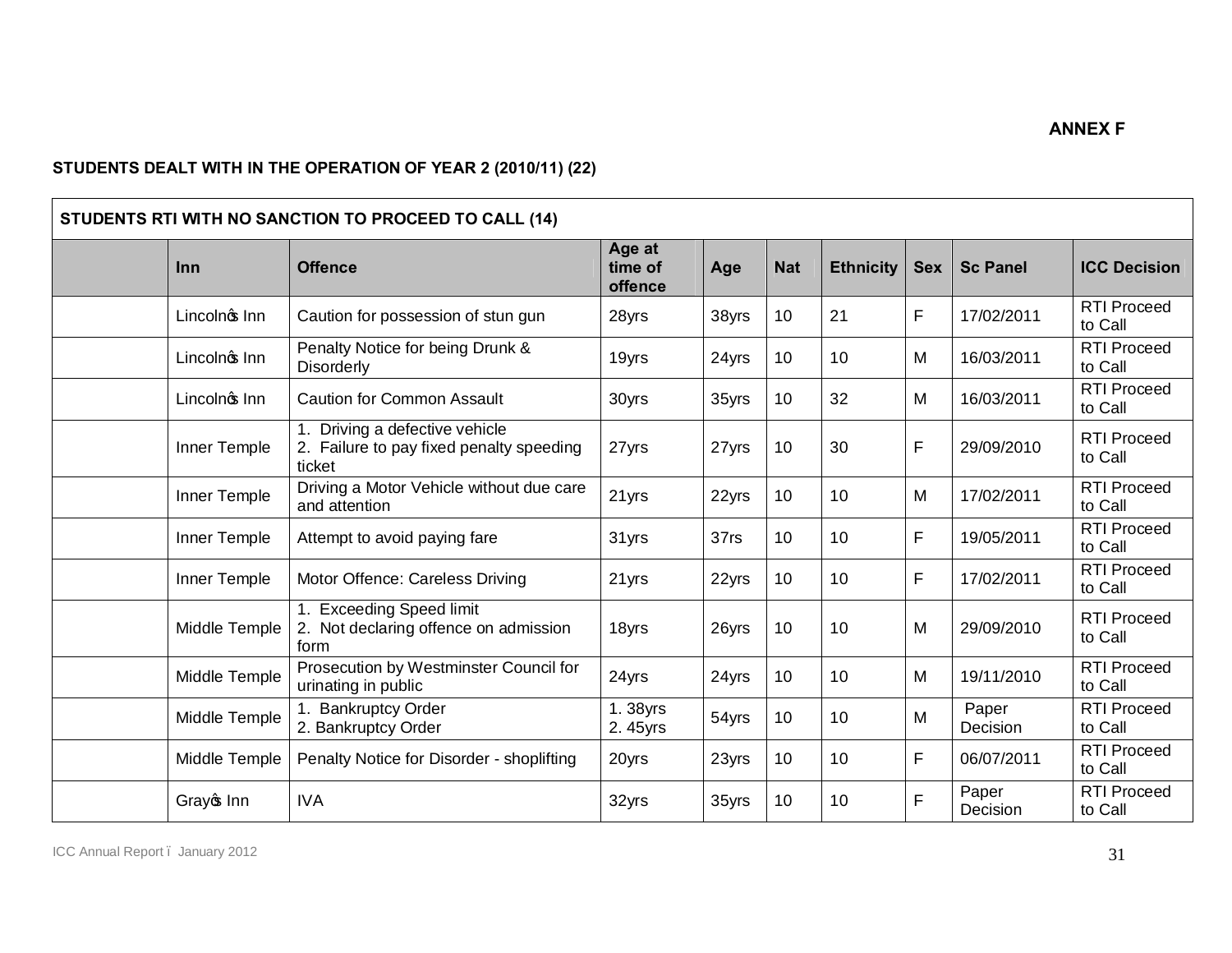| STUDENTS RTI WITH NO SANCTION TO PROCEED TO CALL (14) |            |                           |                              |       |            |           |   |                   |                               |
|-------------------------------------------------------|------------|---------------------------|------------------------------|-------|------------|-----------|---|-------------------|-------------------------------|
|                                                       | <b>Inn</b> | <b>Offence</b>            | Age at<br>time of<br>offence | Age   | <b>Nat</b> | Ethnicity |   | Sex   Sc Panel    | <b>ICC Decision</b>           |
|                                                       | Grayce Inn | Plagiarism                | 22yrs                        | 23yrs | 10         | 10        | M | 19/11/2010        | <b>RTI Proceed</b><br>to Call |
|                                                       | Grayce Inn | Driving without Insurance | 18yrs                        | 31yrs | 10         | 10        |   | Paper<br>Decision | <b>RTI Proceed</b><br>to Call |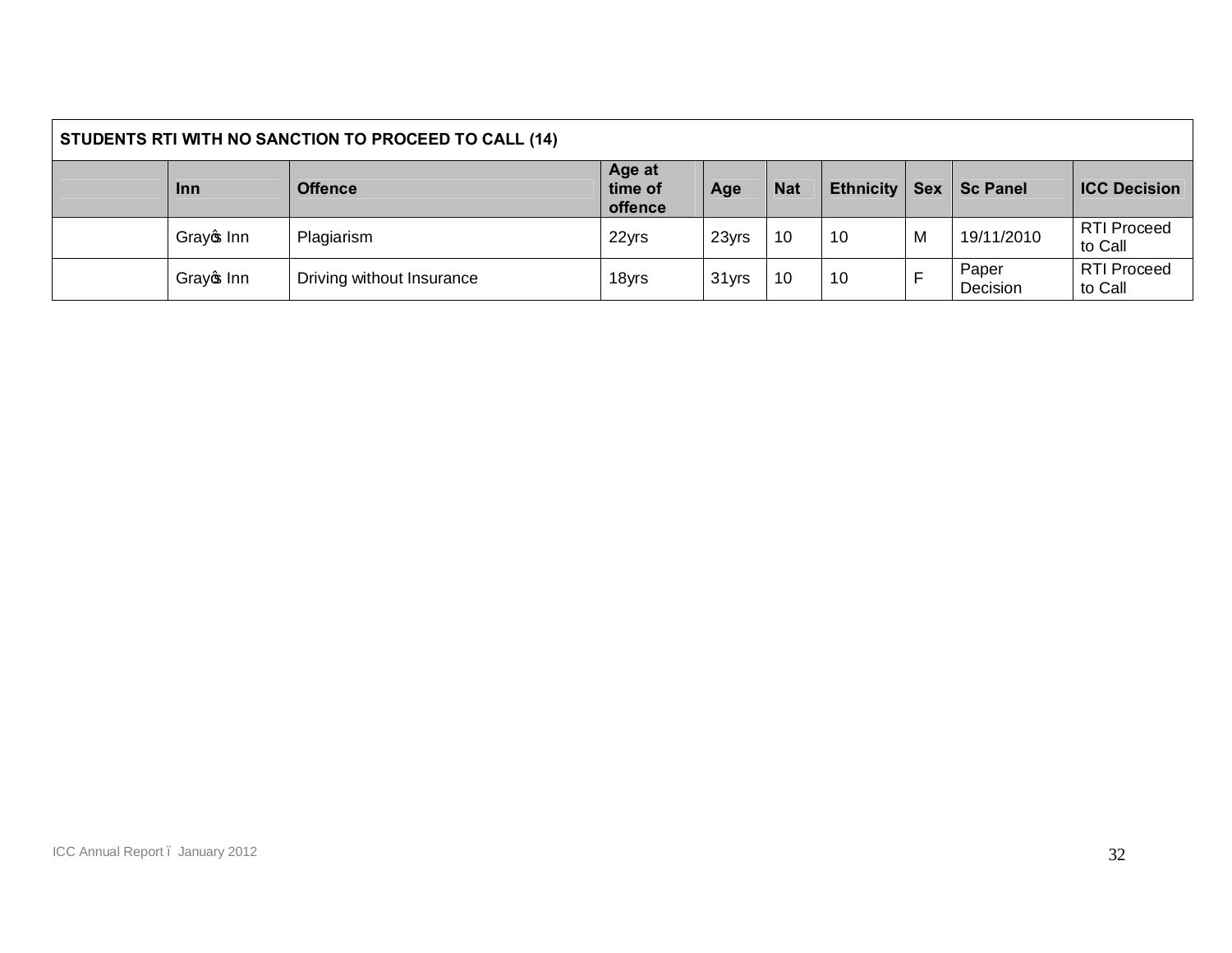| <b>STUDENTS ATTENDED A HEARING PANEL (8)</b> |                  |                                                                                                                             |                              |       |       |                  |             |                             |                                                                                                                                               |                               |
|----------------------------------------------|------------------|-----------------------------------------------------------------------------------------------------------------------------|------------------------------|-------|-------|------------------|-------------|-----------------------------|-----------------------------------------------------------------------------------------------------------------------------------------------|-------------------------------|
|                                              | Inn              | <b>Offence</b>                                                                                                              | Age at<br>time of<br>offence | Age   | Nat C | <b>Ethnicity</b> | <b>Sex</b>  | <b>Panel</b><br><b>Date</b> | <b>ICC Decision</b>                                                                                                                           | <b>Appeal</b>                 |
|                                              | Grays<br>Inn     | False statement<br>(x3)                                                                                                     | 24yrs                        | 24yrs | 10    | 22               | M           | 14/10/2010                  | Expulsion                                                                                                                                     | No Appeal                     |
|                                              | Inner<br>Temple  | 1. Drink Drive<br>2. Assault<br>occasioning<br>actual bodily<br>harm $(x2)$<br>3. Assault of a<br>constable on duty<br>(x2) | 27yrs                        | 28yrs | 10    | 12               | $\mathsf F$ | 27/01/2011                  | Expulsion                                                                                                                                     | <b>ICC Decision</b><br>upheld |
|                                              | Middle<br>Temple | Plagiarism                                                                                                                  | 31yrs                        | 32yrs | 30    | 30               | M           | 07/07/2011                  | Expulsion                                                                                                                                     | <b>ICC Decision</b><br>upheld |
|                                              | Lincolns<br>Inn  | Plagiarism                                                                                                                  | 38yrs                        | 39yrs | 10    |                  | M           | 25/05/2011                  | Postponement<br>for 12 months<br>from the date<br>of his hearing<br>$(14$ July<br>2011), in<br>accordance<br>with<br>ICC Rule 42 <sup>©</sup> | No Appeal                     |
|                                              | Lincolns<br>Inn  | Plagiarism                                                                                                                  | 33yrs                        | 34yrs | 10    |                  | M           | 25/05/2011                  | Postponement<br>of Call for 6<br>months from<br>panel date<br>ICC Rule 42 <sup>©</sup>                                                        | No Appeal                     |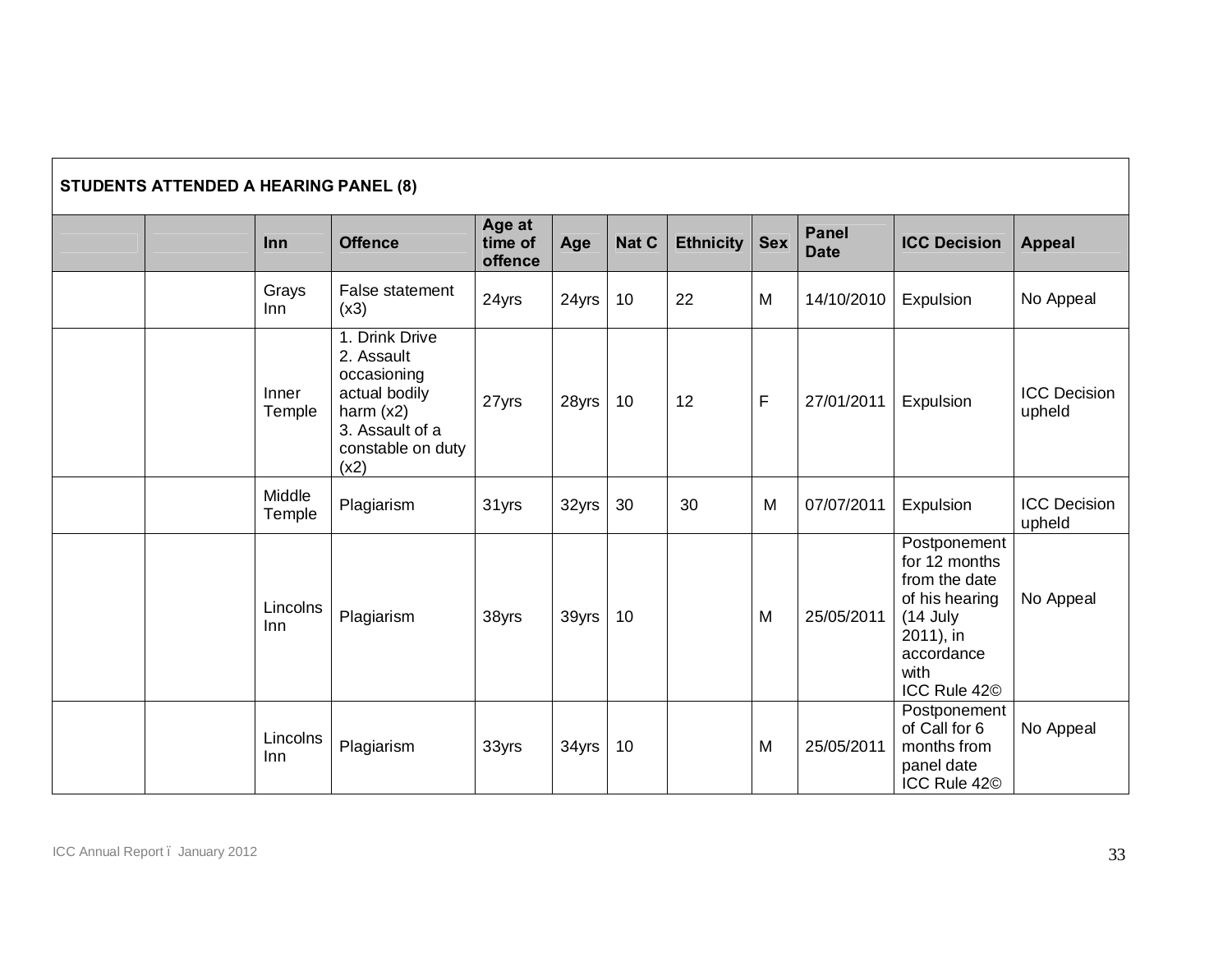| <b>STUDENTS ATTENDED A HEARING PANEL (8)</b> |                        |                                                                                                                                                            |                              |       |       |           |            |                             |                                                                                                                                                |               |
|----------------------------------------------|------------------------|------------------------------------------------------------------------------------------------------------------------------------------------------------|------------------------------|-------|-------|-----------|------------|-----------------------------|------------------------------------------------------------------------------------------------------------------------------------------------|---------------|
|                                              | Inn                    | <b>Offence</b>                                                                                                                                             | Age at<br>time of<br>offence | Age   | Nat C | Ethnicity | <b>Sex</b> | <b>Panel</b><br><b>Date</b> | <b>ICC Decision</b>                                                                                                                            | <b>Appeal</b> |
|                                              | Lincolns<br>lnn.       | Driving whilst<br>uninsured                                                                                                                                | 23yrs                        | 24yrs | 31    | 10        | M          | 21/10/2010                  | Postponement<br>for 20 months<br>from the date<br>of conviction,<br>that is until<br>after 29<br>September<br>2011<br>ICC Rule 42 <sup>©</sup> | No Appeal     |
|                                              | Lincolns<br><b>Inn</b> | Plagiarism                                                                                                                                                 | 23yrs                        | 24yrs | 10    | 14        | M          | 31/03/2011                  | Panel due on<br>29 September<br>2012                                                                                                           | No Appeal     |
|                                              | Inner<br>Temple        | Failing to provide<br>info or evidence<br>needed for the<br>making of a<br>decision contrary<br>to section 14 (i)<br>of the Child<br>Support Act<br>(1991) | 371/2yrs                     | 39yrs | 10    | 10        | M          | 17/03/2011                  | Reprimand                                                                                                                                      | No Appeal     |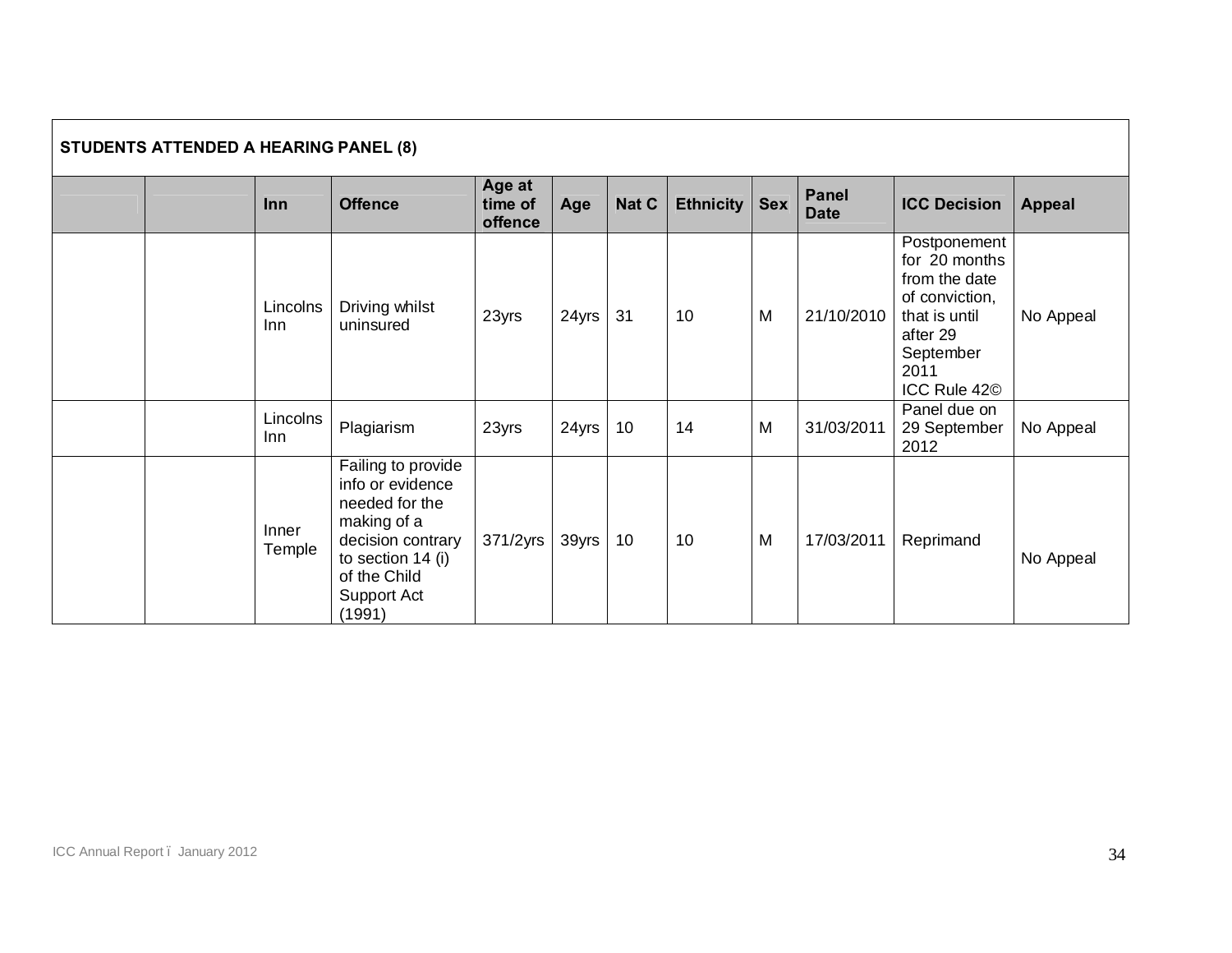## **Annex E**

ICC Financial Report 2010/11

| Outgoing                                                                     | Amount                |
|------------------------------------------------------------------------------|-----------------------|
| <b>Lay Representatives</b>                                                   | £3998.40              |
| Office (including catering)                                                  | £18,905               |
|                                                                              |                       |
| <b>TOTAL</b>                                                                 | £22903.40             |
| Office equipment, stationary etc<br>Provided free of charge by Lincoln's Inn | * Pd by Lincolns' Inn |

**\*** This should be divided amongst the Inns but we are unable to ascertain the value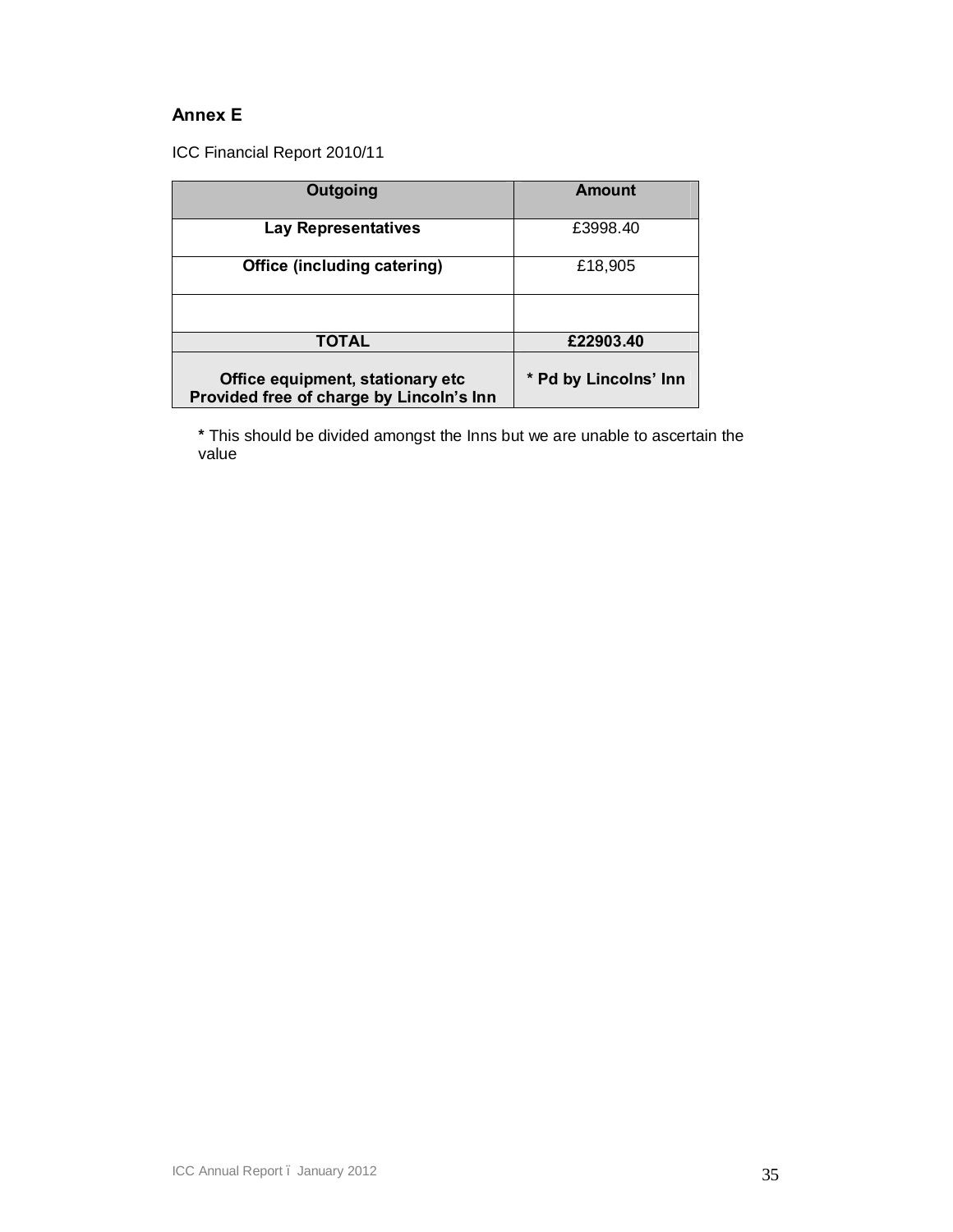## **Annex F**

## **Practice Direction on minor matters which may be automatically be retained by the Inns for determination (ICC Rule 47)**

- 1. This direction is given subject to the overriding principles that the Inns should refer any case to the ICC where there is any doubt about the appropriate disposal or a personos fitness to practice as a barrister.
- 2. Reference may now be made, for information and background, to the ICCG Decisions Guidance (Appendix B to the Statement of Principles and Guidance). In particular, this sets out at section II the Offences and Actions that are likely to be screened out by the ICCG Screening Panel and will not normally go forward to a panel hearing unless there are aggravating circumstances or other concerns about the applicant/ studentos fitness to practise, or an Inn has raised specific concerns or made a specific recommendation for a panel hearing in its letter of referral, namely:
	- (1) Fixed penalty traffic offences (save those resulting in disqualification);
	- (2) Fixed penalty notices for a single non-traffic criminal offence, where the offence is at least three years old and the applicant/ student has not committed any further offences;
	- (3) Bankruptcy orders or other debt arrangements which are over ten years old and completed/discharged;
	- (4) Any other matter that the Screening Panel considers to be of a minor nature, or does not merit a panel hearing on account of the age of the offence and its circumstances..
- 3. Subject to paragraph 1, the ICC directs as follows:

The following Admission/ Student misconduct cases may be automatically retained by the Inn for determination:

Fixed penalty traffic offences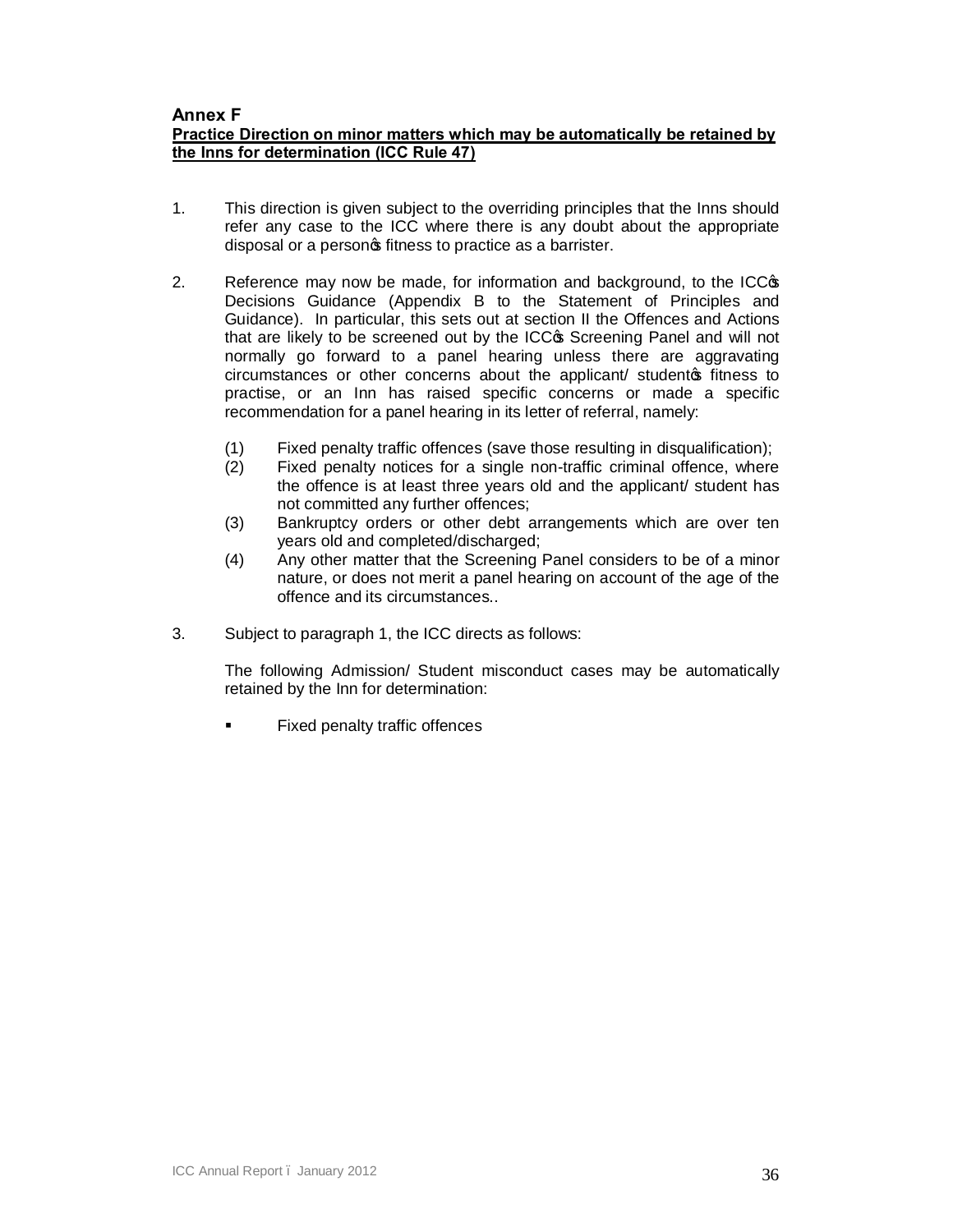## **Annex G**

**Statement of Principles and Guidelines: Introductory and General Appendix A: Fitness to become a Practising Barrister Appendix B: Decision Guidelines.**

## **STATEMENT OF PRINCIPLES AND GUIDELINES**

## **Introduction**

1. The InnsqConduct Committee (% be ICC+) is required to determine whether in certain cases an Inn of Court should refuse to admit an applicant, or should refuse to call a student to the Bar. In doing so, it may be required to determine:

- (1) Whether an applicant or student is a fit and proper person to become a practising barrister;
- (2) Whether a Serious Matter (within the meaning of the Bar Training Regulations) has been proved;
- (3) What sanction (if any) it is appropriate to impose.

2. This document has been developed by the ICC. Its purpose is to set out guidelines for the assistance of hearing panels of the ICC in deciding any such issues. It is intended to promote proportionality, consistency and transparency in sentencing. It is not however intended to deflect hearing panel members from the independent exercise of their discretion and judgment in arriving at their determinations.

3. The guidance is intended to be made publicly available via an ICC website<sup>1</sup>. It is freely available in hard copy from the ICC Administrator upon request. It is intended to allow applicants/ students and other interested parties to be aware of and, as required, assess material factors about the principles and practice of the ICC, and to consider its likely approach to a particular applicantos or studentos conduct, in particular in relation to an anticipated hearing, so as to prepare themselves for any such hearing.

## **General Principles**

4. To be a fit and proper person to practise at the Bar, that person must be honest, of integrity and of good reputation and character. Appendix A (% These sto become a practising barrister+) contains a statement of the principles to be applied in determining whether an applicant or a student is a fit and proper person.

5. In general, any criminal conduct or other reprehensible behaviour will be powerful evidence of the lack of one or more of these essential qualities. Nevertheless, it is accepted that there are circumstances in which individuals who have been guilty of even serious offences or other relevant reprehensible conduct will nonetheless be fit and proper persons to practise at the Bar. Furthermore, while the ICC<sub>®</sub> decision making can be properly informed by the approach taken by other bodies, including academic institutions, the police and the courts, and the treatment of conduct elsewhere may assist in the determination by the ICC of the approach to be taken, it will not be determinative of the ICC optreatment of the applicant or student. Accordingly, Appendix A refers to ICC Decision Guidelines which are

<sup>&</sup>lt;sup>1</sup> Not yet constructed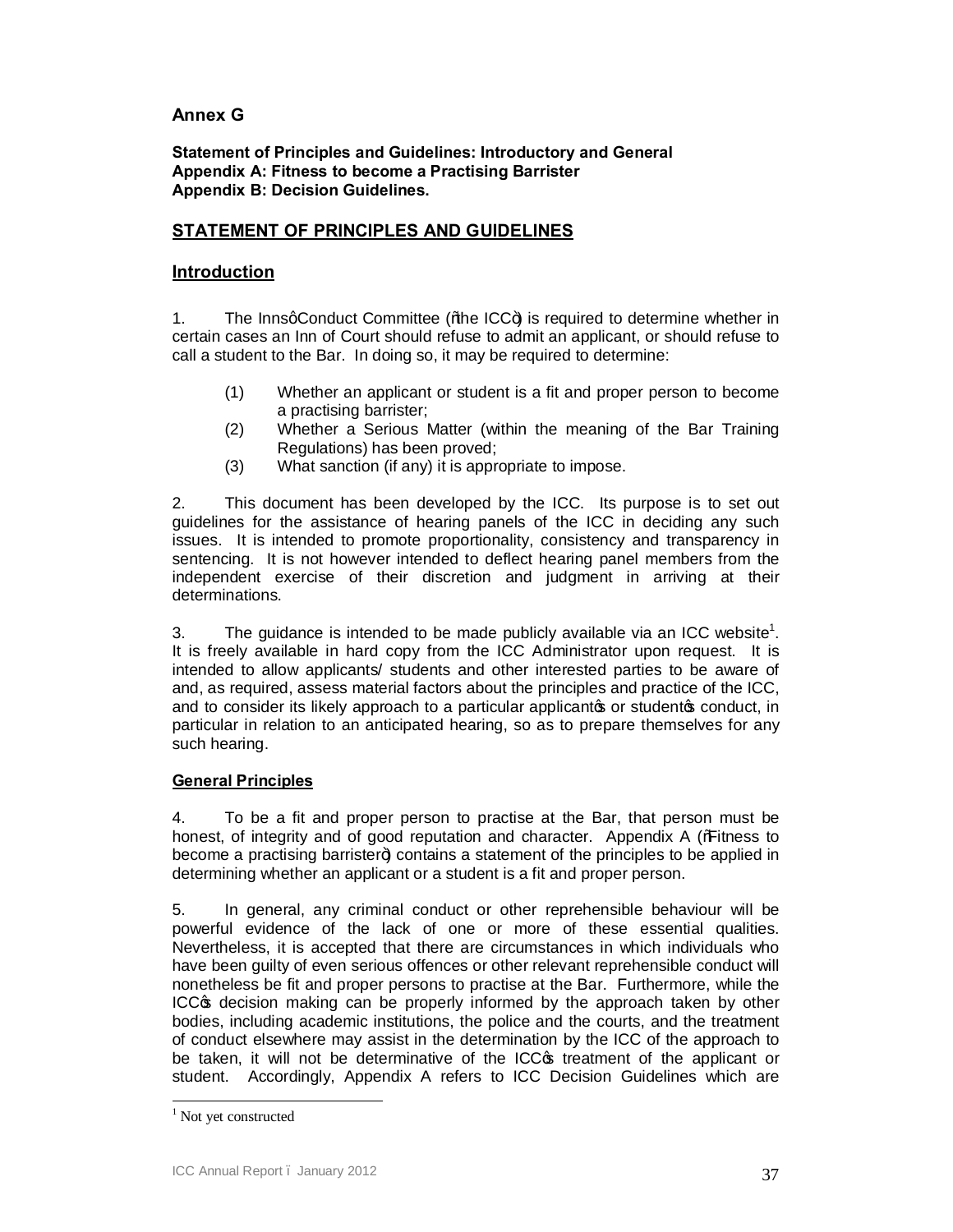attached as Appendix B. The ICC, and in particular its members who constitute hearing panels to hear individual cases referred to them, should make such reference to Appendix B as may be appropriate in any particular case.

6. In addition, in determining what if any sanction should be applied in the event that a Serious Matter (within the meaning of the Bar Training Regulations) is found proved, the guidelines in Appendix B should be considered.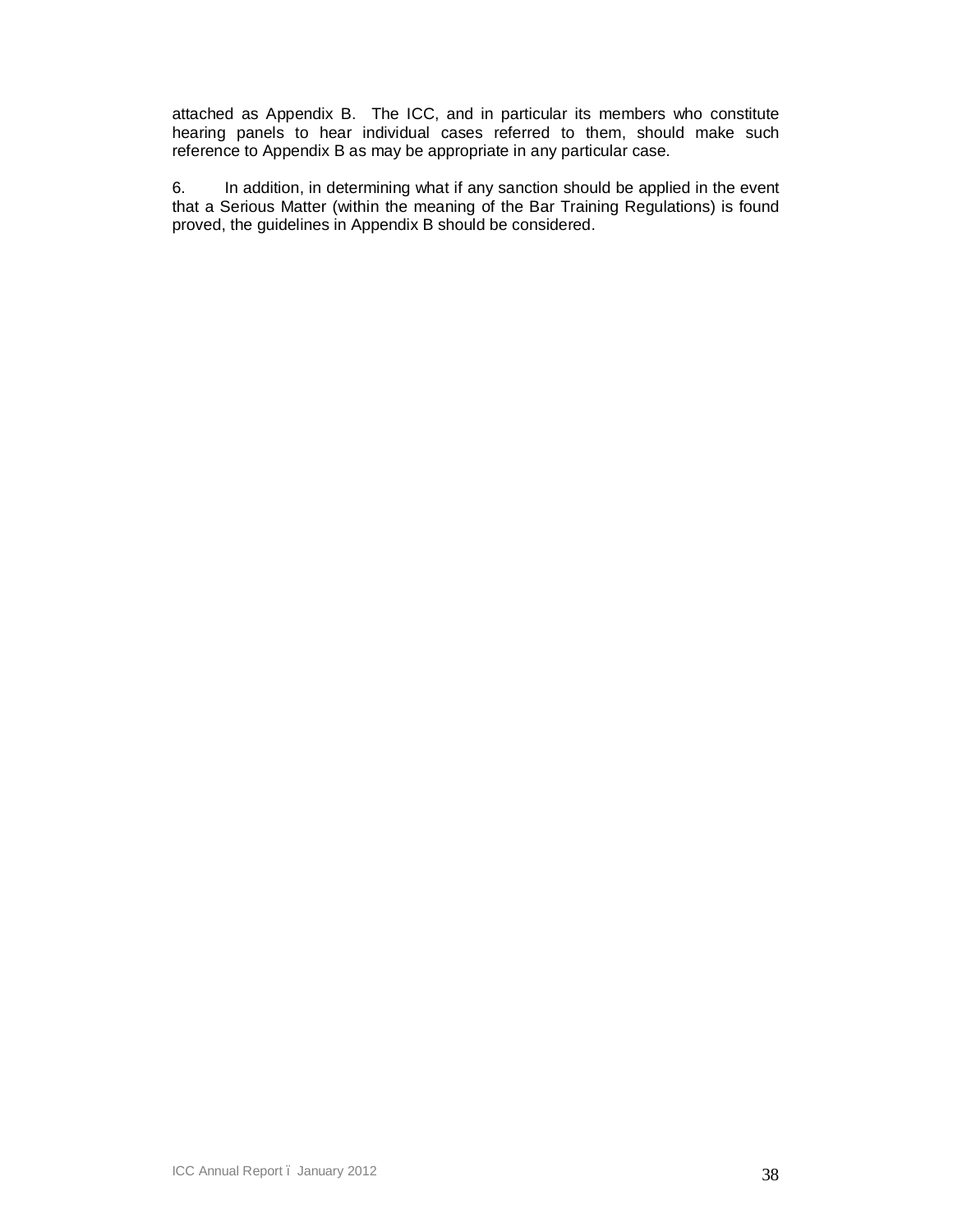#### APPENDIX A TO ICC STATEMENT OF PRINCIPLES AND GUIDELINES

## **FITNESS TO BECOME A PRACTISING BARRISTER**

In determining whether an applicant/ student is a fit and proper person to become a practising barrister in accordance with BTR 6, the following matters will be taken into account.

## **General**

- 1. The proper administration of justice requires that:
	- (1) Clients must feel and be secure in confiding their most personal affairs to a barrister;
	- (2) The public must have confidence in barristers because of the central role which they play in the administration of justice;
	- (3) The judiciary must have confidence in those who appear before them in court.
	- (4) Fellow lawyers must be able to depend totally on the behaviour of their colleagues.

In considering whether an applicant/ student is a fit and proper person to become a practising barrister, the Panel must be satisfied that the applicant/ student will be able to fulfil these requirements.

2. Without prejudice to Paragraph 1 above, there are three fundamental characteristics of any applicant/ student: that he or she is

- (1) Honest;
- (2) A person of integrity; and<br>(3) Currently of good reputati
- Currently of good reputation and character.

The Panel must be satisfied that any applicant/ student has all of these characteristics in order to be satisfied that he or she is a fit and proper person to become a practising barrister.

3. While it is recognised that each consideration by a Panel will be based on the individual facts and circumstances of the case, in order to facilitate consistent decision making reference should be made to the ICC Decision Guidelines and to the matters set out below. These are not intended to be applied inflexibly but should provide the starting point for consideration as to whether an applicant/ student is a fit and proper person to become a practising barrister.

#### **Honesty**

4. A person will not normally be considered a fit and proper person where he or she has proved to be dishonest. This general statement is however subject to exceptions. The ICC Decision Guidelines provide examples of exceptional circumstances in which offences of dishonesty or conduct involving dishonesty may be treated leniently.

## **Integrity**

5. The integrity of the applicant/ student is of the highest importance. The circumstances which will be relevant to the issue of integrity may vary but can be expected to include (in the absence of justification and/or explanation):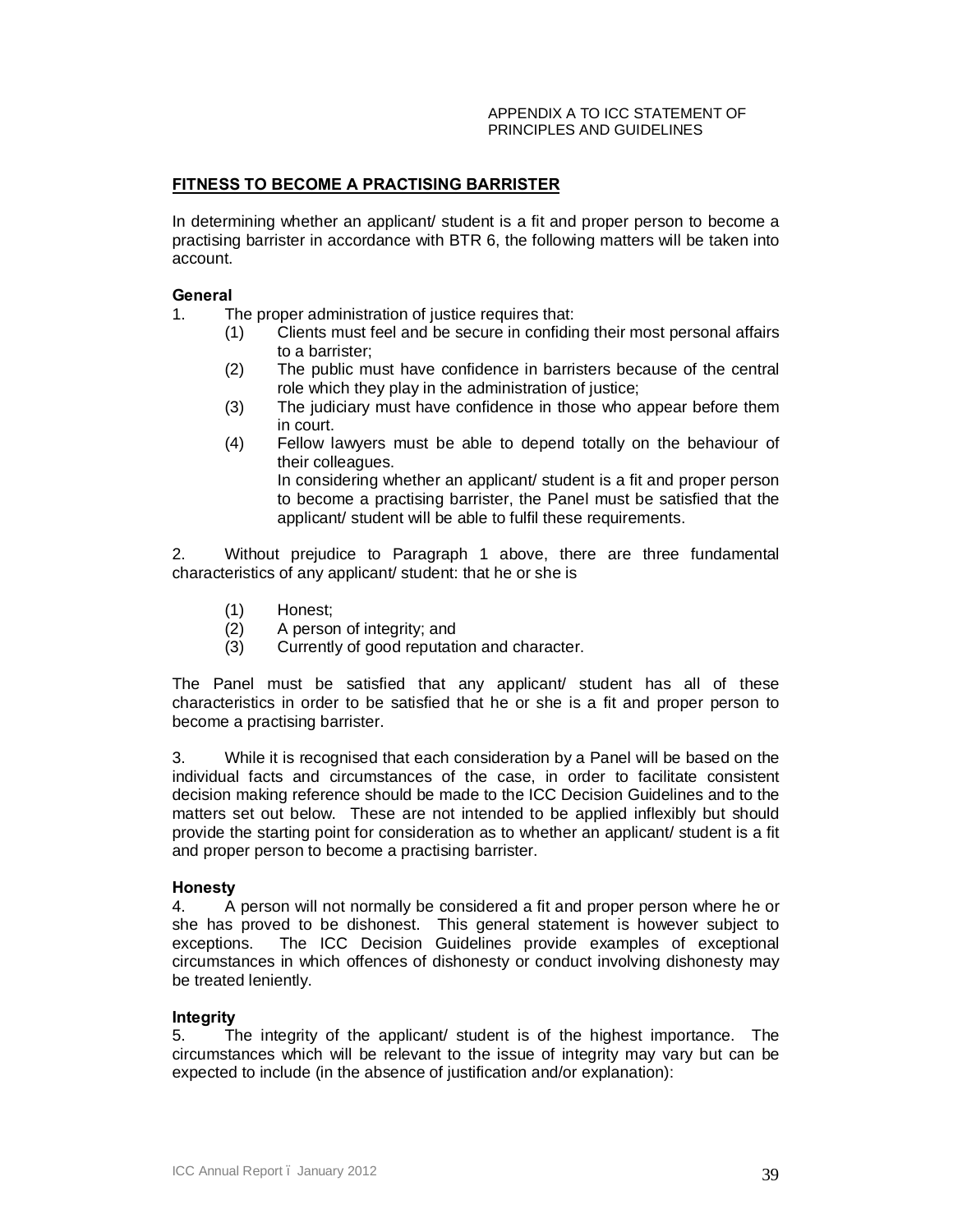- (1) Whether the applicant/ student has a history of conduct which indicates a lack of regard for the law, or which is capable of harming the integrity of the legal profession;
- (2) Whether the applicant/ student is the subject of disciplinary proceedings or action (however expressed) in another profession or occupation (whether in England & Wales or elsewhere);
- (3) Whether the applicant/ student has been the subject of disciplinary proceedings or action (however expressed) in another profession or occupation (whether in England & Wales or elsewhere) which involved a finding of guilt.
- (4) Any other matter which tends to indicate a material risk of harm to users of legal services.

## **Reputation and Character**

6. The applicant/ student must be of good reputation and character at the date of the application. In making a determination of reputation and character, however, past actions may be taken into account as indicative of future behaviour, unless that inference is rebutted by any relevant or mitigating circumstances.

The matters which may be relevant to the applicant/ studentos reputation and character will include the following:

- (1) Whether the applicant/ student has been convicted of any criminal offence or been the subject of a court order limiting his or her conduct. In such circumstances the approach to be taken should normally be that set out in the ICC Decision Guidelines.
- (2) Whether the applicant/ student has been found to have committed any act of dishonesty not dealt with as a criminal offence. In such circumstances the approach to be taken should normally be that set out in the ICC Decision Guidelines.
- (3) A prior history of multiple offences or a series of offences, or a course or pattern of conduct, which is relevant to an assessment of the applicant/ studento reputation or character.
- (4) Any other matter which might tend to bring the profession into disrepute.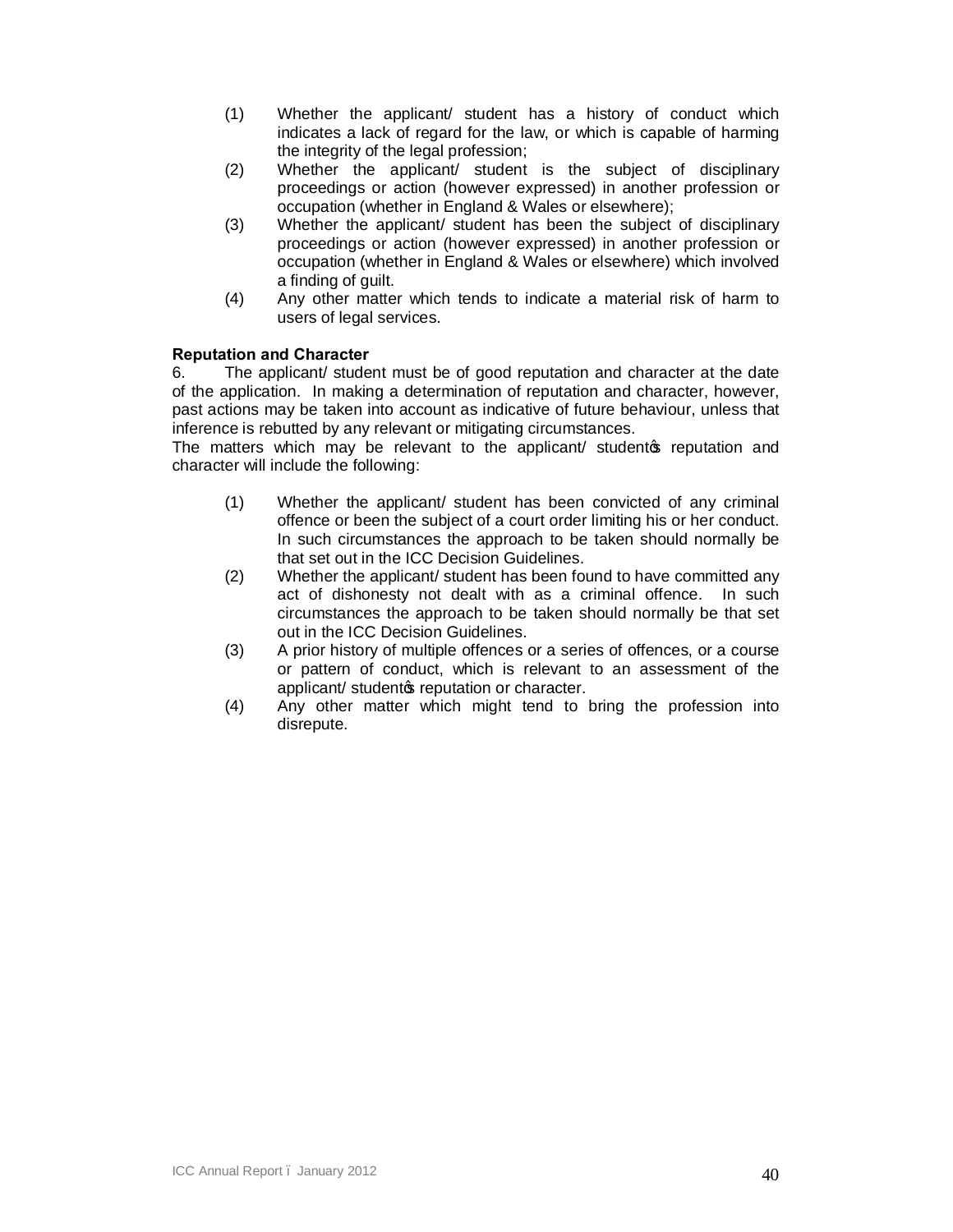APPENDIX B TO ICC STATEMENT OF PRINCIPLES AND GUIDELINES

### **ICC DECISION GUIDELINES**

#### I. **REGULATORY BACKGROUND:**

1.The functions of the ICC are carried out pursuant to the provisions of **the Bar Training Regulations** and **the ICC Rules.**

## 2. **A person applying for admission is required to declare<sup>2</sup> :**

*(a) I have never been convicted of any criminal offence nor are there any proceedings pending against me anywhere in respect of any criminal offence.* 

*(b) I have never been convicted of a disciplinary offence by a professional or regulatory body nor are there any disciplinary proceedings pending against me anywhere in respect of any such offence.* 

*(c) I have never had any bankruptcy order or directors disqualification order made against me nor entered into an individual voluntary arrangement with creditors.* 

*(d) I have not previously been refused admission to or expelled from an Inn.* 

*(e) I do not suffer from serious incapacity due to mental disorder (within the meaning of the Mental Health Act 1983) nor addiction to alcohol or drugs, nor from any other condition which might impair my fitness to become a practising barrister.6*

*3. Except as disclosed below, I am not aware of any matter which might reasonably be thought to call into question my fitness to become a practising barrister.* 

#### *4.* **A person applying for call is required to declare:**

*1. I confirm that the declaration which I made for the purpose of obtaining admission to this Inn was true in every respect when I made it.* 

*2. Since I made [the] admission declaration:* 

*(a) I have not been convicted of any criminal offence (nor been the subject of any pending proceedings for such an offence);* 

 $2$  It is our understanding (see paragraph 14 of the Annual report) that there may be some variations in interpretation by individual Inns as to what in practice this requirement means, and in particular whether an applicant is required to declare (i) offences for which a caution has been administered and (ii) fixed penalty motoring offences. Such variations are not for us to comment on, and we understand that they are currently the subject of joint review by the Inns. We proceed upon the assumption that declarations are made by all applicants in relation to all such matters.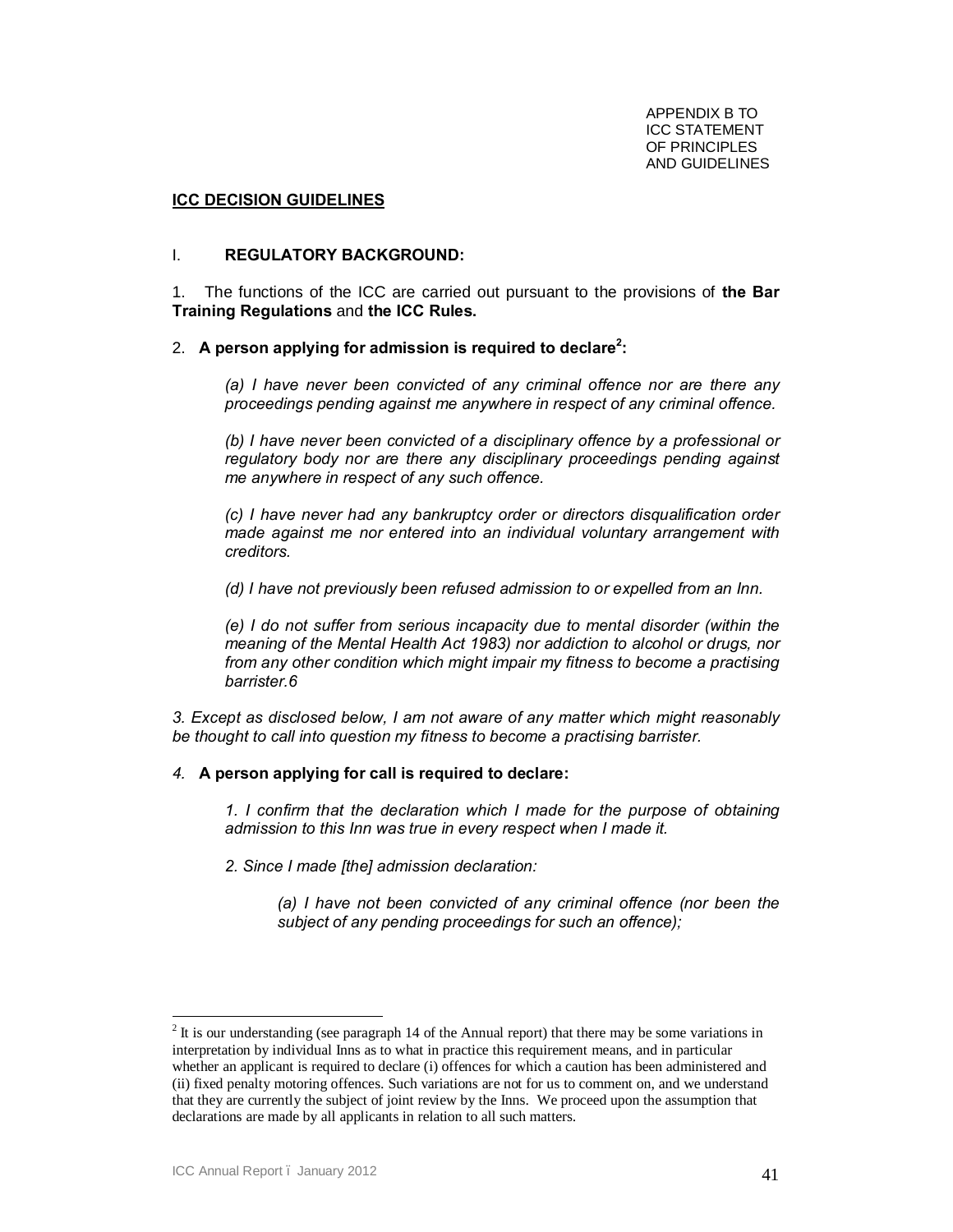*(b) I have not been convicted of a disciplinary offence by a professional or regulatory body (nor been the subject of any pending proceedings for such an offence);* 

*(c) I have not been the subject of any bankruptcy order or directors disqualification order nor have I entered into an individual voluntary arrangement with creditors;* 

*3. I do not suffer from serious incapacity due to mental disorder (within the meaning of the Mental Health Act 1983) nor addiction to alcohol or drugs, nor from any other condition which might impair my fitness to become a practising barrister.* 

*4. Except as disclosed below, I am not aware of any circumstance which has occurred while I have been a Student member of the Inn which might reasonably be thought to call into question my fitness to become a practising barrister.*

## 5. **The ICC's powers, in the event that a Serious Matter is proved in respect of an applicant/ student, are that it may:**

- *a. advise as to future conduct;*
- *b. reprimand;*
- *c. order postponement of Admission to the Inn/ Call to the Bar*
- *d. direct expulsion from the Inn or refusal of Admission to the Inn*
- *e. make orders putting into effect any combination of the above.*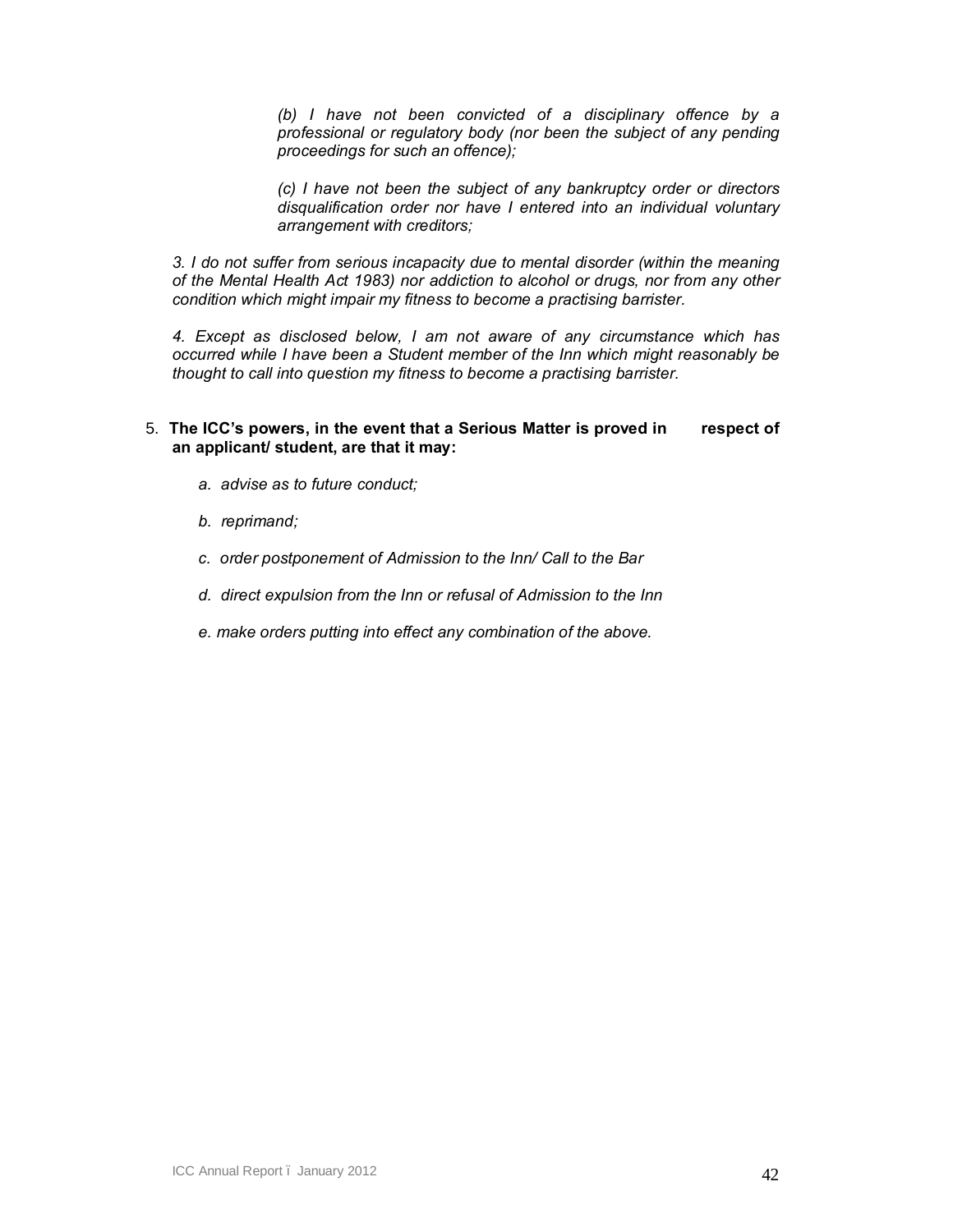## II. **OFFENCES AND ACTIONS THAT ARE LIKELY TO BE SCREENED OUT BY THE SCREENING PANEL**

The Screening Panel will not normally refer applicants/ students to an ICC Panel for the following, unless there are aggravating circumstances or other concerns about the applicant/ student of fitness to practise, or an Inn has raised specific concerns or made a specific recommendation for a panel hearing in its letter of referral:

- · Fixed penalty traffic offences (save those resulting in disqualification);
- · Fixed penalty notices for a single non-traffic criminal offence, where the offence is at least three years old and the applicant/ student has not committed any further offences;
- · Bankruptcy orders or other debt arrangements which are over ten years old and completed/discharged;
- · Any other matter that the Screening Panel considers to be of a minor nature, or does not merit a panel hearing on account of the age of the offence and its circumstances.

## **The following guidelines refer to cases that have been referred to an ICC Panel**

## III. **CRIMINAL OFFENCES**

## **THE DECISION MAKING PROCESS**

Whether disposal of the criminal matter which has given rise to the referral to the ICC was by conviction, caution, reprimand, or warning, a three-stage process is envisaged:

- 1. The offence: Classification according to seriousness
- 2. The offence: Assessment of individual circumstances
- 3. The applicant/ student: Assessment of character, circumstances and length of time since offence.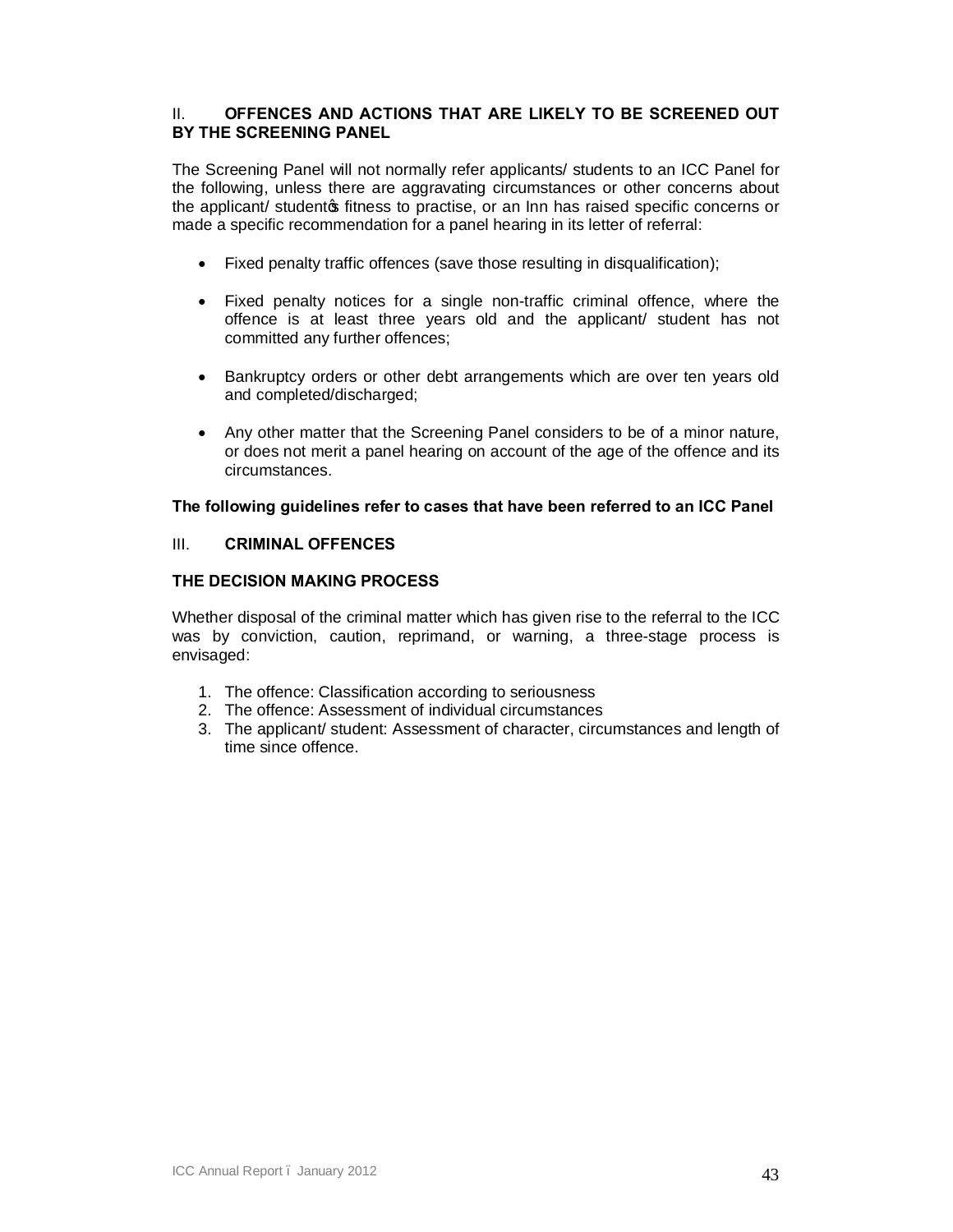## 1. **THE OFFENCE: CLASSIFICATION**

First, the particular offence by the applicant/student will be assigned to a class of seriousness, in accordance with the table below.

| <b>OFFENCES</b>                                                                     |
|-------------------------------------------------------------------------------------|
| CLASS <sub>1</sub>                                                                  |
| Murder;                                                                             |
| Wounding/GBH with intent;                                                           |
| Rape/assault by penetration;                                                        |
| All offences of theft, including robbery and burglary;                              |
| All offences of fraud and dishonesty, including bribery.                            |
| Supply/possession with intent to supply/production/importation of any Class A drug. |
| Unlawful use of a firearm/imitation firearm;                                        |
| Perjury, perverting, assisting an offender, intimidation and revenge.               |
|                                                                                     |
| CLASS <sub>2</sub>                                                                  |
| Violence not involving deliberate intent to cause serious physical harm;            |
| Public order offences;                                                              |
| Possession of Offensive weapon/Bladed article;                                      |
| Other firearms offences;                                                            |
| Possession, production or supply of non-Class A controlled drugs; Possession of     |
| Class A drugs;                                                                      |
| Driving offences requiring mandatory disqualification;                              |
| Other sexual offences;                                                              |
| Financial, insolvency and company management offences not requiring proof of        |
| dishonesty;<br>Breach of a court order/contempt of court;                           |
| All other offences, not listed.                                                     |
| CLASS <sub>3</sub>                                                                  |
| Road traffic offences where endorsement obligatory but not requiring mandatory      |
| disqualification.                                                                   |
|                                                                                     |

## 2. **THE OFFENCE: ASSESSMENT OF INDIVIDUAL CIRCUMSTANCES.**

The panel will then assess the circumstances of the individual case. They will be informed by the sentence imposed, but will take into account all the extenuating or aggravating facts and circumstances of the offence.

In the case of all offences or other actions likely to be of concern, **full disclosure of the facts and circumstances at the earliest opportunity will be considered by the Panel as of great importance**. Applicants/ students and students should not wait to have information extracted from them by questioning from the Panel.

**In the case of offences in Class 1**, whatever the extenuating circumstances, the offence is always likely to be considered extremely grave. The **starting point** will be that a person who has committed a Class 1 offence will usually be refused admission or expelled.

The **Class 2 criminal offences** include a number of offences that depending on the individual case, can range from the extremely grave to the relatively trivial. So in judging such offences, the particular facts and circumstances of the case and the nature of the conduct will be especially important in determining how the offence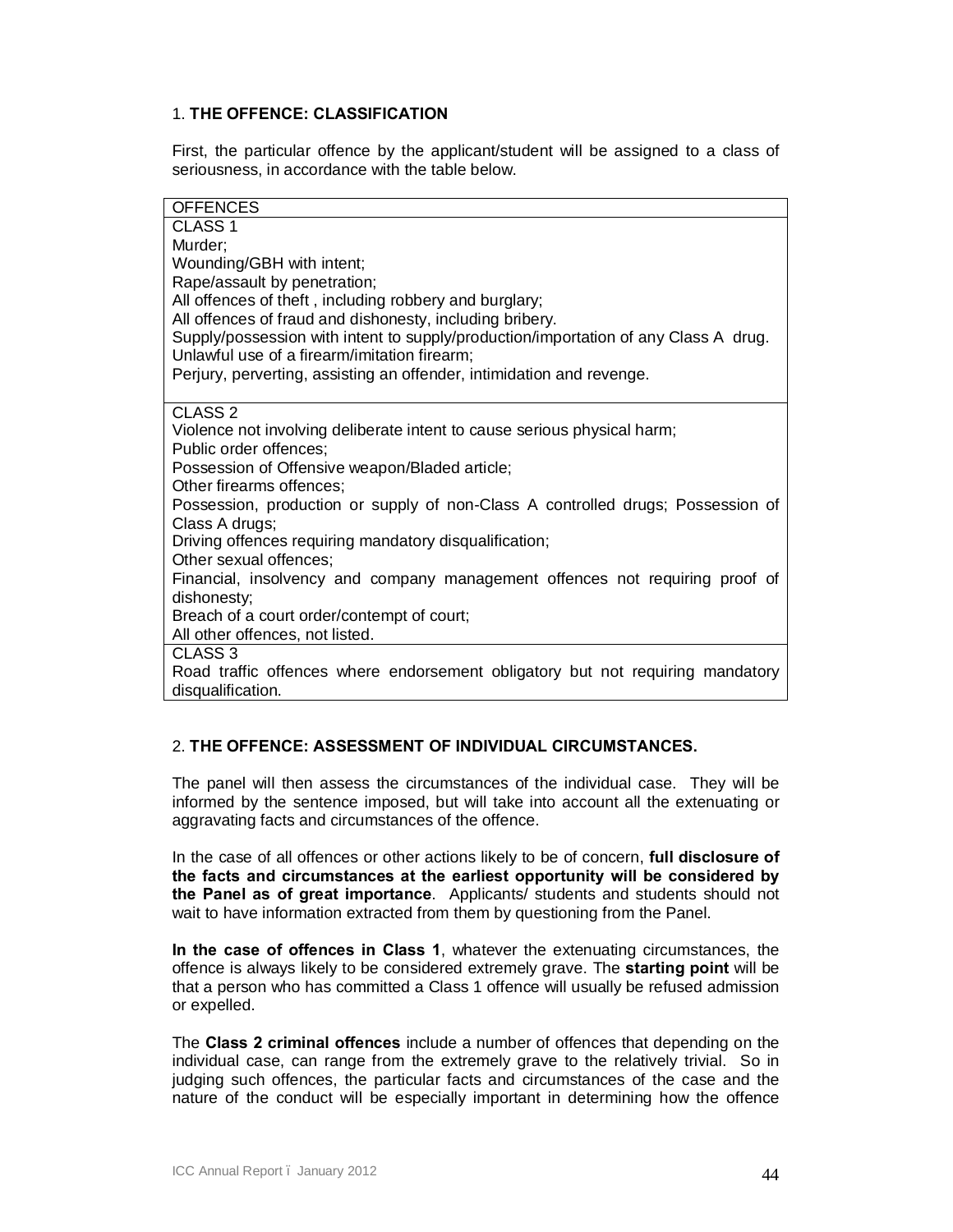should be treated. A useful indication will be the disposal/sentence. caution/discharge/fine will normally indicate a lower degree of gravity. A custodial sentence, whether immediate or suspended, will indicate a higher degree of gravity. However, the panel will also make its own assessment of the circumstances. The panel will in particular exercise its own discretion based on its assessment of all the circumstances known to it in cases involving mandatory sentences; in cases of causing death by careless driving and manslaughter; in cases of mercy killing; and in cases involving non-Class A drugs (where the amount of the drug will be an important factor).

**There is no assumed starting point for Class 2 offences**, as much will depend on the assessment of the circumstances. The decision which the panel considers appropriate could therefore range (in the case of an applicant) from refusal of admission to admission with or without time delay, and (in the case of a student) from expulsion to permission to proceed to Call, or continuation of studies, with or without time delay.

*For example: A first time offence for drink-driving only will not necessarily lead to non-admission or expulsion. A more serious view will be taken of a conviction involving an element of dangerous driving or accompanied by associated convictions (e.g. leaving the scene, driving while disqualified). A particularly serious view will be*  taken of cases involving injury to persons; a high alcohol content; or lack of *cooperation with the police. The panel will have regard to mitigating circumstances*  put before it: in particular a compelling emergency situation could be strong *mitigation.*

As a **starting point**, a person who has committed a **Class 3 offence** will usually be admitted, or permitted to proceed to Call (possibly after a specified period) or to continue their membership of their Inn.

#### **The relevance of a custodial sentence.**

The starting point will be that a person will not be admitted to an Inn while subject to any portion of a custodial sentence, whether immediate or suspended.

The rare case of an applicant subject to life licence for an offence committed many years earlier will require special attention.

#### **Cautions**

The administering and receipt of a caution requires an admission of guilt. Therefore, the panel will treat a caution, like a conviction, as establishing that the person committed the offence. As noted above, the fact that an offence has been dealt with by a caution rather than by prosecution will be of assistance to the person under consideration as indicating

- · Firstly, timely admission of wrongdoing, and
- Secondly, that the wrongdoing was of such a nature as to merit this method of disposal in the view of the relevant officer or official.

However, even a caution, if administered for a more serious offence, will be a matter of great concern.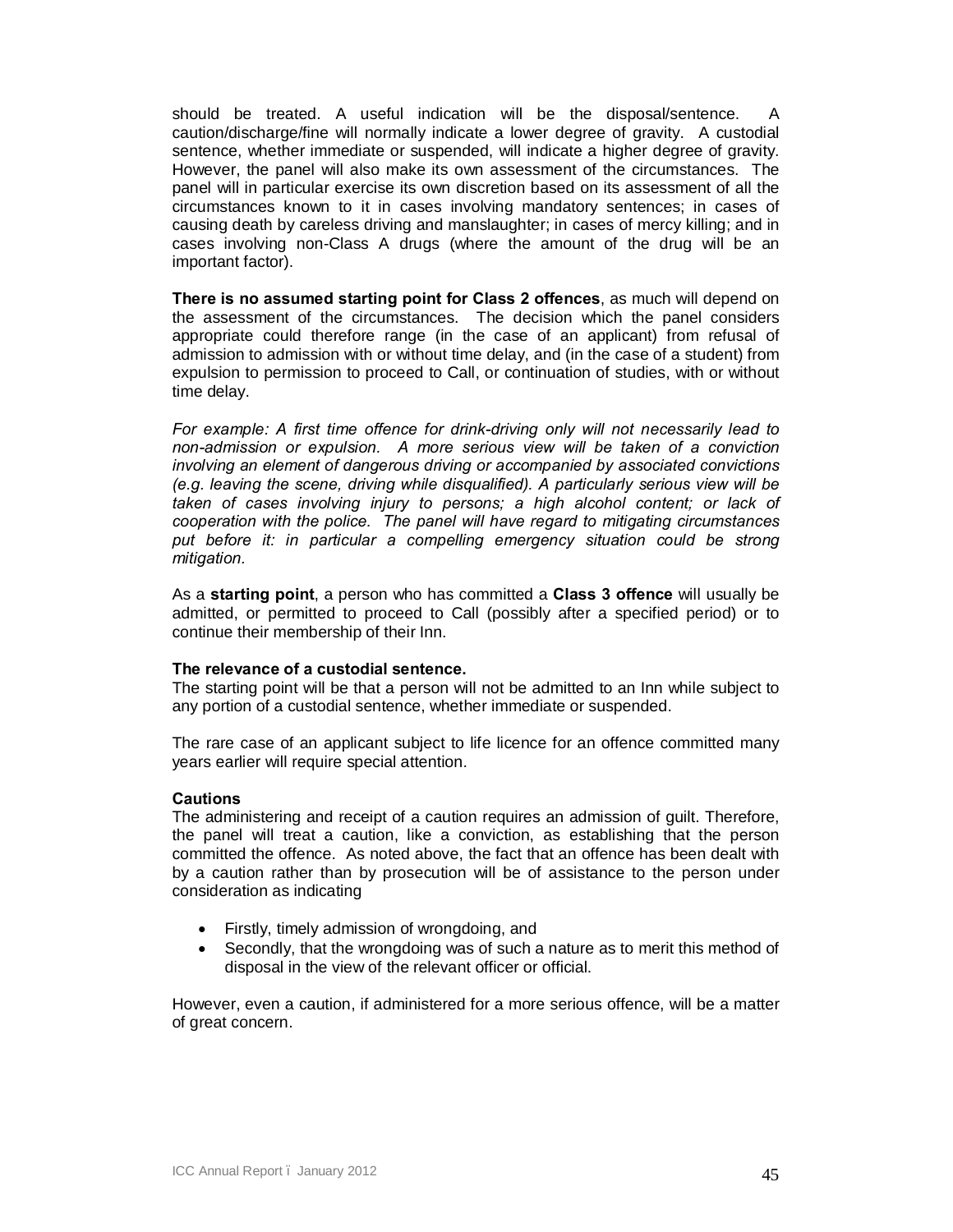## 3. **THE APPLICANT/ STUDENT: ASSESSMENT OF CHARACTER, CIRCUMSTANCES AND LENGTH OF TIME SINCE OFFENCE.**

The panel will in arriving at its determination take account of the length of time since the offence was committed and the character of the person considered. A person with a conviction for a particularly serious offence whilst a youth but with positively good character over many years thereafter may well be considered in a better light than a person with a number of recent disposals for less serious offences. Similarly, in the case of a recent less serious offence, a person who can demonstrate consistent good character apart from the one lapse will be considered more favourably that someone who cannot.

Offences of dishonesty always fall into Class 1. However, there may be special cases of single instances of un-aggravated minor shoplifting or fare evasion, particularly in youth, that can be treated leniently.

**A harsh view is likely to be taken of any case where the panel considers that the applicant/student has failed to make full disclosure of all the facts and circumstances of the offence, has been evasive or reticent as to the circumstances, or has failed to acknowledge the severity of the conduct in question and show appropriate remorse and contrition.**

#### **Character references**

In demonstrating good character, references from persons of good standing with whom the person has worked or studied will be taken into account. Referees providing written references should be warned that the panel may wish to speak to them personally. More weight will be given to material received from referees who have:

- had a close association with the person, allowing them to make a reliable assessment of their character and activities.
- · known the person well over a long period and in the recent past.

Conversely, less weight will be given to references from those who have known the applicant/ student in the more distant past, who have been associated with the person only for a brief period, and who have not had recent contact with the applicant/ student.

Any reference must include a signed statement that the referee:

- a. knows the purpose for which it is provided and
- b. is aware of the details of the conduct that has led to the ICC referral.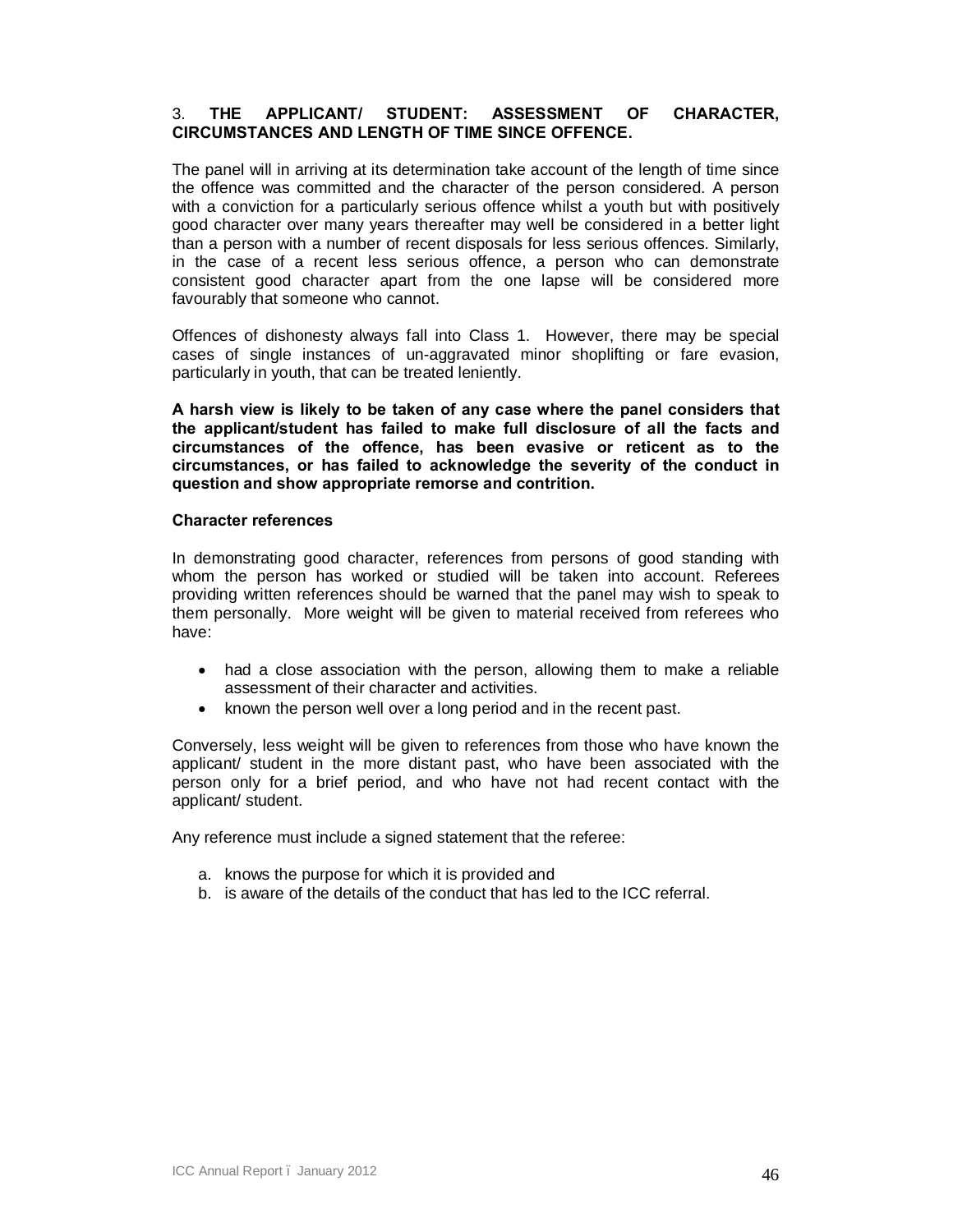## **Generally, the following positive and negative factors will be taken into account:**

| <b>Plus factors</b>                          | <b>Minus factors</b>                                                                    |
|----------------------------------------------|-----------------------------------------------------------------------------------------|
| Substantial<br>passage of time since         | Recent Offending                                                                        |
| offending                                    |                                                                                         |
| Full disclosure of all facts at the earliest | Reticence as to facts and circumstances                                                 |
| opportunity                                  |                                                                                         |
| Guilty plea and/or genuine remorse           | Contesting a trial and/or Lack of remorse                                               |
| Single offence, out of character             | Commission of multiple<br>offences.<br>whether on a single or more than one<br>occasion |
| Good references as to good character         | Failure to provide good references from                                                 |
| over a long period                           | referees with appropriate knowledge of                                                  |
|                                              | the applicant/ student                                                                  |
| progress since<br>offending,<br>Personal     |                                                                                         |
| significant voluntary work in<br>including   |                                                                                         |
| the community                                |                                                                                         |

## IV. **NON-CRIMINAL CONDUCT**

## **THE DECISION MAKING PROCESS**

In the case of reprehensible, non-criminal conduct, the ICC Panel will consider the particular facts of the conduct and then the character of the person considered, including character references, as at stages 2 and 3 relating to **III. (CRIMINAL OFFENCES)** above.

The panel will consider all matters relevant to its determination whether the applicant/ student is a fit and proper person to be called to the bar, within the meaning of Regulation 6 of **the Bar Training Regulations**.

The making its determination as to fitness to practise, the panel will have regard generally to the contents of

- · the **STATEMENT OF PRINCIPLES AND GUIDELINES** to which these Decision Guidelines stand as Appendix B;
- · in particular, Appendix A **PRINCIPLES AND GUIDELINES**:

#### **PARTICULAR MATTERS REFERRED FOR ICC CONSIDERATION:**

## A. **PROFESSIONAL DISCIPLINARY MATTERS (applies to declaration 2(b) (admission and call))**

In assessing a persong fitness, careful attention will be given to the precise facts and circumstances of any professional disciplinary finding or proceedings and to any personal mitigation. A finding of misconduct in another profession will strongly militate against a finding that a person is fit and proper to pursue a career at the Bar.

## B. **BANKRUPTCY AND DEBT ARRANGEMENTS (applies to declaration 2(c) (admission and call))**

*Bankruptcies more than ten years old which have been discharged will not normally*  be referred to a hearing Panel. Similarly, arrangements with creditors more than ten *years old and that have been completed will normally be screened out.*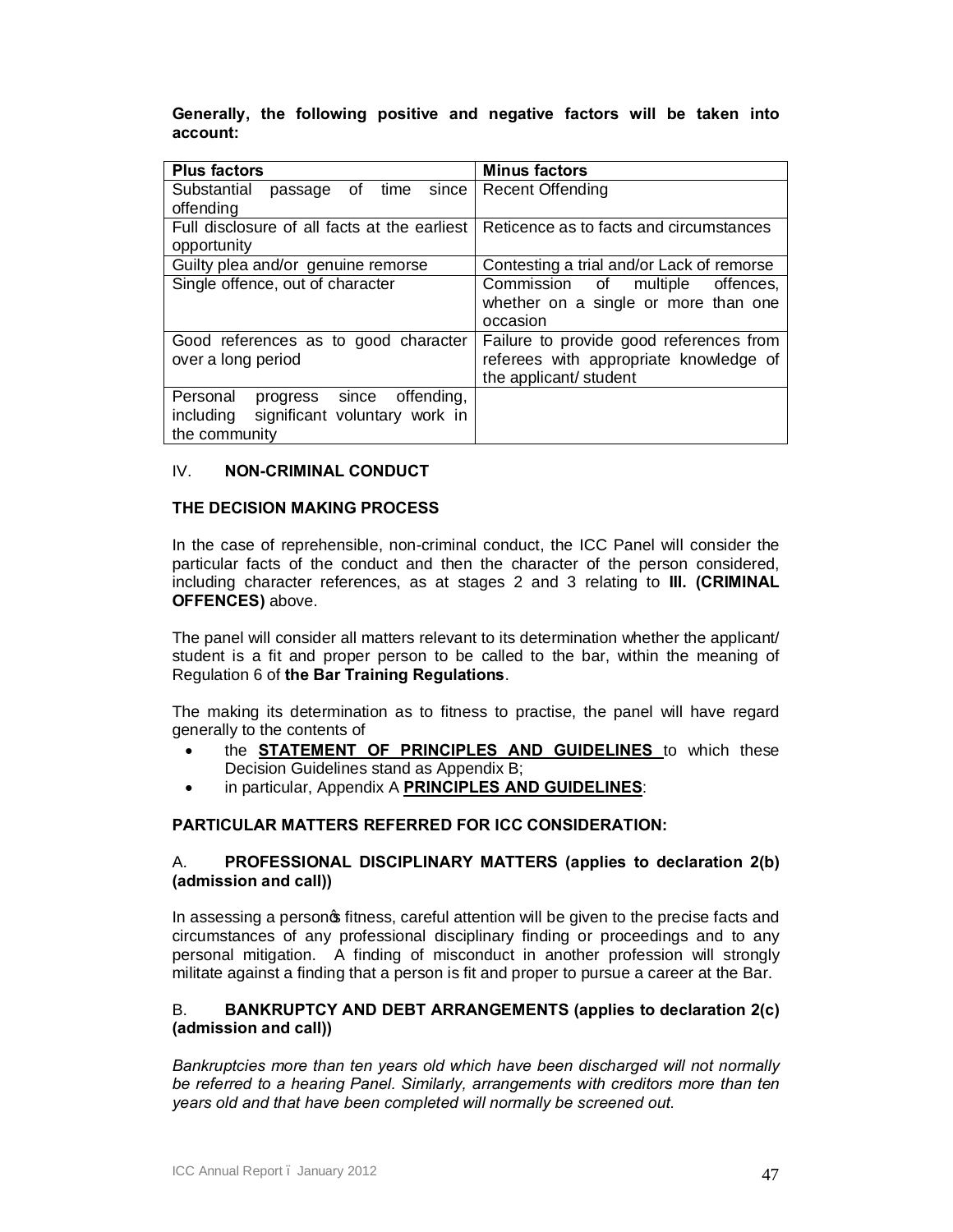A person will not normally be admitted while an undischarged bankrupt or whilst subject to an IVA or similar arrangement.

In looking at cases where the person has been declared bankrupt, or who has entered into a IVA or other debt arrangement, the particular circumstances will be examined. Factors in favour of such applicants will include:

- honest attempts to repay creditors;
- · conduct not resulting in substantial financial harm to vulnerable creditors.

The ICC will be particularly concerned about those who appear to have used the debt laws to escape the consequences of their own conduct. As always, evidence of dishonesty or unfair dealing with others will strongly indicate that a person is not fit and proper to be a barrister.

## C. **DIRECTORS DISQUALIFICATION AND OTHER ORDERS AND INJUNCTIONS LIMITING A PERSON'S CONDUCT (applies to declaration 2(c) (admission and call), and 3 (admission) or 4 (call))**

Such orders include, but are not limited to, disqualification from being a director, a sexual offences notification requirement, an anti-social behaviour order, a nonmolestation order, a financial reporting order, a sexual offences prevention order, disqualification from working with children, a football banning order, and a serious crime prevention order.

Where an order limiting a person t conduct has been imposed, the ICC Panel will first consider what its view is as to the conduct (whether criminal or non-criminal) that led to the imposition of the order, and will make the appropriate decision as to the person<sub>o</sub> fitness.

#### **In any event:**

A person will not normally be admitted while subject to a court order limiting his/her conduct.

Unless a more severe decision has been made as a result of the substantive offence/conduct, admission will usually be delayed until at least three years from the end of the order.

A person made subject to such an order whilst a student can generally expect to be expelled, although, in exceptional circumstances, delayed call may be considered.

#### D. **OTHER NON-CRIMINAL CONDUCT, INCLUDING PLAGIARISM (applies to declaration 1 (call), and 3 (admission) or 4 (call))**

A person found to have committed any act of dishonesty, not dealt with as a criminal offence, should be prepared to be expelled or refused admission.

Only where the conduct is minor, fully explained, and there is genuine remorse for the dishonesty, will an alternative be considered.

Such dishonest conduct will include false declarations and concealment of convictions or other relevant matters in an application to join an Inn. Any past failure in making a declaration to an Inn will necessitate a full explanation from the student as to why the failure occurred, in addition to the facts of whatever matter it was that should have been declared.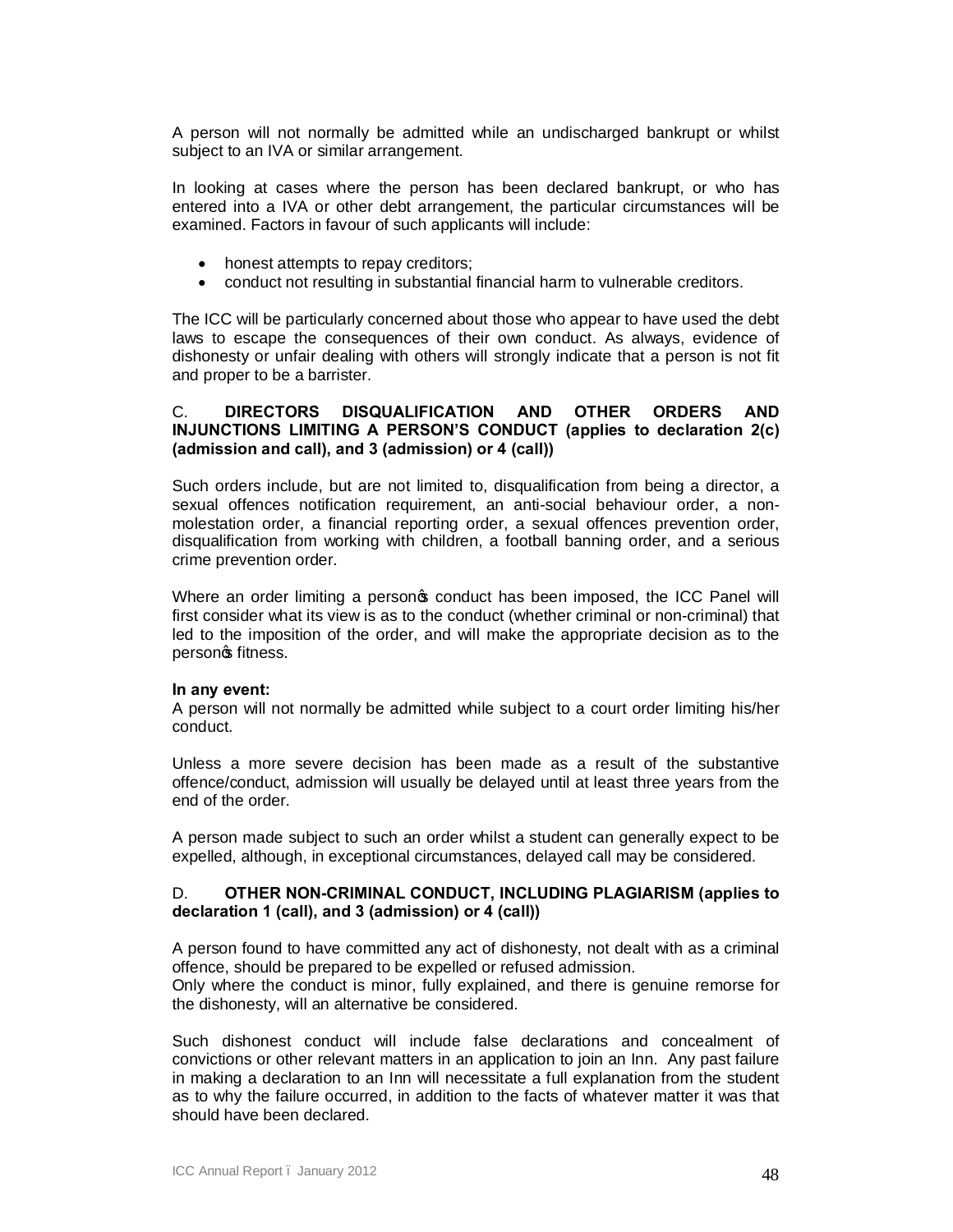## **PLAGIARISM**

Plagiarism is generally understood as cheating. In this sense, a student who passes off the work of others as his or her own commits a deliberate and dishonest act; as such, any instance of such conduct will be treated by panels as akin to an offence of dishonesty.

It follows that the **starting point** will be that a person who has committed an offence of plagiarism where there is significant, deliberate and dishonest unacknowledged use of the work of others will be refused admission to an Inn, or expelled from the Inn and not permitted to proceed to Call.

However, the ICC recognises that a range of conduct may be encompassed in the definition, which can vary from one academic institution or course provider to another.

Because of

- the variation in terminology referred to, and
- · the variable circumstances of academic offences

it is important that full disclosure be made by the applicant/ student of all facts relating to the conduct under review by the hearing panel. This will include all paperwork relating to that conduct, including all records of hearings before and determinations of the relevant academic institution, insofar as they are available to the applicant/ student. (The panel will have regard in assessing the the good faith of the applicant/ student to the extent of their cooperation in the obtaining of relevant records and material from the relevant institution prior to the panel hearing.)

For the same reason, it is important and in the interests of the student/ applicant that their fullest possible statement of facts and contentions should be made available in advance of the panel hearing.

A hearing panel is not able to re-open the determination of an academic institution, or to hear submissions as to whether any academic offence found to have been committed has been committed. It proceeds upon the basis that all possible appeal avenues have been exhausted, and it determines the level of wrongdoing, so far as is relevant to the imposition of sanctions, upon the material available to it.

Cheating at Bar course provider institutions will generally be regarded as more serious than similar conduct at prior degree course institutions. Academic Offences, and Plagiarism, at Bar course provider institutions is defined, and their consequences are explained, at B6 of the BPTC handbook to which panels will have regard.

Factors militating in favour of persons under consideration will include:

- a first offence (unless this was an instance of significant, deliberate dishonesty)
- · defective citation (use of small amounts of text not properly referenced or attributed) or minor instances of mutual assistance by students;
- · prompt and candid admission of guilt.